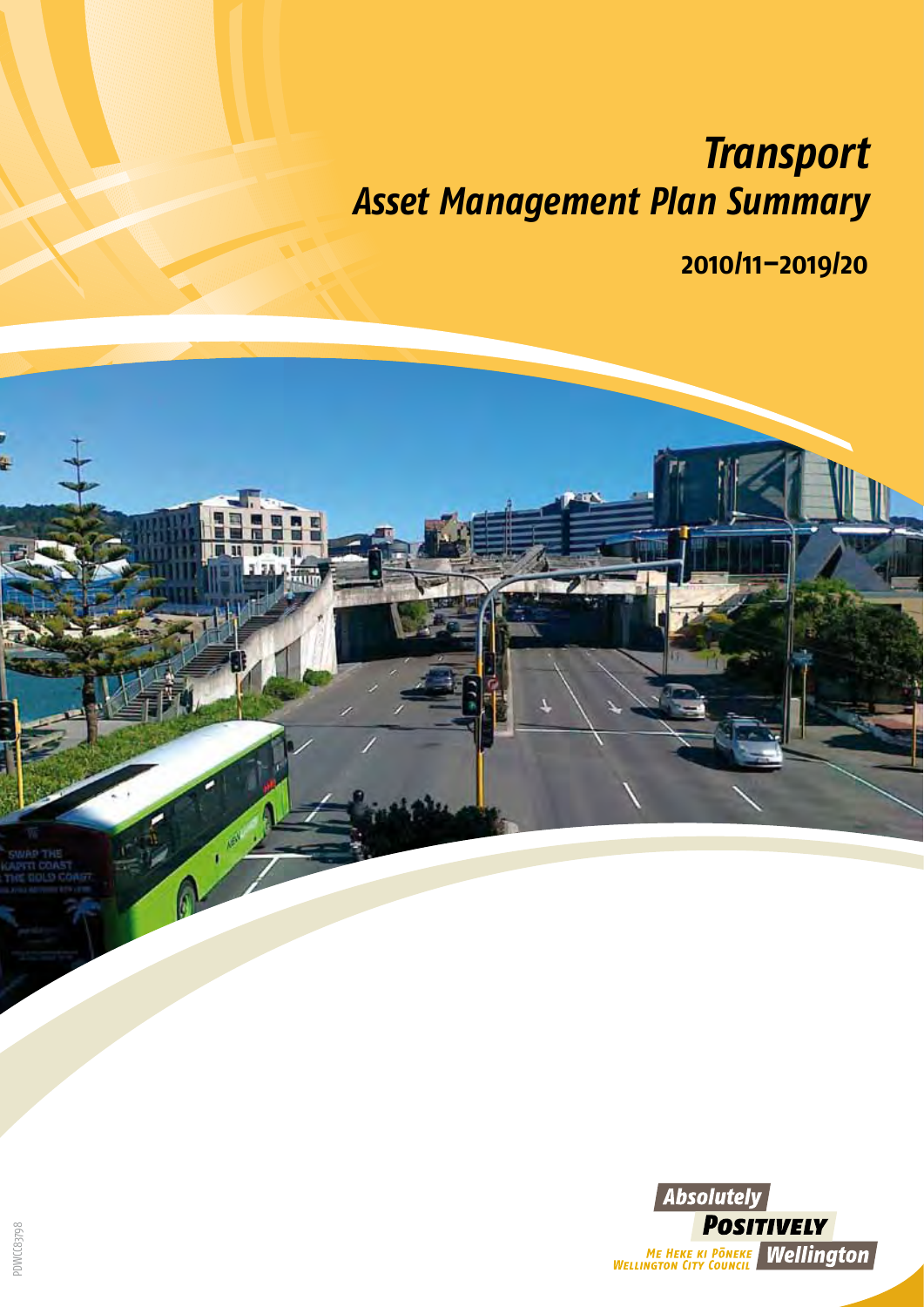# Table of Contents

| 1.0      | Overview               |                                                     | $\boldsymbol{2}$ |
|----------|------------------------|-----------------------------------------------------|------------------|
|          | 1.1                    | <b>Why Asset Management</b>                         | $\boldsymbol{2}$ |
|          | 1.2                    | The Transport Activity                              | $\boldsymbol{2}$ |
|          | 1.3                    | <b>Council Involvement</b>                          | $\boldsymbol{2}$ |
|          | 1.4                    | Relationship with Council Direction and other Plans | $\boldsymbol{3}$ |
|          | 1.5                    | <b>Significant Negative Effects</b>                 | 3                |
| 2.0      |                        | <b>Strategic Environment</b>                        | $\boldsymbol{4}$ |
|          | 2.1                    | <b>Community and Council Outcomes</b>               | $\boldsymbol{4}$ |
|          | 2.2                    | <b>Transport Strategy</b>                           | $\bf 5$          |
| 3.0      |                        | <b>Level of Service</b>                             | $\bf 8$          |
|          | 3.1                    | <b>Broad Approach</b>                               | $\bf 8$          |
|          | 3.2                    | <b>Levels of Service Components</b>                 | 8                |
|          | 3.3                    | <b>Communication and Consultation</b>               | 10               |
|          | 3.4                    | <b>Key Performance Measures</b>                     | 11               |
|          | $3.5\,$                | <b>Community Satisfaction</b>                       | 19               |
|          | 3.6                    | <b>Current Levels of Service</b>                    | 20               |
| 4.0      | <b>Managing Demand</b> | 21                                                  |                  |
|          | 4.1                    | <b>Current Demand</b>                               | 21               |
|          | 4.2                    | <b>Changing Demand</b>                              | 21               |
|          | 4.3                    | Key issues with changing demand                     | $22\,$           |
|          | 4.4                    | <b>Meeting Demand</b>                               | 23               |
|          | 4.5                    | <b>Demand Management Initiatives</b>                | 24               |
| 5.0      |                        | <b>Lifecycle Management of the Assets</b>           | 26               |
|          | 5.1                    | Asset management model                              | 26               |
|          | 5.2                    | <b>Scope and Value of Assets</b>                    | 27               |
|          | 5.3                    | <b>Asset Condition and Performance</b>              | 28               |
|          | 5.4                    | <b>Risk management</b>                              | 36               |
|          | 5.5                    | Operating and maintaining the asset                 | 39               |
|          | 5.6                    | Asset investment and growth                         | 39               |
| 6.0      |                        | <b>Financial Requirements</b>                       | 41               |
|          | 6.1                    | <b>Financial forecast</b>                           | 41               |
|          | 6.2                    | Assumptions and data confidence                     | 42               |
|          | 6.3                    | <b>Development contributions</b>                    | 42               |
|          | 6.4                    | <b>Funding the Transport Activity</b>               | 43               |
| 7.0      |                        | <b>Asset Management Improvements</b>                | 44               |
| Appendix |                        |                                                     | 45               |
|          | <b>OPEX</b>            | 45                                                  |                  |
|          | CAPEX 46               |                                                     |                  |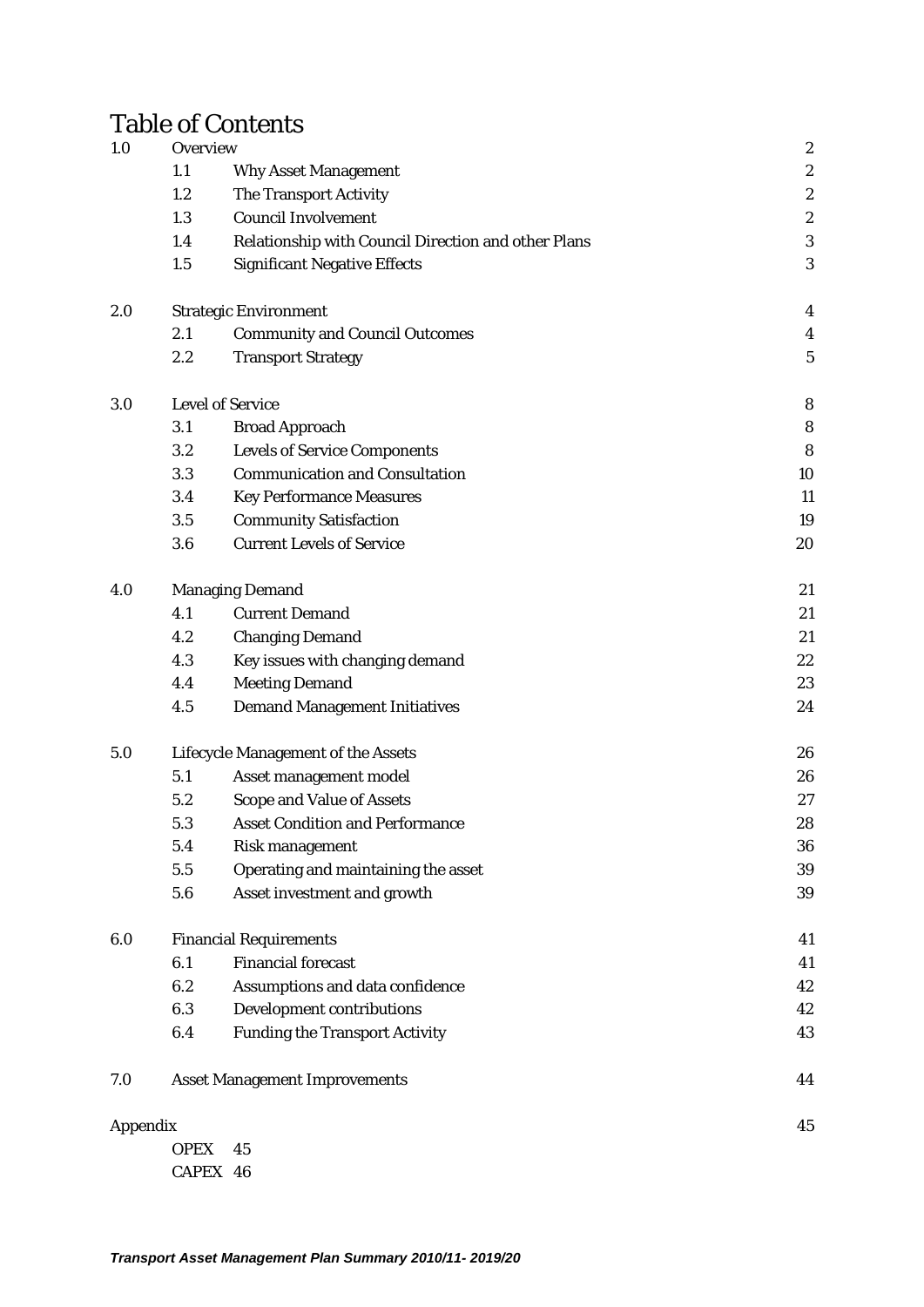# <span id="page-2-0"></span>1.0 Overview

# **1.1 Why Asset Management**

Infrastructure assets -water supply, waste disposal and transport systems- support the platform for economic development and community well being in Wellington. The development of these assets represents major historic investment.

Applying best practice asset management ensures the assets continue to provide for the long term needs of the community in a cost effective and efficient manner.

Asset management planning demonstrates responsible management of the transportation activity and associated assets.

# **1.2 The Transport Activity**

The Transport service and the assets associated with this activity are primarily focused on the efficient, effective and safe transport of people and goods around the City and adjoining region. This includes the provision of physical formations for driving, walking and cycling as well as the provision of safety, and traffic control services.

The Transport assets owned and managed by Council include:

- **Vehicle Network** (road pavements, bridges and tunnels)
- **Pedestrian Network** (pathways and malls, shared driveways, pedestrian bridges, canopies and associated structures)
- **Corridor infrastructure** (retaining walls, sea walls, kerbs and channels, sumps, leads and culverts)
- **Cycleway Network** (cycleways)
- **Roads Open Space** (unformed, planted or vegetated areas)
- **Network Control and Management** (traffic signals, signs and road markings)
- **Safety** (streetlights, fences, handrails and guardrails)
- **Parking** (on- and off- street controlled parking spaces)
- **Passenger Transport Network** (bus stops/shelters and associated infrastructure).

The replacement cost of these assets is approximately \$937,747, 000 excluding land (as at 30 June 2008).

This Plan covers the 10 year planning period from 2010/11 to 2019/20 and a longer term strategic planning horizon.

# **1.3 Council Involvement**

The City Council manages Wellington's transport infrastructure because under the Local Government Act (2002) and Land transport Management Act (2003) it has a legal obligation to ratepayers to manage the Council assets to provide a specified standard of service in a cost-effective manner.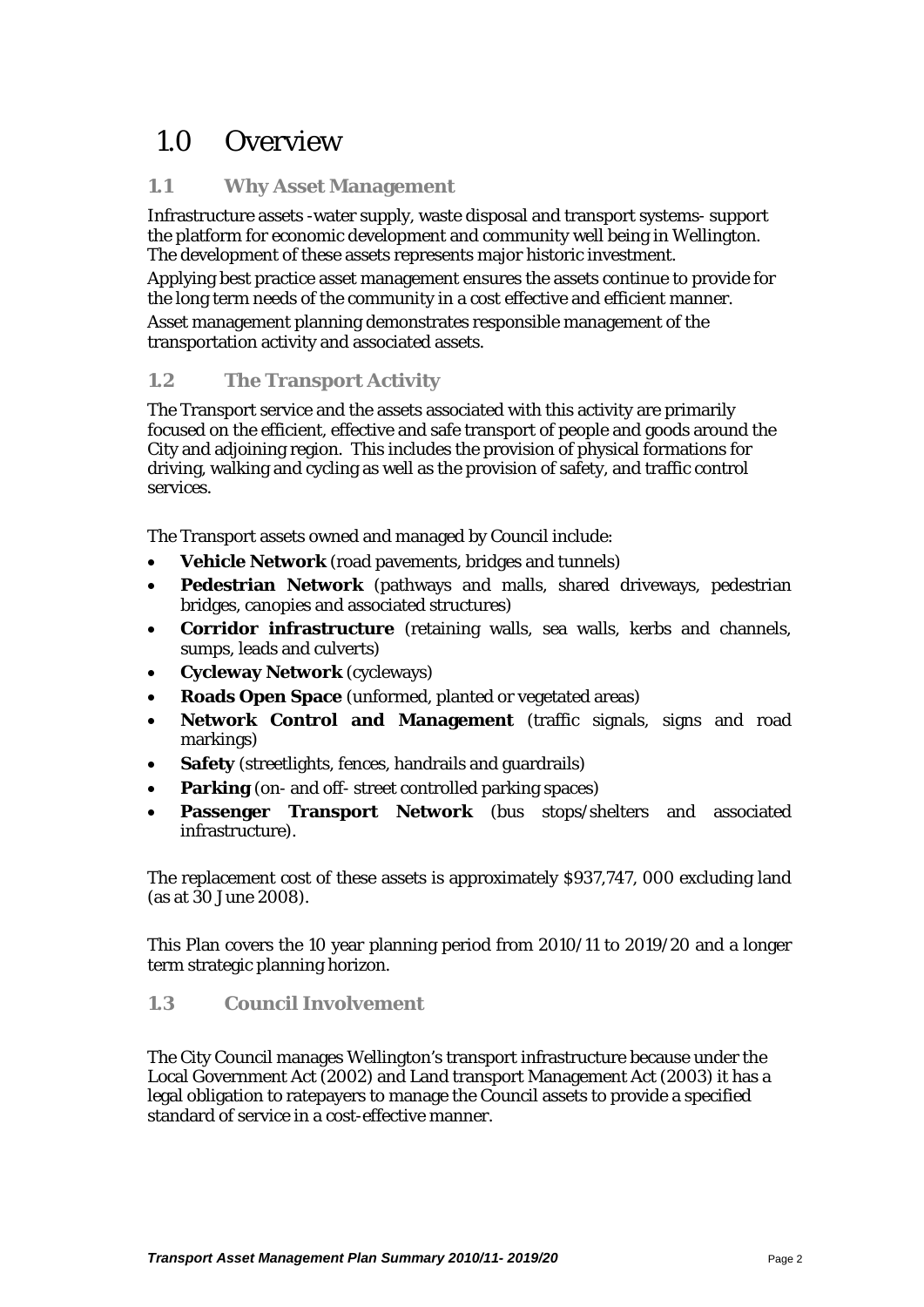<span id="page-3-0"></span>Legislation requires that the Council, in order to support its financial plans and funding decisions, develops asset management plans (AMP's) that will provide the framework for the Council to manage its assets.

This AMP focuses on the provision of the transportation activities that the assets cumulatively provide not just the management of the assets themselves.

#### **1.4 Relationship with Council direction and other plans**

In order to ensure alignment with the Council's strategic goals this AMP makes clear links, where relevant, with organisational plans and other asset management plans, for effective management of the city's physical assets.

The Transport activity and associated assets are linked with other Council activities and assets; this includes the urban form considerations, parks and gardens and drainage and water activities.

Urban development projects have a major impact on the assets in this plan.

#### **1.5 Significant Negative Effects**

The potential significant negative effects of the Transport activity include:

## • **Environmental:**

- The intensification of stormwater runoff from roads that discharges into streams and coastal waters.
- Air and particle pollution from motor vehicles.
- Contribution to climate change- the impact of greenhouse gas emissions associated with road building, operation and use and maintenance.

#### • **Social:**

- Noise from busy roads.
- Social costs of road congestion, accidents and injuries.
- Land use for transport infrastructure, including aggregate sources
- Major roads may divide communities.

### • **Economic:**

- The economic cost to the community as a result of road congestion.

The Council mitigates these potential negative effects through a mix of:

- Asset development and planning work
- Demand management initiatives
- Safety initiatives
- Public education
- Environmentally sympathetic design.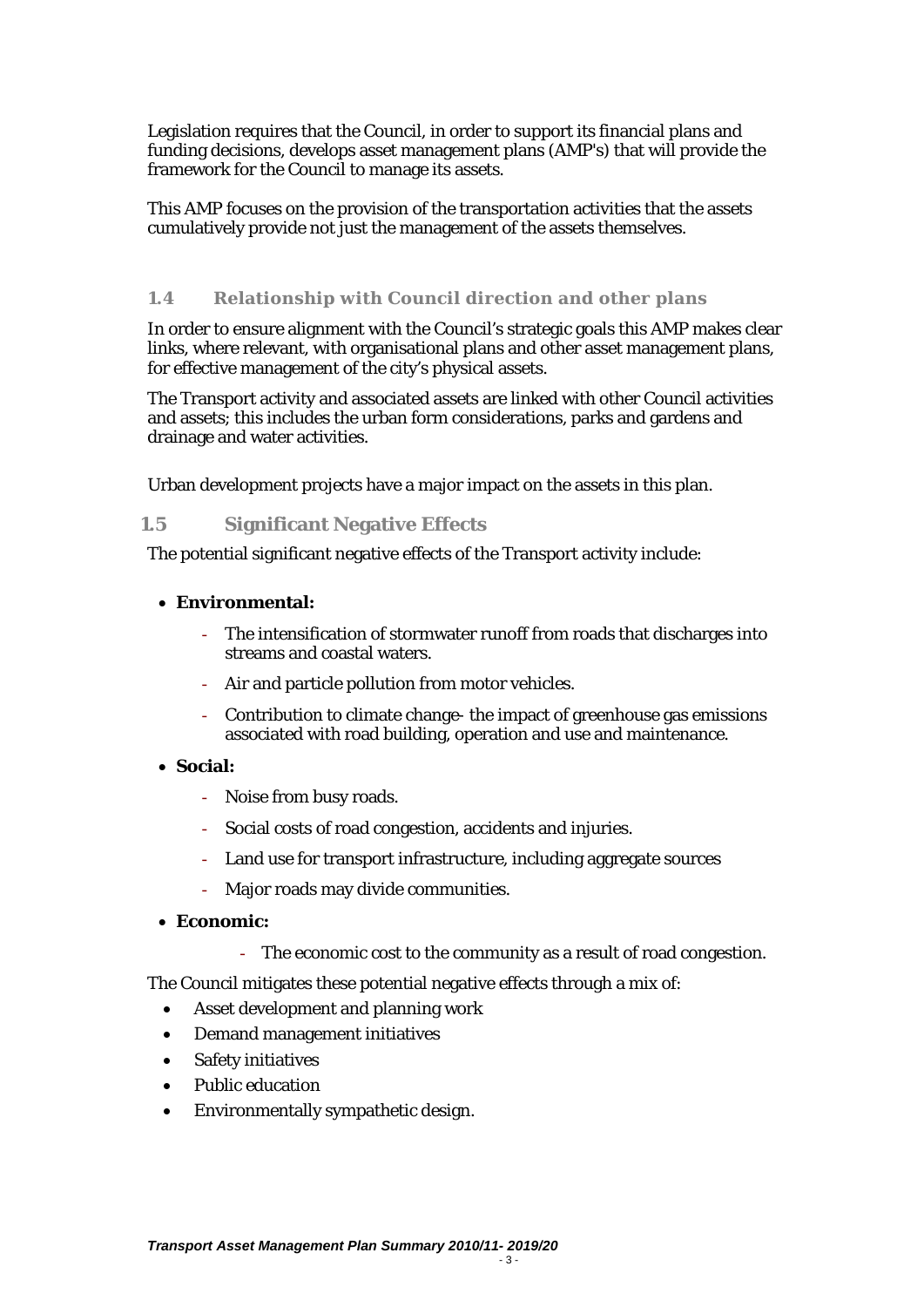# <span id="page-4-0"></span>2.0 Strategic Environment

# **2.1 Community and Council Outcomes**

Under the Local Government Act (2002) the Council is required to develop and respond to Wellington's community outcomes. Community outcomes are the community's overall aspirations for Wellington's future. They relate to all aspects of the city – its environment, economy, transport system, and social, recreational and cultural wellbeing.

The community outcomes that relate directly to the Transport activity are;

- Wellington's transport system will be designed to meet the needs of its people efficiently and sustainably.
- The public transport system will be accessible and affordable for all.
- Wellington will be pedestrian and cyclist friendly.
- Traffic will flow smoothly through and around the city and its suburbs.
- Links by land, air and sea will meet the needs of people and enterprises.

The Community Outcomes guide the development of Councils own 'Council outcomes' and decisions about which services to provide and activities to support.

The council outcomes that relate directly to the Transport activity are;

- **Better connected**: Wellington will have a highly interconnected public transport, road and street system that support its urban development and social strategies.
- **More prosperous**: Wellington will have a coherent and efficient transport system that aids economic development.
- **More sustainable**: Minimise the environmental effects of transport and support the environmental strategy (and the Climate Change Action Plan).
- **Healthier**: Wellington's transport system will contribute to healthy communities and social interaction.
- **Safer**: Improve the safety and security of its people as they move around the city and region.
- **More liveable**: Wellington will be easy to get around, pedestrian-friendly and offer quality transport choices.

The Council has developed seven strategies to meet Council and community outcomes.

- Transport
- Urban Development
- Economic Development
- Cultural Wellbeing
- Social and Recreation
- **Governance**

 $-4-$ 

• Environment

Each strategy has three year strategic priorities that act as 'stepping stones' to achieving the outcomes.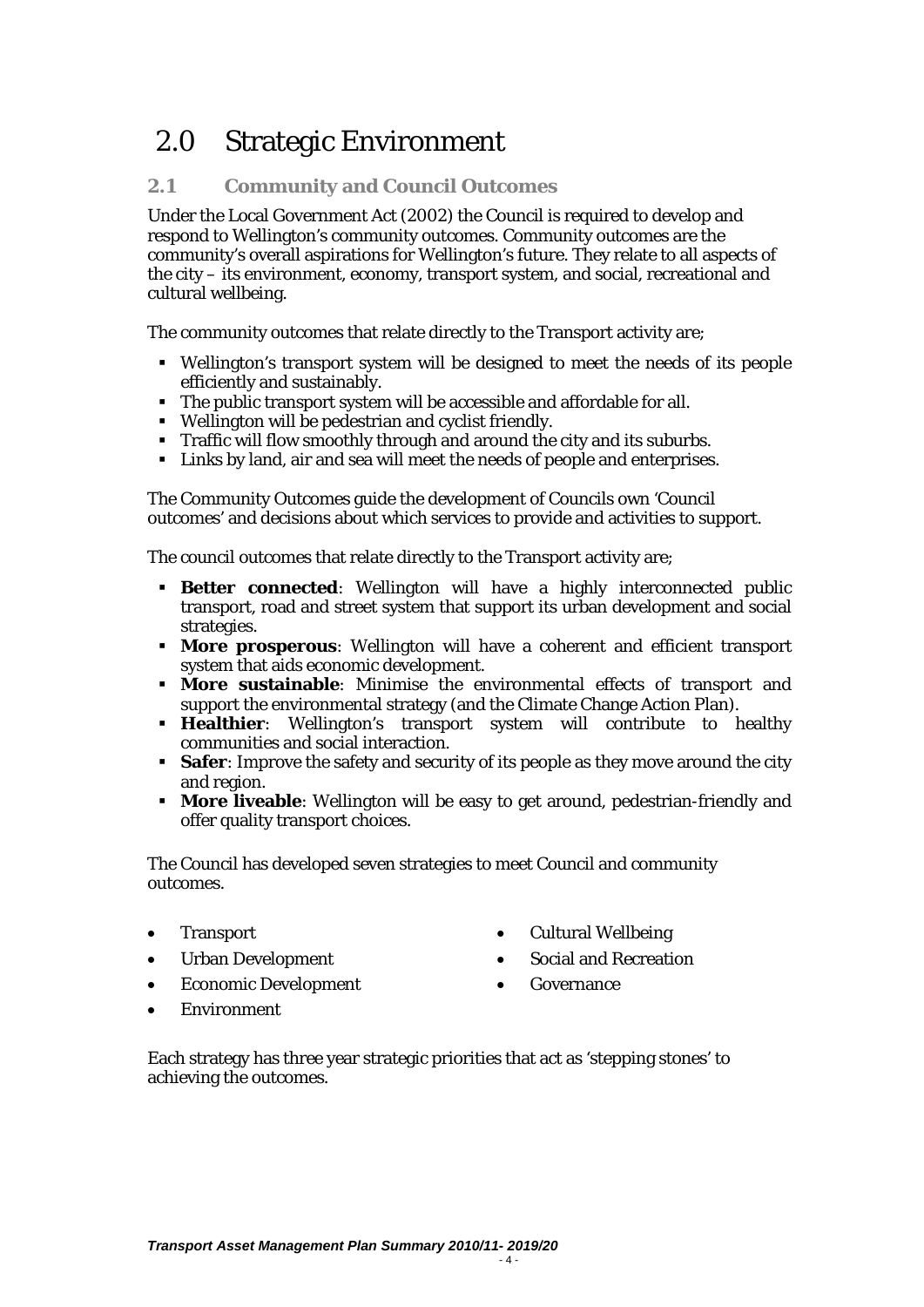<span id="page-5-0"></span>Along with legislative and stakeholder requirements, current and future demand information and risk issues, these Outcomes and Strategies form a key input into the Asset Management Plan.

#### **2.2 Transport Strategy**

The Transport Strategy aims to ensure that Wellington's transport system supports the city's vision for its future growth and function. It also encourages a transition towards greater use of public transport and other alternatives to private cars. This approach aims to manage congestion, and also make the transport system healthier, safer and more sustainable.



**Figure 1: The long term direction for transportation 2006 – 2016**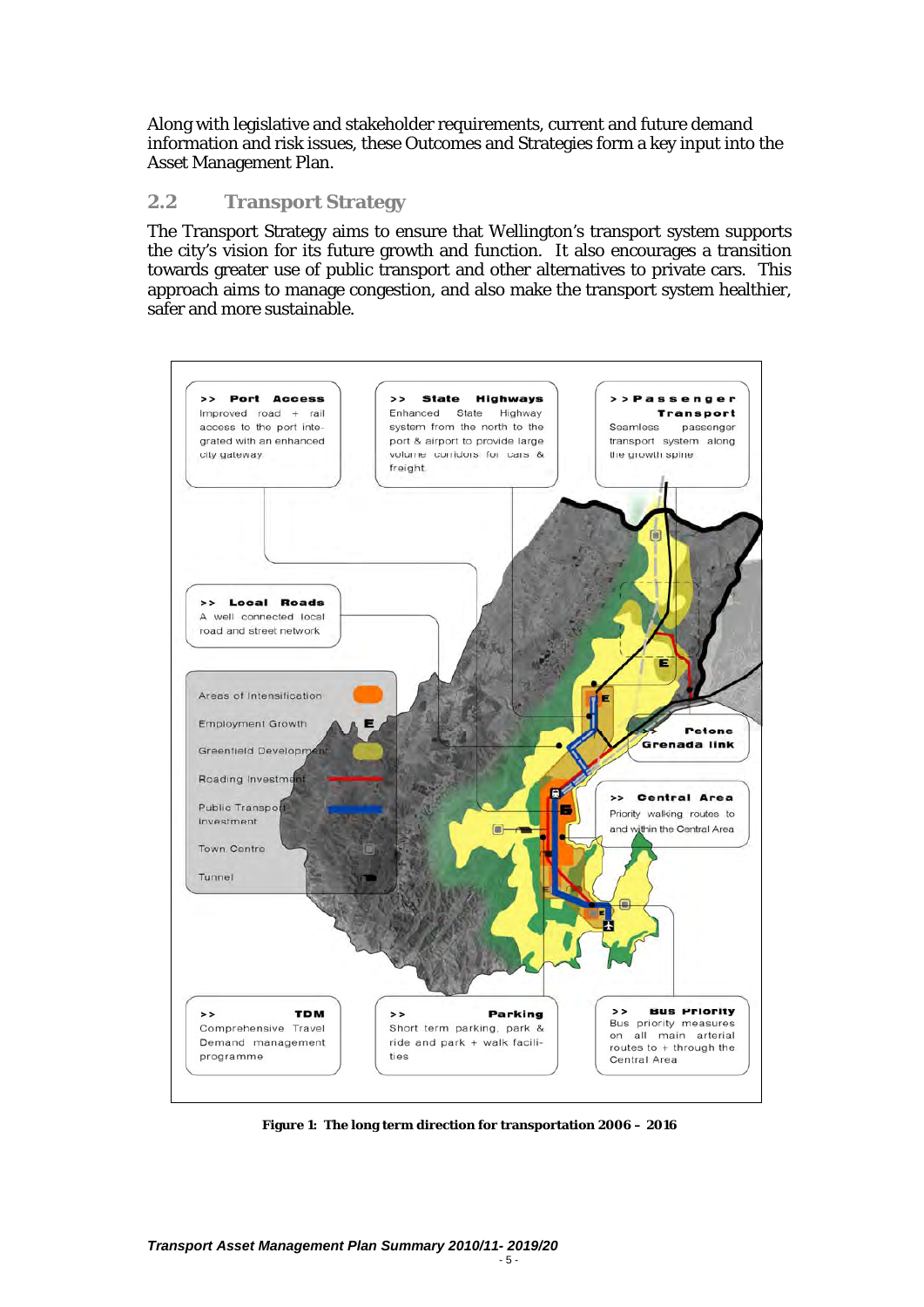The Transport Strategy supports the Urban Development Strategy. By focusing more intensive residential development around places of work, shops and other facilities in key centres, we can improve access to public transport and also reduce the need to travel.

The strategy identifies four priorities-

- -The Council will improve the performance of the city's transport system through travel demand management
- -The Council will advocate for and facilitate investment in the city's State Highway network
- -It will improve the performance of the city's passenger transport system through bus priority measures
- -It will work to resolve the conflict between access to the port, and access to the central city and beyond

The strategy's overarching framework provides direction for Council decisions on management of the transport activities and assets. The priorities feed directly into the transportation activities, performance measures and project funding.

The Strategy resulted in the following key transport planning projects-

- -Ngauranga to Airport Corridor Plan (with New Zealand Transport Agency and Greater Wellington Regional Council)
- -The Ngauranga Triangle Strategic Transport Study (in collaboration with NZTA and Hutt City Council).
- -The Golden Mile Bus lane improvements
- -Upgrading Adelaide Road strretscape
- -Improvement to Waterloo Quay and Hinemoa Street as key linkages to the Port
- -Progressing strategic cycle routes.

The outcomes and Transport Strategy priorities are delivered through three transport activities. In turn the transportation assets which contribute to the activities are shown below.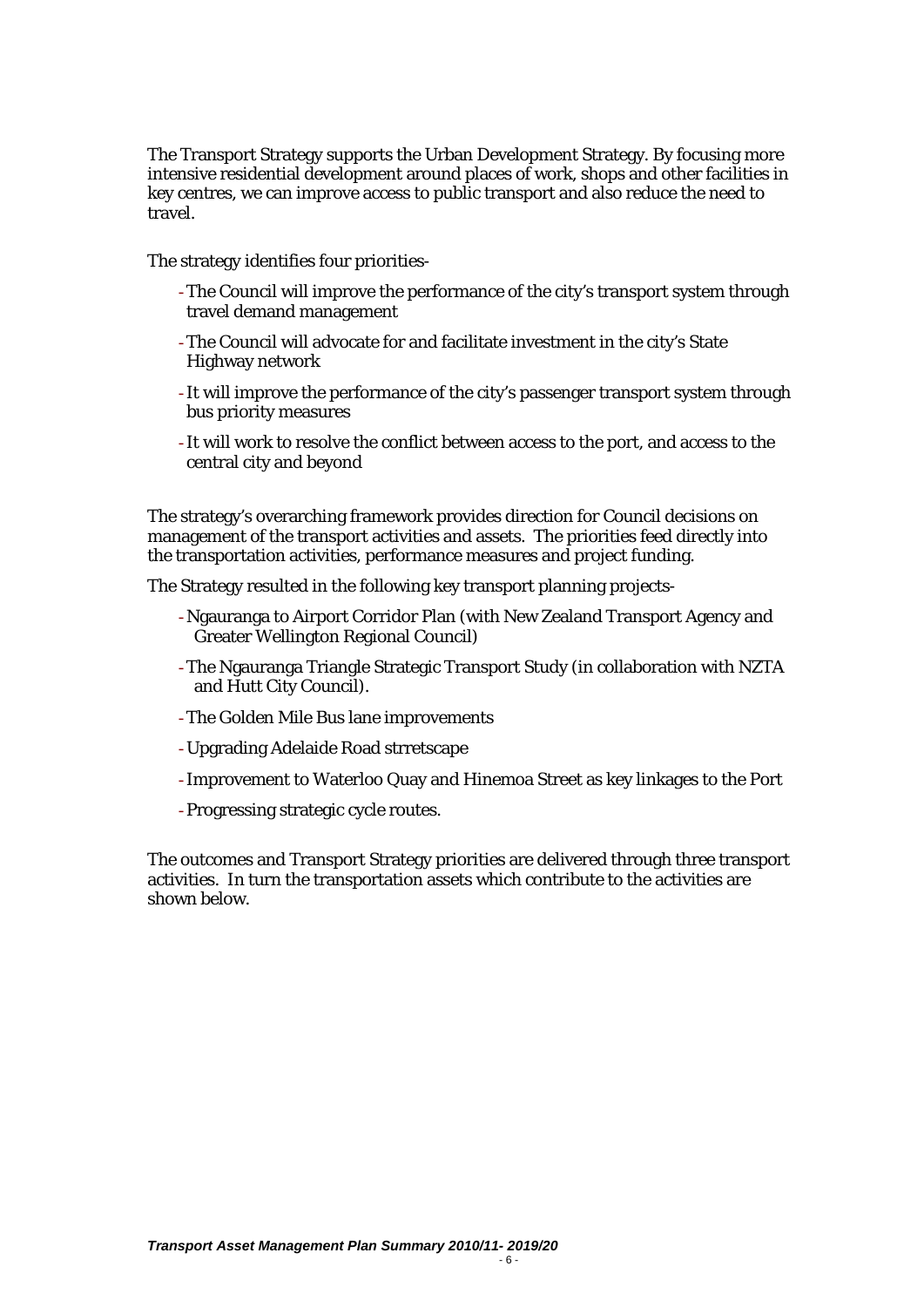| Legislation and Strategies                    |                                      | <b>Community Outcomes</b>                       | Council Outcomes                                                                              | <b>Transport Strategy</b>                                                                                                                                                                                                                                                                                                                                                                     | <b>Transport Activity</b>                                                                                            | <b>Transport Assets</b>                                                                        |                                               |                                          |                                                 |                                                                    |                             |  |  |                             |
|-----------------------------------------------|--------------------------------------|-------------------------------------------------|-----------------------------------------------------------------------------------------------|-----------------------------------------------------------------------------------------------------------------------------------------------------------------------------------------------------------------------------------------------------------------------------------------------------------------------------------------------------------------------------------------------|----------------------------------------------------------------------------------------------------------------------|------------------------------------------------------------------------------------------------|-----------------------------------------------|------------------------------------------|-------------------------------------------------|--------------------------------------------------------------------|-----------------------------|--|--|-----------------------------|
|                                               |                                      | New<br>Zealand<br>Transport<br>Strategy<br>2008 | Wellingtons long term environmental<br>health will be protected by well-                      | Better connected: Wellington will have a<br>highly interconnected public transport,<br>road and street system that supports its                                                                                                                                                                                                                                                               | The Council will advocate for and facilitate                                                                         |                                                                                                | <b>Transport Planning</b>                     |                                          |                                                 |                                                                    |                             |  |  |                             |
|                                               |                                      |                                                 |                                                                                               |                                                                                                                                                                                                                                                                                                                                                                                               |                                                                                                                      |                                                                                                | planned and well maintained<br>infrastructure | urban development and social strategies. | investment in the city's State Highway network. | Transport Planning and<br>policy                                   | Policy, Planning and Assets |  |  |                             |
|                                               |                                      |                                                 |                                                                                               | "Links by land, sea and air will meet<br>the needs of people and enterprises"                                                                                                                                                                                                                                                                                                                 | More prosperous: Wellington will have a                                                                              | The Council will work to resolve the conflict<br>between access to the port, and access to the |                                               | Ports access                             |                                                 |                                                                    |                             |  |  |                             |
|                                               |                                      |                                                 | ."Wellington's traffic will flow<br>smoothly through and around the city-<br>and its suburbs" | coherent and efficient transport system.<br>that aids economic development.                                                                                                                                                                                                                                                                                                                   | central area and beyond                                                                                              |                                                                                                | Vehicle network                               |                                          |                                                 |                                                                    |                             |  |  |                             |
|                                               |                                      | Land<br>Road<br>Safety to<br>2010               | ."Wellington will have clear<br>directional signage"<br>"Wellington will be pedestrian and    | More sustainable: Wellington will minimise<br>the environmental effects of transport and<br>support the environmental strategy ( and<br>the Climate Change Action Plan ).<br>The Council will improve the performance of the<br>city's passenger transport system through bus-<br>priority measures<br>Healthier: Wellington's transport system<br>will contribute to healthy communities and | <b>Corridor Infrastructure</b>                                                                                       |                                                                                                |                                               |                                          |                                                 |                                                                    |                             |  |  |                             |
| Local<br>Government<br>Act 2003<br>Act (2002) | Transport<br>Management              |                                                 |                                                                                               |                                                                                                                                                                                                                                                                                                                                                                                               |                                                                                                                      | <b>Transport Networks</b>                                                                      | Cycle network                                 |                                          |                                                 |                                                                    |                             |  |  |                             |
|                                               | (plus LTMA<br>Amendment<br>Act 2008) |                                                 | cyclist friendly"                                                                             |                                                                                                                                                                                                                                                                                                                                                                                               |                                                                                                                      |                                                                                                | <b>Pedestrian network</b>                     |                                          |                                                 |                                                                    |                             |  |  |                             |
|                                               |                                      |                                                 |                                                                                               |                                                                                                                                                                                                                                                                                                                                                                                               |                                                                                                                      |                                                                                                |                                               |                                          |                                                 | s."Wellington's public transport-<br>system will be accessible and | social interaction.         |  |  | Passenger transport network |
|                                               |                                      | Regional<br>Land<br>Transport<br>Strategy       | affordable for all"                                                                           | Safer: Wellington will seek to improve the<br>safety and security of its citizens as they<br>move around the city and region.                                                                                                                                                                                                                                                                 | The Council will improve the performance of the<br>transport system through Travel Demand                            |                                                                                                | Network wide control and management           |                                          |                                                 |                                                                    |                             |  |  |                             |
|                                               |                                      |                                                 | Wellingtonians will feel safe in all<br>parts of the city                                     |                                                                                                                                                                                                                                                                                                                                                                                               |                                                                                                                      |                                                                                                | Road Safety                                   |                                          |                                                 |                                                                    |                             |  |  |                             |
|                                               |                                      |                                                 |                                                                                               | Wellington's transport system will<br>be designed to meet the needs of its                                                                                                                                                                                                                                                                                                                    | More liveable: Wellington will be easy to<br>get around, pedestrian-friendly and offer<br>quality transport choices. | Management                                                                                     |                                               | Roads open spaces                        |                                                 |                                                                    |                             |  |  |                             |
|                                               |                                      |                                                 |                                                                                               |                                                                                                                                                                                                                                                                                                                                                                                               |                                                                                                                      |                                                                                                | people efficiently and sustainably.           | Car Parking                              | Car Parking                                     |                                                                    |                             |  |  |                             |

Table 1 The link between legislation, Council's outcomes, Transport Strategy and the transport assets.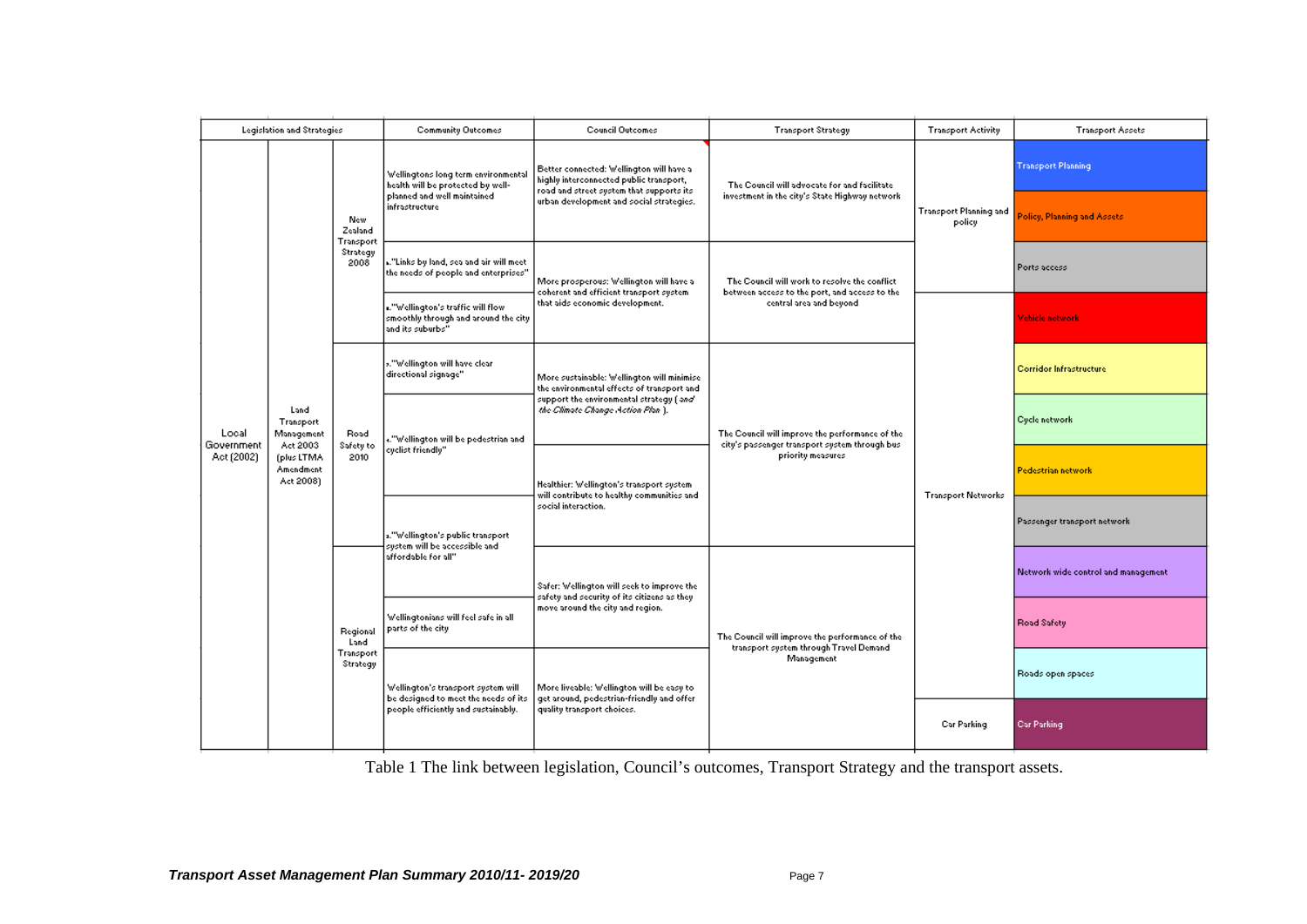# <span id="page-8-0"></span>3.0 Level of service

# **3.1 Broad approach**

The level of service is the defined service quality for a particular activity (transport networks) or asset component (corridor infrastructure) against which service performance can be measured. Service levels can relate to quality, quantity, reliability, responsiveness, environmental acceptability and cost.

Council uses customer expectations articulated through the Council's strategic priorities, statutory requirements, institutional knowledge, best or acceptable practice and the level of service currently provided by the asset, to confirm the levels of service to be provided.

Defined levels of service are used to develop asset management approaches to deliver the transport activity and measure performance against defined targets.

The relationship between the level of service and the cost of the service can then be established. This relationship can be evaluated in consultation with the customers to determine the optimum level of service for which they are prepared to pay for.

The existing levels of service will be reviewed as part of the 2012 – 21 Long-term Council Community Plan (LTCCP) process. The levels of service will be used to inform customers of the existing and alternate types and levels of service and enable customers to assess suitability and affordability of the services offered.

The reviewed levels of service may be lowered to reflect current global financial constraints. This is to enable the customers expectations and statutory requirements to be met on tight budget constraints.

#### **3.2 Level of service components**

The identification of levels of service and performance measures for all Council activities are a key requirement. Legislation requires performance measures to be presented to a level that enable the community to meaningfully assess the service provided by the Council.

#### **3.2.1 Level of Service**

The level of service describes the target level of condition, performance or response planned. Levels of service are developed in a way that are meaningful to the community and achievable within LTCCP budgets. Levels of service present a clear picture of the activity and its contribution to community wellbeing when read in conjunction with other levels of service that apply to the activity.

The Council has four principle level levels of service in the LTCCP for the Transport activity. In this asset management plan there are nine operational levels of service which define the standard of service provided by the assets. The linkage between these levels of service is shown in the following table.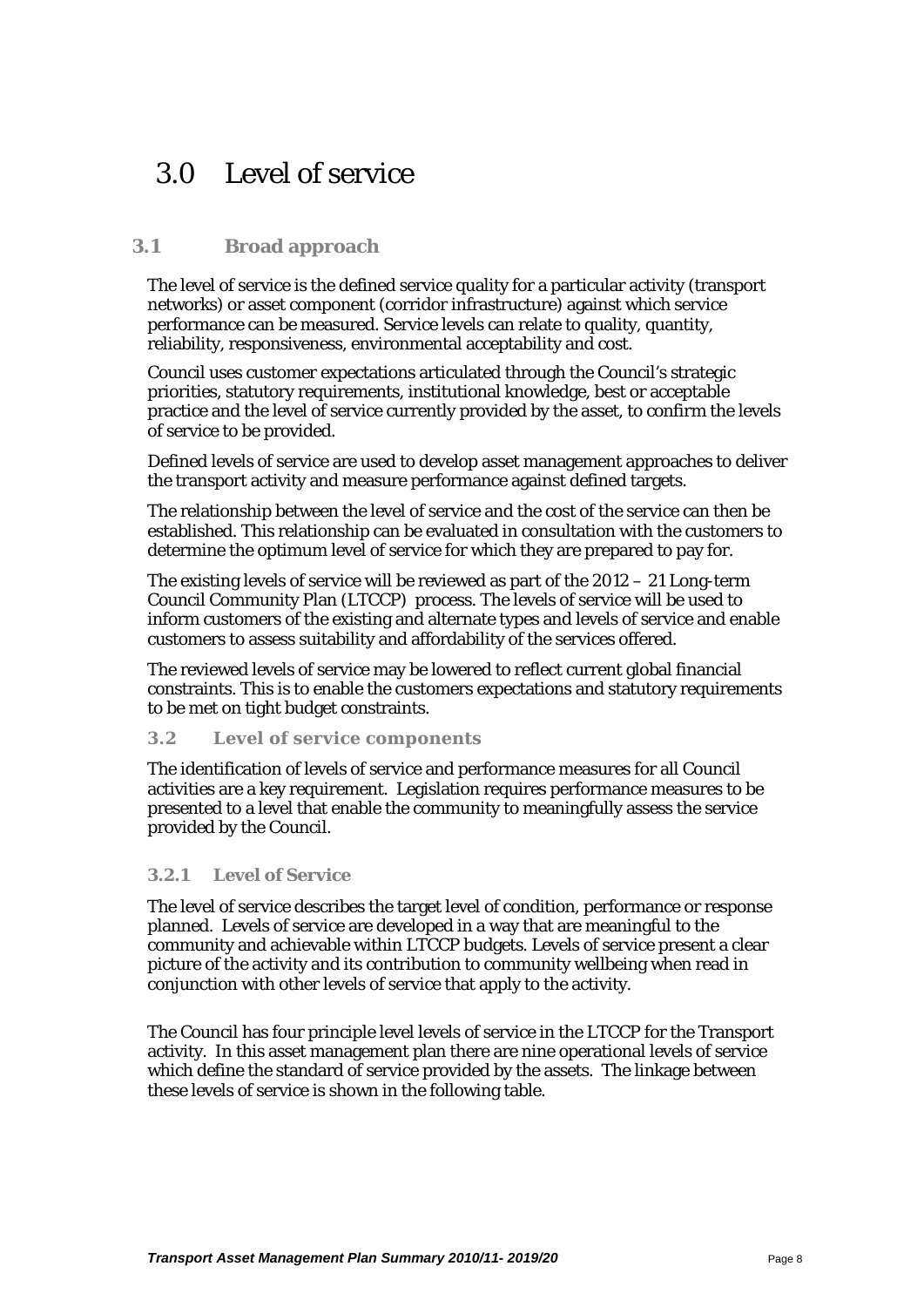| <b>Community Outcomes</b>                                                                     | <b>Council Outcomes</b>                                                                                                      | <b>Transport Strategy</b>                                                                                                                                                                                                                                                   | <b>Transport Activity</b>               | <b>Transport Assets</b>                | <b>LTCCP Levels of Service</b>                                                                                                                                                                                                | <b>AMP Levels of Service</b>                                                                                       |
|-----------------------------------------------------------------------------------------------|------------------------------------------------------------------------------------------------------------------------------|-----------------------------------------------------------------------------------------------------------------------------------------------------------------------------------------------------------------------------------------------------------------------------|-----------------------------------------|----------------------------------------|-------------------------------------------------------------------------------------------------------------------------------------------------------------------------------------------------------------------------------|--------------------------------------------------------------------------------------------------------------------|
| Wellingtons long term environmental<br>health will be protected by well-                      | Better connected: Wellington will have a<br>and street system that supports its urban-<br>development and social strategies. | highly interconnected public transport, road The Council will advocate for and facilitate<br>investment in the city's State Highway<br>network<br>The Council will work to resolve the<br>conflict between access to the port, and<br>access to the central area and beyond | <b>Transport Planning</b><br>and Policy | <b>Transport Planning</b>              |                                                                                                                                                                                                                               | Wellingtons transport system will<br>be designed to efficiently and<br>sustainably meet the needs of its<br>people |
| planned and well maintained<br>infrastructure                                                 |                                                                                                                              |                                                                                                                                                                                                                                                                             |                                         | Policy, Planning and Assets            | We carry out transport planning and policy<br>activities to ensure we have a well-planned.<br>sustainable and efficient transport system that<br>allows for the easy movement of people and<br>goods to and through the city. |                                                                                                                    |
| ."Links by land, sea and air will meet<br>the needs of people and enterprises"                | More prosperous: Wellington will have a<br>coherent and efficient transport system that                                      |                                                                                                                                                                                                                                                                             |                                         | Ports access                           |                                                                                                                                                                                                                               |                                                                                                                    |
| ."Wellington's traffic will flow<br>smoothly through and around the city-<br>and its suburbs" | aids economic development.                                                                                                   |                                                                                                                                                                                                                                                                             | Transport<br>Networks                   | Vehicle network                        | We provide a transport network that is<br>efficient, convenient, reliable and safe - enabling<br>the easy movement of people and goods to and<br>through the city.                                                            | Wellingtons transport assets are<br>well maintained and comfortable<br>to use.                                     |
| ."Wellington will have clear<br>directional signage"                                          | More sustainable: Wellington will minimise<br>the environmental effects of transport and                                     | The Council will improve the performance<br>of the city's passenger transport system.<br>through bus priority measures                                                                                                                                                      |                                         | Corridor Infrastructure                |                                                                                                                                                                                                                               | Structures protecting the road<br>corridor are sound                                                               |
| "Wellington will be pedestrian and                                                            | support the environmental strategy ( and'<br>the Climate Change Action Plan ].                                               |                                                                                                                                                                                                                                                                             |                                         | Cycle network                          |                                                                                                                                                                                                                               | Wellington will be pedestrian and<br>cyclist friendly                                                              |
| cyclist friendly"                                                                             | Healthier: Wellington's transport system will<br>contribute to healthy communities and social                                |                                                                                                                                                                                                                                                                             |                                         | <b>Pedestrian network</b>              |                                                                                                                                                                                                                               |                                                                                                                    |
| ."Wellington's public transport<br>system will be accessible and<br>affordable for all"       | interaction.                                                                                                                 |                                                                                                                                                                                                                                                                             |                                         | Passenger transport network            |                                                                                                                                                                                                                               | People use public transport                                                                                        |
|                                                                                               | Safer: Wellington will seek to improve the<br>safety and security of its citizens as they                                    | The Council will improve the performance.<br>of the transport system through Travel<br>Demand Management                                                                                                                                                                    |                                         | Network wide control and<br>management |                                                                                                                                                                                                                               | Wellington's traffic will flow<br>smoothly through and around the<br>city and its suburbs.                         |
| Wellingtonians will feel safe in all<br>parts of the city                                     | move around the city and region.                                                                                             |                                                                                                                                                                                                                                                                             |                                         | Road Safety                            |                                                                                                                                                                                                                               | Wellingtons transport network is<br>safe to use.                                                                   |
| Wellington's transport system will be<br>designed to meet the needs of its                    | More liveable: Wellington will be easy to<br>get around, pedestrian-friendly and offer<br>quality transport choices.         |                                                                                                                                                                                                                                                                             |                                         | Roads open spaces                      | We clean city and residential streets, and<br>maintain roadside verges keeping them safe and<br>attractive, through litter collection, planting and<br>mowing.                                                                | Wellingtons transport assets are<br>well maintained and comfortable<br>to use.                                     |
| people efficiently and sustainably.                                                           |                                                                                                                              |                                                                                                                                                                                                                                                                             | Car Parking                             | <b>Car Parking</b>                     | We provide convenient on-street parking<br>throughout the city ensures as many people as<br>possible can access parking spaces.                                                                                               | Short term street car parks are<br>available                                                                       |

Table 2 The linkage between Council's outcomes and the levels of service for the transport assets.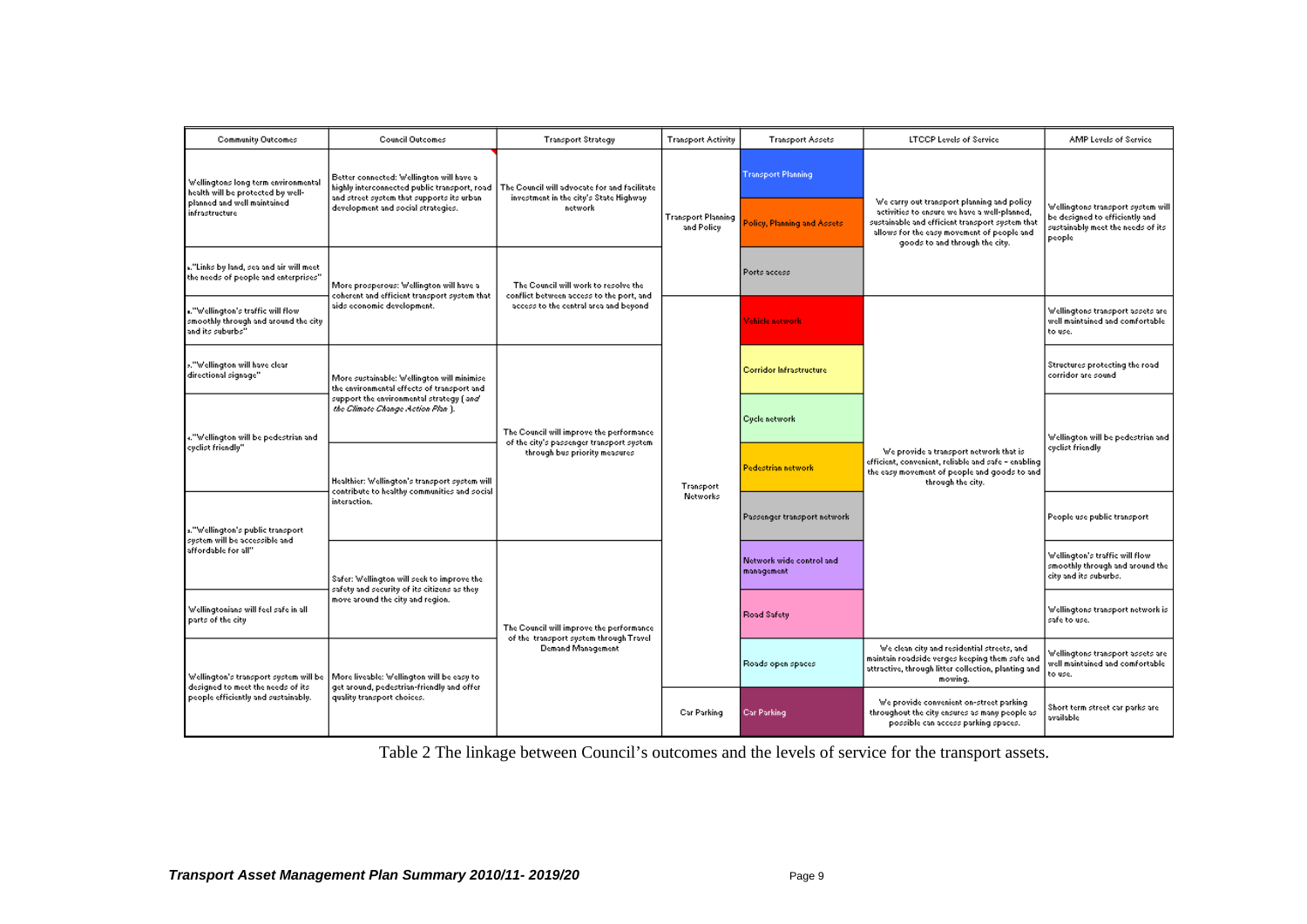#### <span id="page-10-0"></span>**3.2.2 Performance measures**

Performance measures provide a basis on which to assess the success or otherwise of the implementation of the levels of service. Each measure has associated reason, or reasons, for inclusion, such as statutory requirement, Council policy or customer expectation.

Emphasis has been placed on defining measures that are clear and meaningful, and can be monitored. When performance is monitored, the results are used to improve the service that the assets provide.

Performance measures for each of the transport asset levels of service are shown later in this section along with the current performance.

The technical levels of service are not reported on in this summary AMP, only the high level performance measures. The Council is currently reconciling principle and operational transport levels of service and performance measurements to cover all assets and activities and to ensure the community and Council outcomes are being met.

#### **3.2.3 Performance targets**

Using levels of service, performance measures and past performance data, performance targets describe the level of performance sought.

#### **3.3 Communication and consultation**

The Council makes many important decisions which affect a wide variety of people across the city. In order to make the best possible decisions, the Council relies on input from Wellingtonians themselves.

The Council receives the community input from:

- Customer enquiries to the Council in person, via telephone, letter or email
- Members of the public speaking at Council meetings
- Direct contact with individual Councillors
- Submissions and petitions.

The Council also communicates its activities to the community in a variety of ways;

- Regularly updated information is available via the council website.
- Weekly articles on the *Our Wellington* page in the Dominion Post.
- Other local newspapers and radio stations to disseminate information.
- Formal consultation as part of the the LTCCP and Annual plan processes.
- Regular Resident Satisfaction surveys which include questions relevant to transport.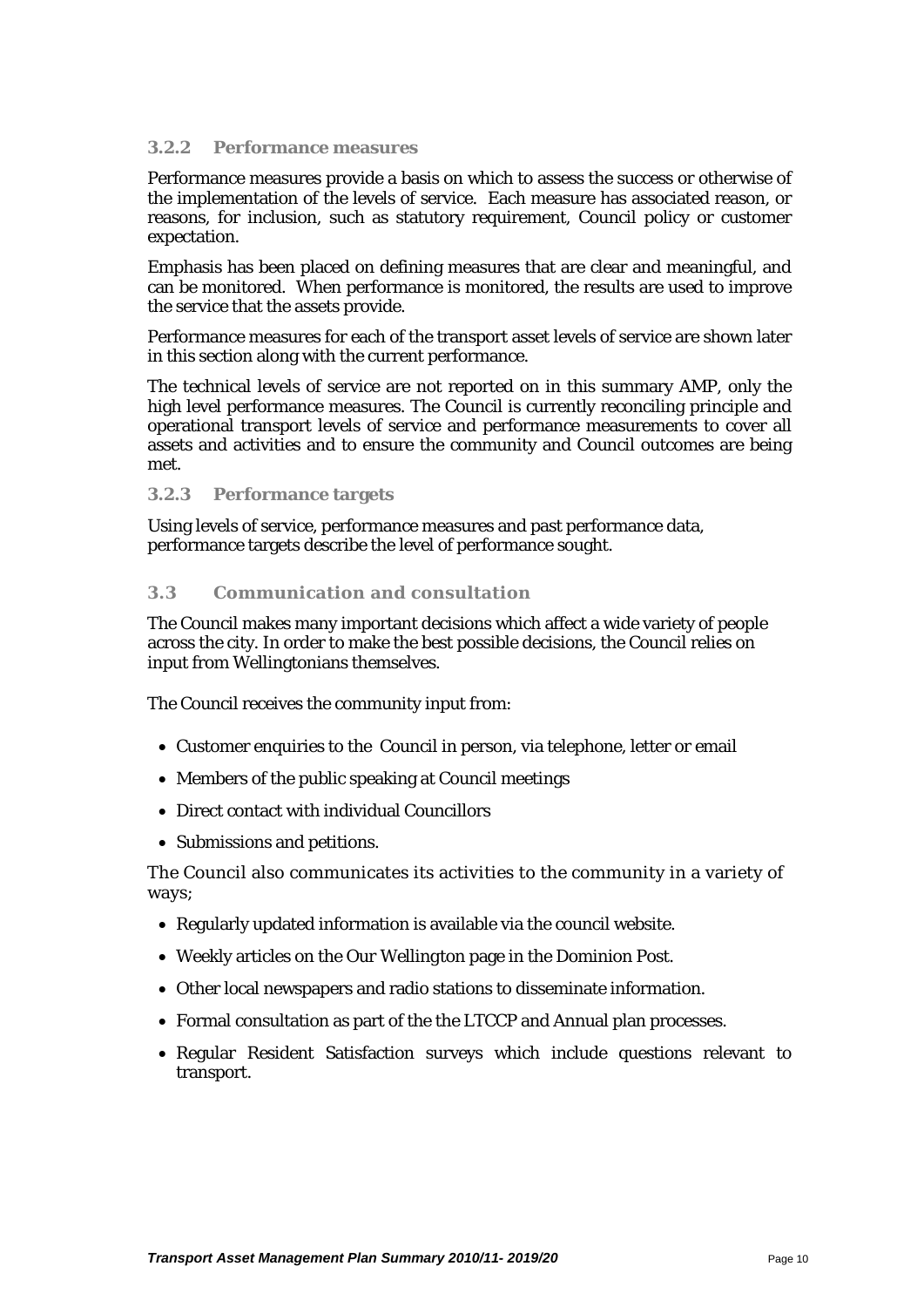- <span id="page-11-0"></span>• Many large projects involve consultation with the public. The level of notification (one of three levels – 'standard', 'extensive' or 'major') is outlined in the contract documents and meets Council standards.
- The Safer Roads project necessitates robust area and issue specific communication and consultation with the community. This is undertaken through city-wide promotion of the project community 'workshops' associated with the project.

#### **3.4 Key performance measures**

Key performance measures (KPMs) are monitor the overall quality of the transport activity and are reported in the asset management plan. The Council has other technical performance measures which are not reported in the AMP.

The existing activity measures and the level of performance achieved are detailed below. An explanation of the differences between current and desired performance, and how these gaps are to be progressively closed, is also given.

#### **Wellingtons transport system will be planned and designed to efficiently and sustainably meet the needs of its people**

Number of cars Entering Wellington CBD in 2-Hour morning period increases by no more than 0.5% per year.



**Discussion;** This measure shows no obvious trend and the number of cars entering the CBD is highly variable. It was at its lowest in 2006, when petrol prices were at their most expensive and the highest numbers of commuters were seen on public transport and using active modes. Traffic levels are reaching a point where peak spreading is taking place commuters are travelling at different times to avoid congestion.

This measure will be reassessed for its delivery criteria to ensure the measure is appropriate for the expectations and requirements.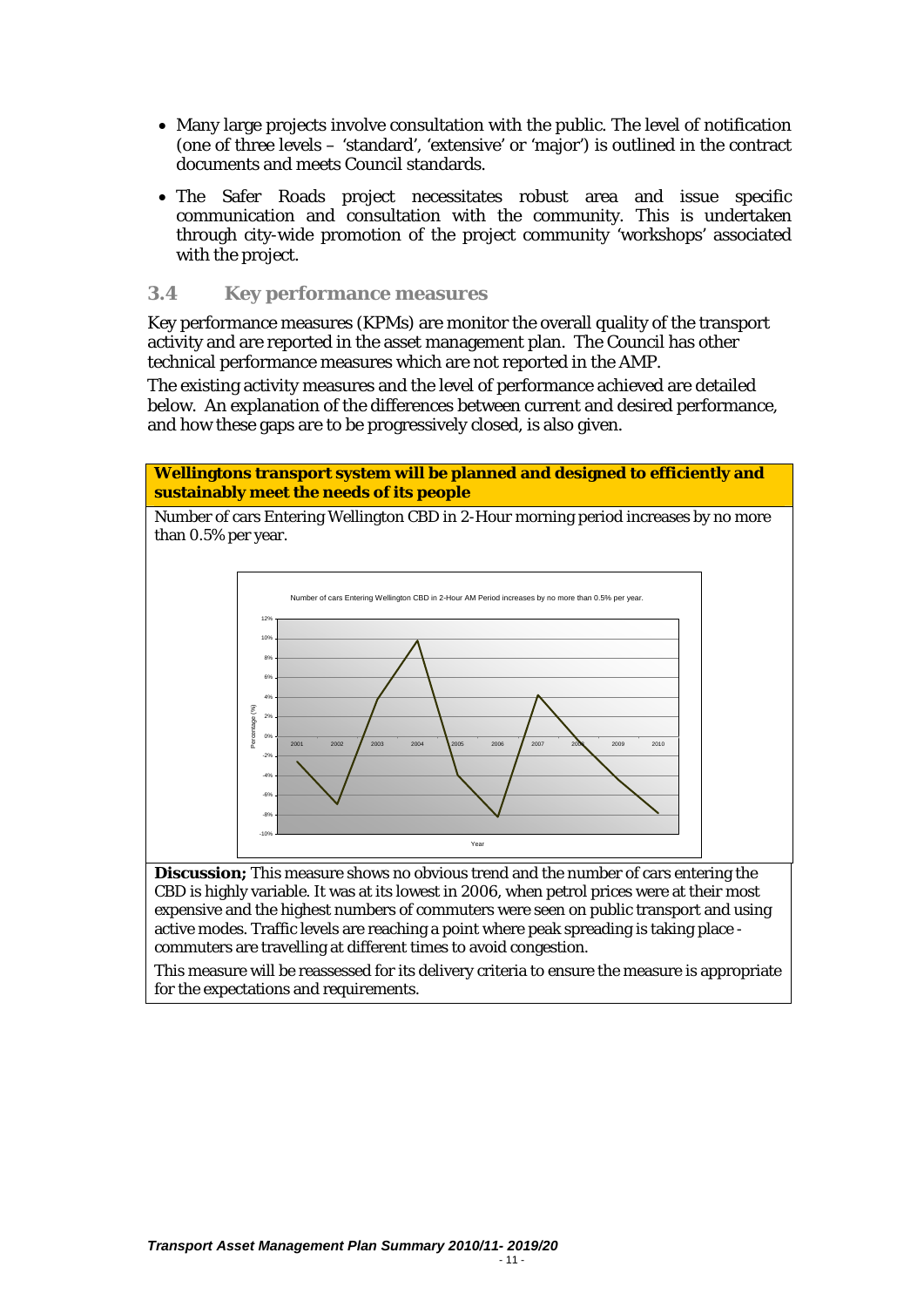95% of roads will have formed footpaths on at least one side of the road by 2016. Current performance is 82%.



**Discussion:** The percentage of roads with footpaths has been increasing and this trend is set to continue. This can be attributed to the adoption and implementation of the Council's Walking Policy the purpose of which is to improve the walking environment in Wellington. The footpath extension programme has been reprioritised to align with access paths which will be constructed as part of the Council's Walking Policy.

#### **Wellington's transport assets are well maintained and comfortable to use**

Street pavements are within acceptable defect limits, RDI (Resurfacing Demand Index) no greater than 95.

**Discussion** *The Council is currently reviewing the use of RDI as the most appropriate measure.* 

Average network roughness for pavements carrying >500 vehicles per day (NAASRA counts) no greater than 140. Current performance is 120



**Discussion:** Pavements in Wellington are steadily becoming smoother, reflecting the success of the seal smoothing programme and maintenance strategies. This management approach is clearly meeting the level of service. However, in comparison to other New Zealand cities, average roughness is still high. In order to meet increasing customer expectations and industry best practice it is proposed from 2011/12 to reduce the roughness performance target (NAASRA count) to 130.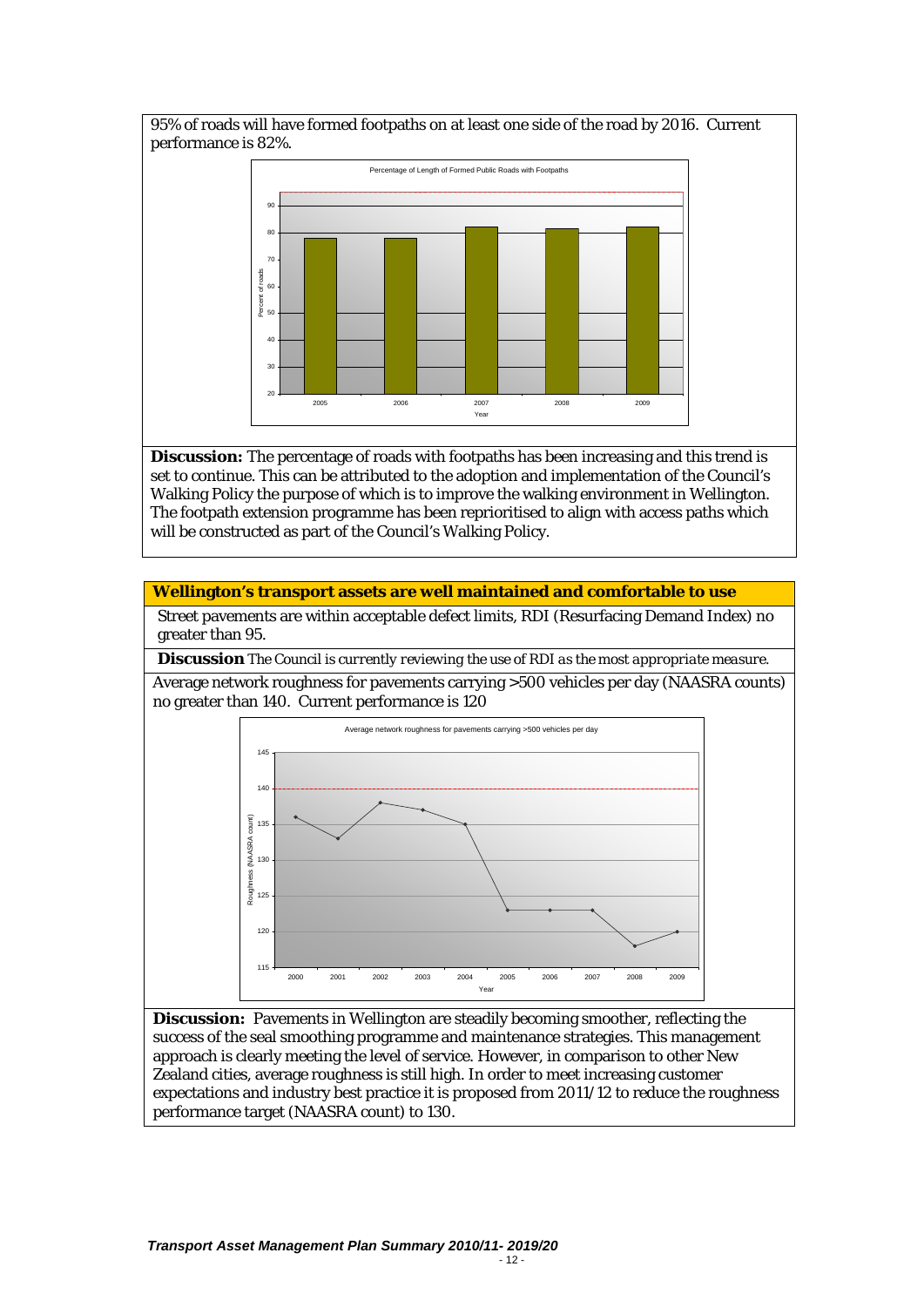#### **Structures protecting the road corridor are sound**

95% of walls are to be rated 3 or better (1-Very Good to 5-Very Poor) by 2020, and 100% by 2025. Current performance is 60%.



**Discussion:** Condition assessments for walls used to be carried out every three years. Recently walls have received increased focus- this work has affected the condition grading of the walls and is able to be reported here. The ongoing focus of the retaining wall programme remains the prioritised replacement of condition-5 retaining walls based on the degree of risk their condition represents. Improvements have been made to the overall condition of the retaining wall assets as a result of proactive maintenance.

#### **Wellington will be pedestrian and cyclist friendly**

The percentage of commuters who run, walk or cycle. Target run, walk >18%. And cycle 5%. Current performance is run/walk 17%, cycle 4%.

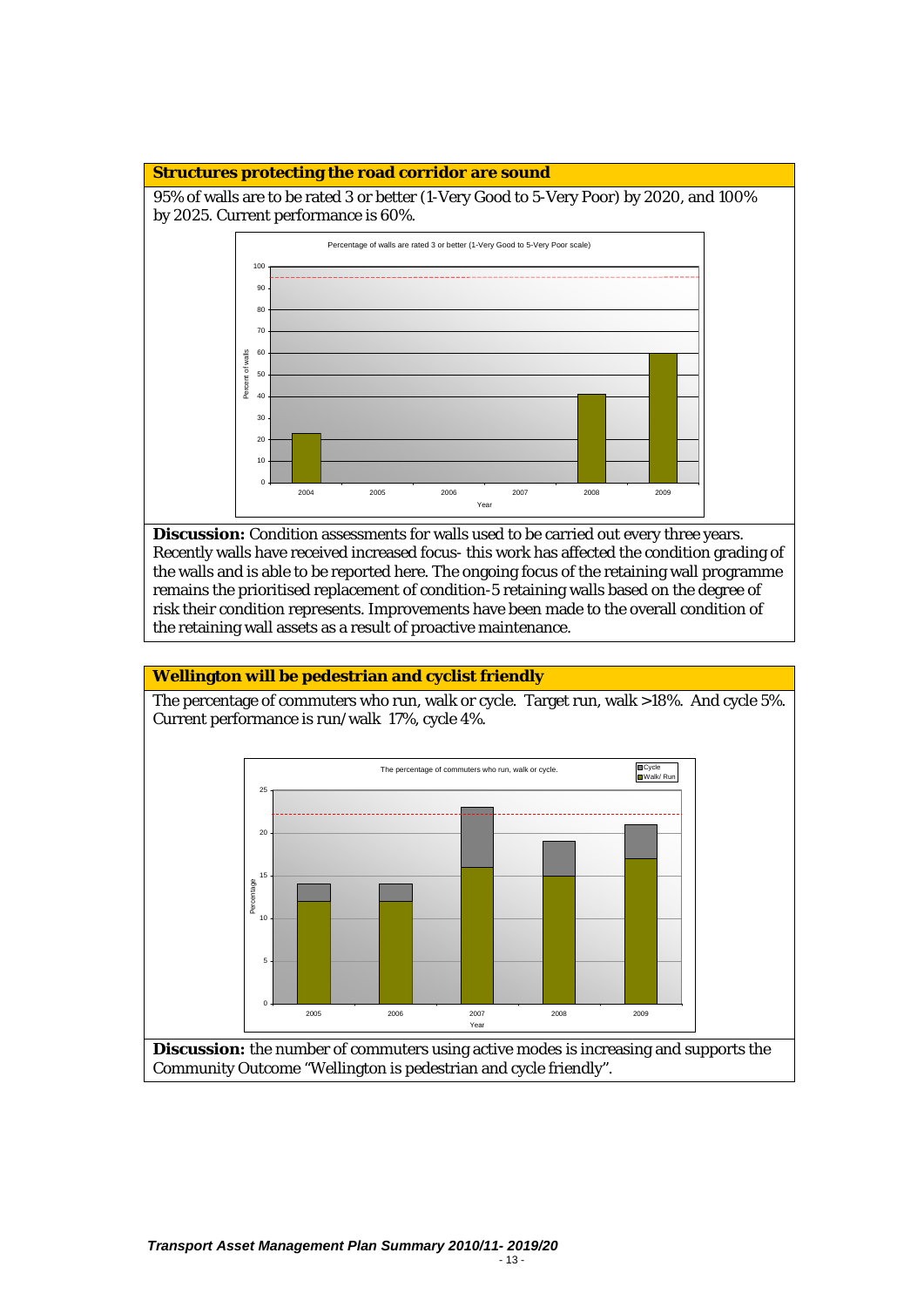

**Discussion**: The fall in the number of completed cycle routes reflects the identification of more potential cycle routes as part of the implementation of the Councils' Cycling Policy. As new cycleways are progressively created performance against this measure will steadily increase.



**Discussion:** There has been a steady improvement in footpath standards. This can be attributed to the success of footpath maintenance contract improvement and more recently, the adoption and implementation of the Council's Walking Policy- the purpose of which is to improve the walking environment in Wellington. As the target is now met, this measure will be reassessed in the next financial year.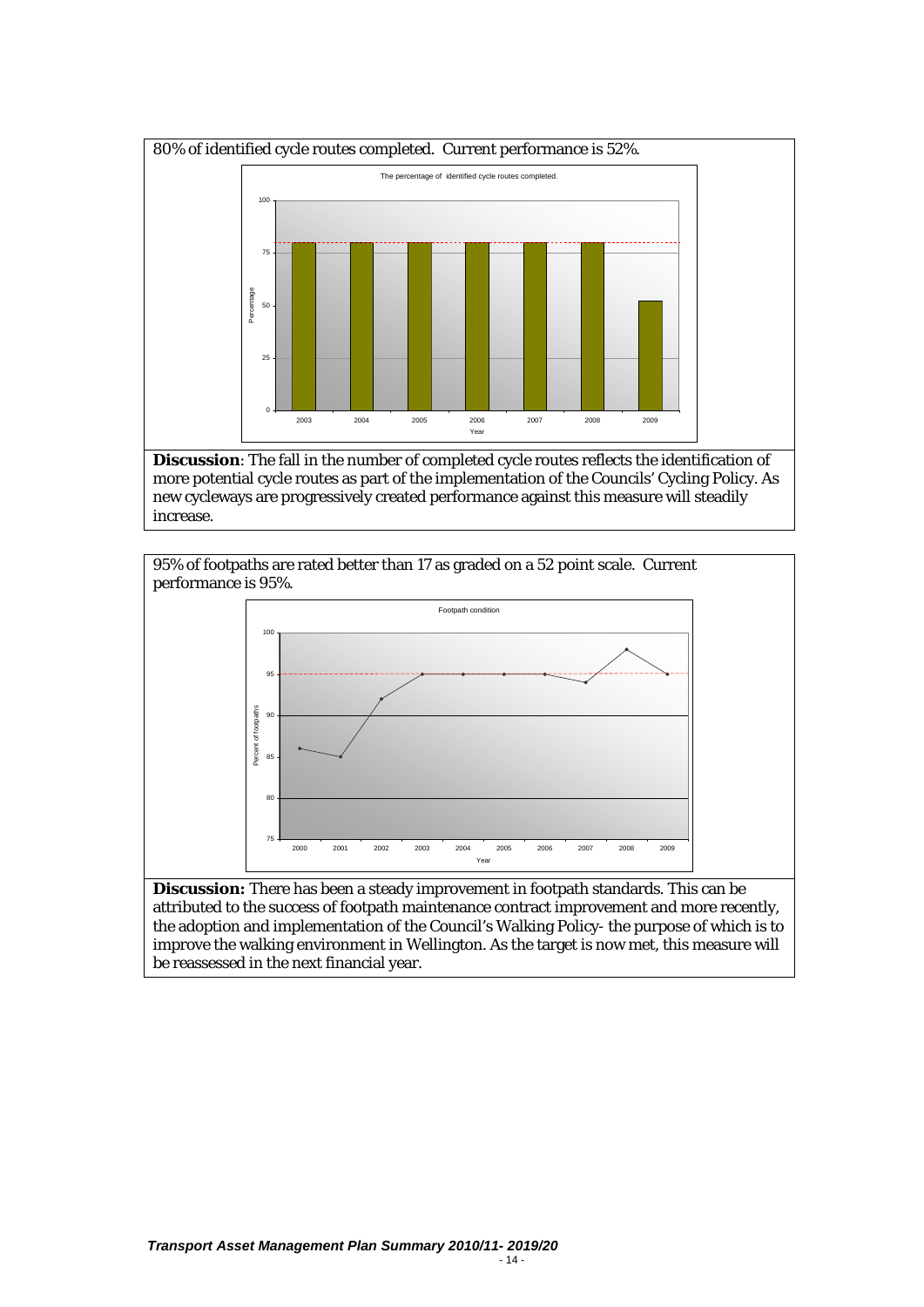#### People use public transport

The percentage of residents who come into central Wellington (on weekdays) that use a bus. Target 35%. Current performance is 33%.



**Discussion:** After a couple of years of lower numbers of commuters using public transport, usage has increased again. This could be attributable to investment in new buses and more bus lanes making travel more convenient and reliable.

100% of all city bound bus stops will have weather protection by 2015. Current performance 55%



**Discussion:** The dramatic increase in the amount of bus stops with weather protection is due to more accurate and detailed asset data for bus shelters, as a result of better use of asset registers and information systems. Three new bus shelters were constructed in the last financial year, but this has not resulted in the 20% increase shown above.

One of the Council's strategic priorities is for bus priority measures on the Golden Mile and major arterial routes. This will include providing weather protection at bus stops to help achieve this measure.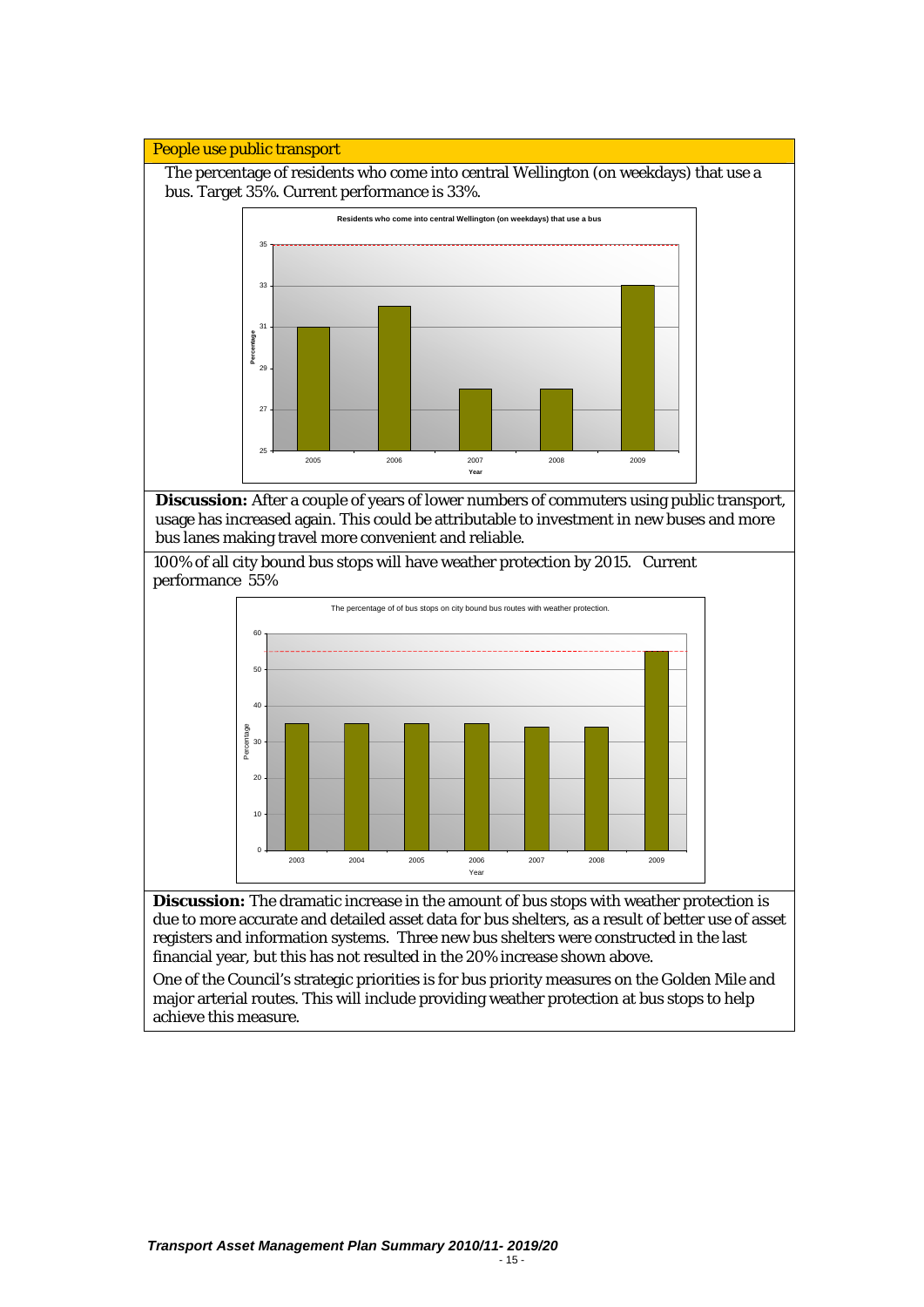#### **Wellingtons transport network is safe to use.**

Citywide road injury crash rates reduce by a third of 2001 rates by 2010. Target is 203. Current performance is 432.



**Discussion:** The number of crashes on Wellington roads has increased significantly, and although the number of crashes has decreased slightly (432) this year, the target of reducing the number to 203 has not been achieved.

The Council is lowering speed limits in suburban centres, running road safety campaigns, and introducing traffic-calming measures to improve safety.

This target measure will be updated this year, which will be able to reflect the progress of safety work and track long-term trends.

100% of arterial, principal and collector roads are lit to national standards (AS/NZ 1158 and NZS 6701). Current performance is 83%.



**Discussion:** The increase in performance is due to improved asset management practices. Street lighting asset information has been successfully migrated into the RAMM database improving both contract and asset management practices.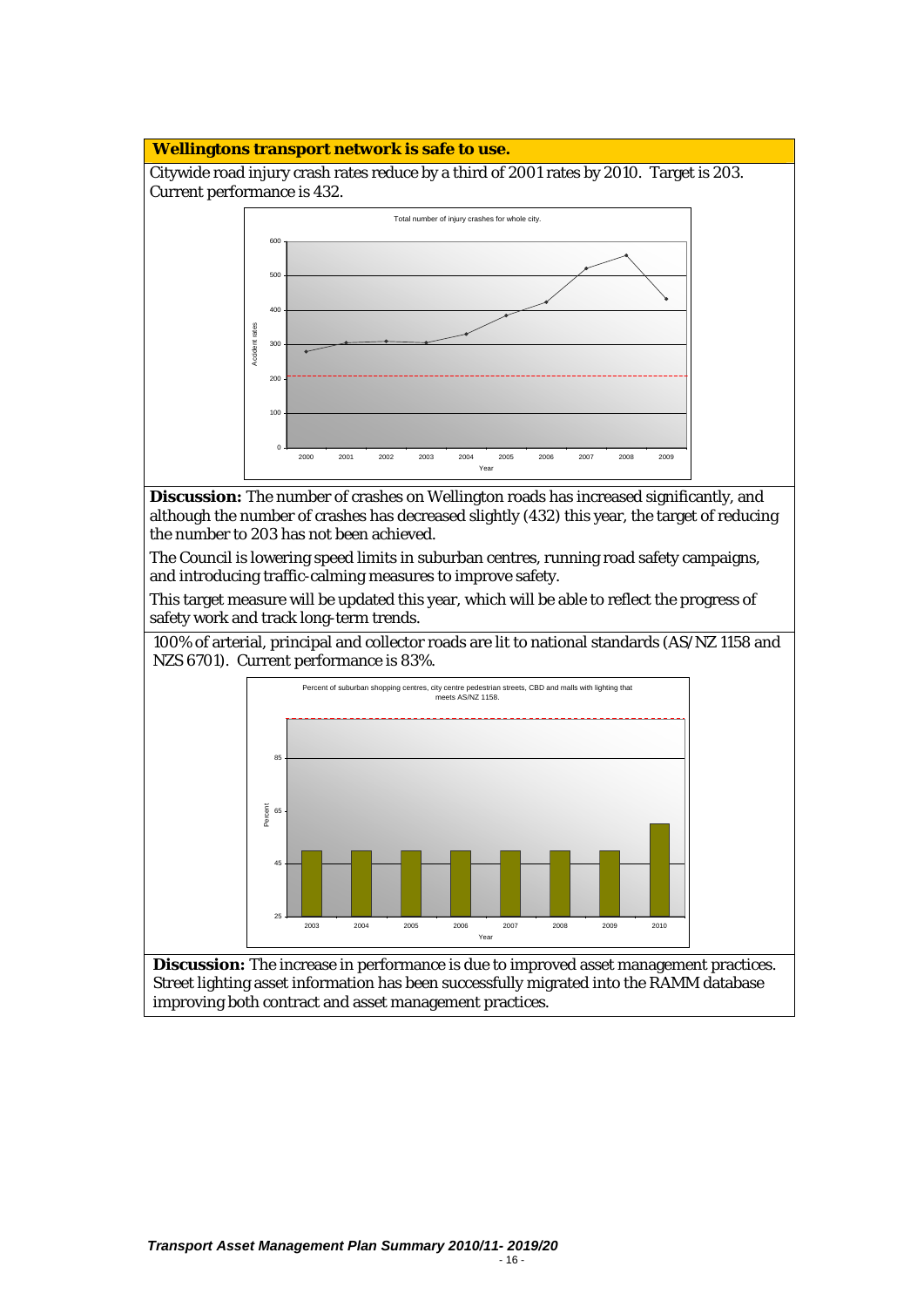



**Discussion:** The drop in standard is due to more accurate and detailed asset data for street lighting being collected as part of citywide review of streetlights including better use of asset registers and information systems. Improved lighting is proposed for the Golden Mile next year which will help improve performance against this measure.

100% of structures on, or immediately adjacent to, pedestrian or cycle ways are to have handrails. Current performance is 66%.



**Discussion:** there has been no progress with this performance measure over the past 5 years. This is because the measure is misunderstood and poorly worded.

A new measure for safety rails will be devised this year and will take into account work proposed to implement the walking policies and the pedestrian structure prioritisation work which aims to improve the overall condition of pedestrian structures.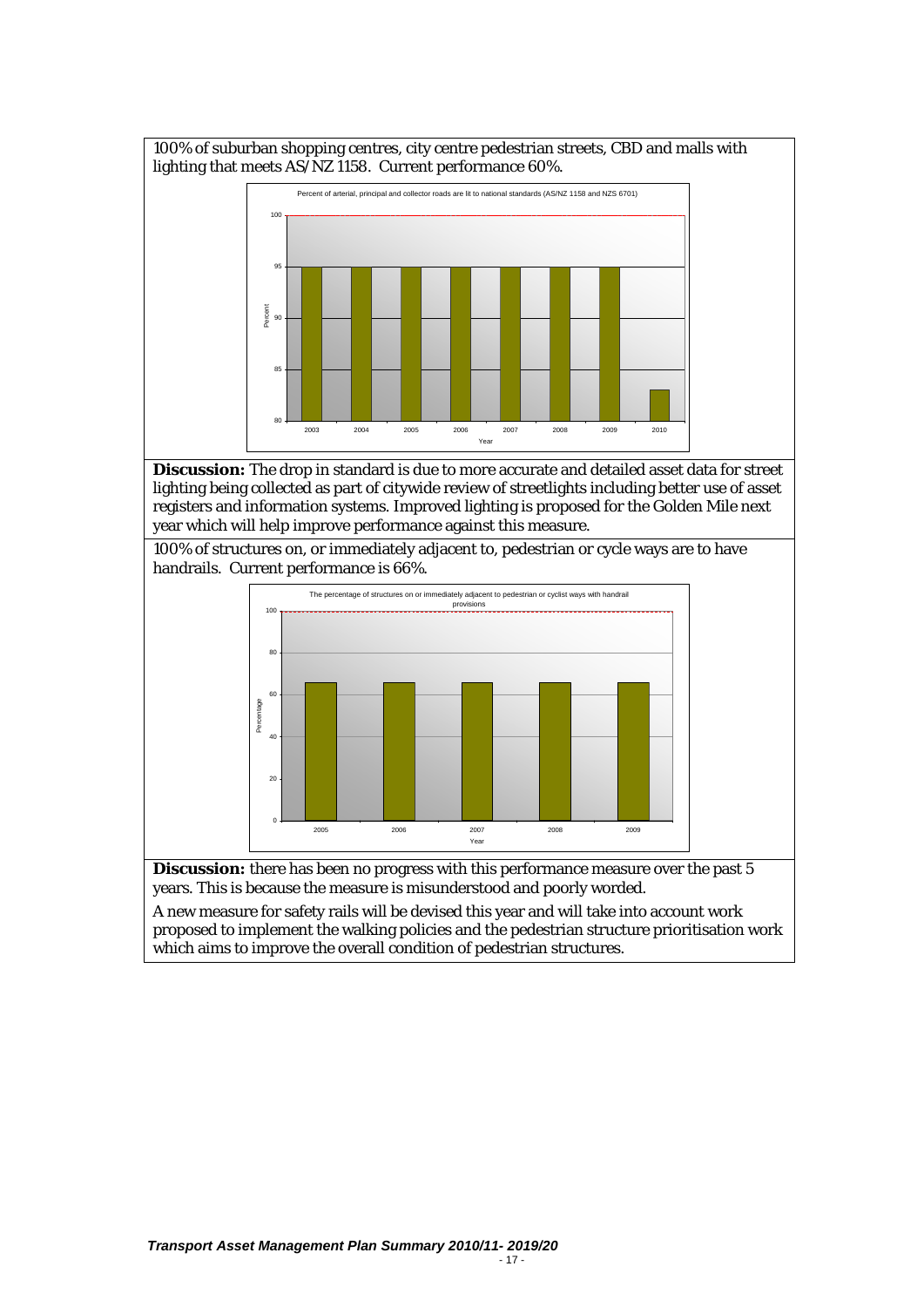On 100% of occasions, unless not required or inappropriate:

- Acknowledge written requests within three days of receipt.
- Give substantial response within fifteen days of receipt.
- Provide telephone confirmation to customer that work has been completed within 8 hours of making safe a dangerous hazard.

Current performance is 93%.



**Discussion:** The response rate to customer enquiries is continues to improve, nearing the performance target. This trend should continue due to the increased emphasis put on timely customer response.

#### **Short term street car parks are available**

Turnover rates for any short-term car park on **weekdays** is 7.5 cars/day or greater. Current performance is 6.6 cars/day.

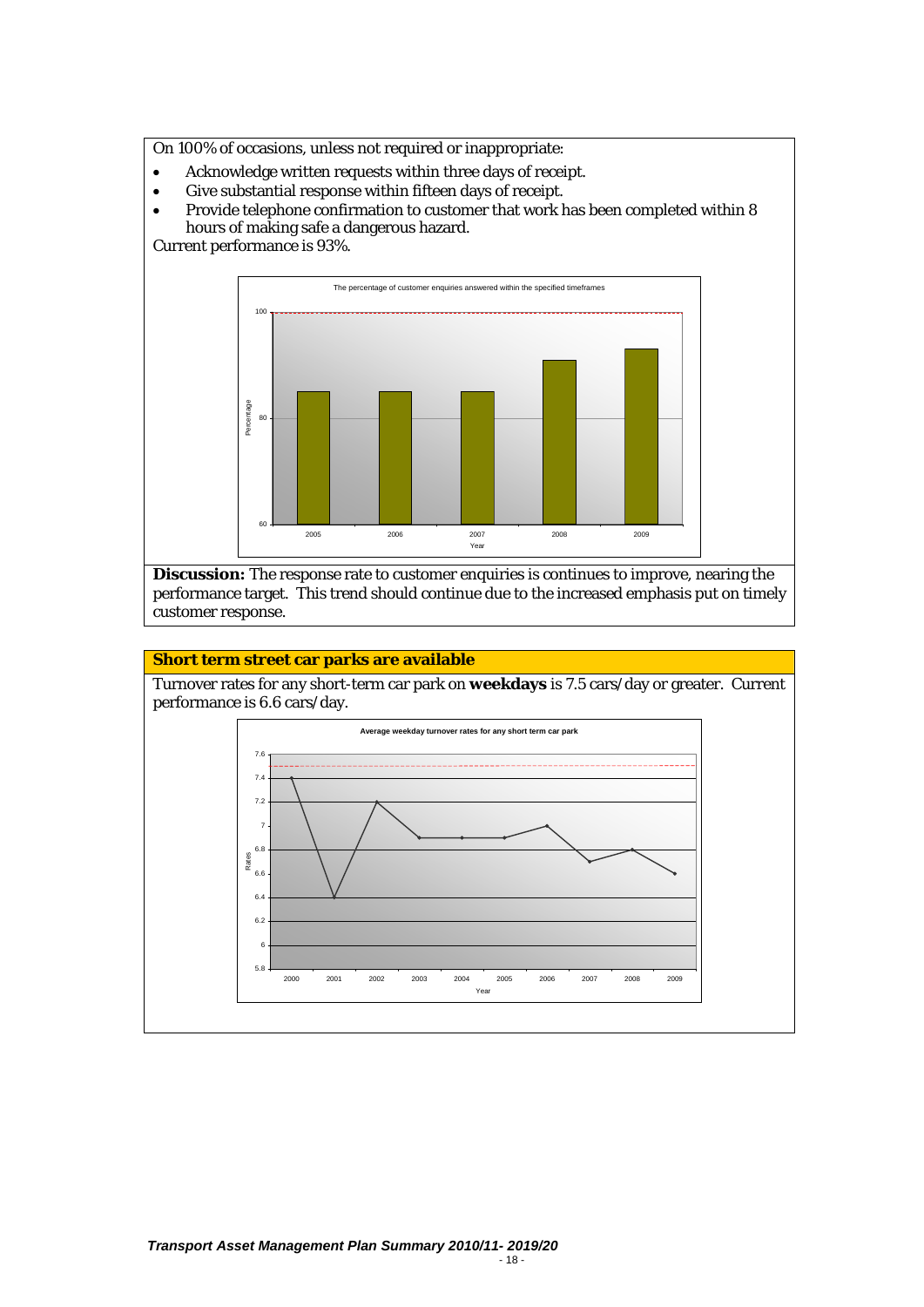<span id="page-19-0"></span>

**Discussion;** The 'turn-over rate' is still below target, meaning the level of service for providing convenient parking throughout the city to ensure as many people as possible can access parking spaces has not been met.

Work to improve this turnover rate includes managing parking where demand exceeds supply through revising the coupon parking and resident parking restrictions and introducing a time limit for on-street parks on Sundays.

# **3.5 Community satisfaction**

As well as monitoring performance against the above measures, the Council conducts resident satisfaction surveys to understand residents perceptions of the work we do and our contribution the overall wellbeing of Wellington and its residents. The views of residents on Transport are detailed below.

**Better connected/healthier** – Wellington will have a highly interconnected public transport, road and street system that supports its urban development and social strategies. Wellington's transport system will contribute to healthy communities and social interaction.

Most residents believe that public transport is safe and affordable, and most are satisfied with frequency and reliability. Perceptions of frequency have improved since 2007, partly as a result of bus lanes and other priority measures.

However, the number of residents who think public transport is affordable has declined since 2007 (to 72%), and the number who are satisfied with frequency (68%) and reliability (64%) remains well below 2005 and 2006 levels. Peak hour travel times on key routes across the city increased during the year but remain lower than in 2006.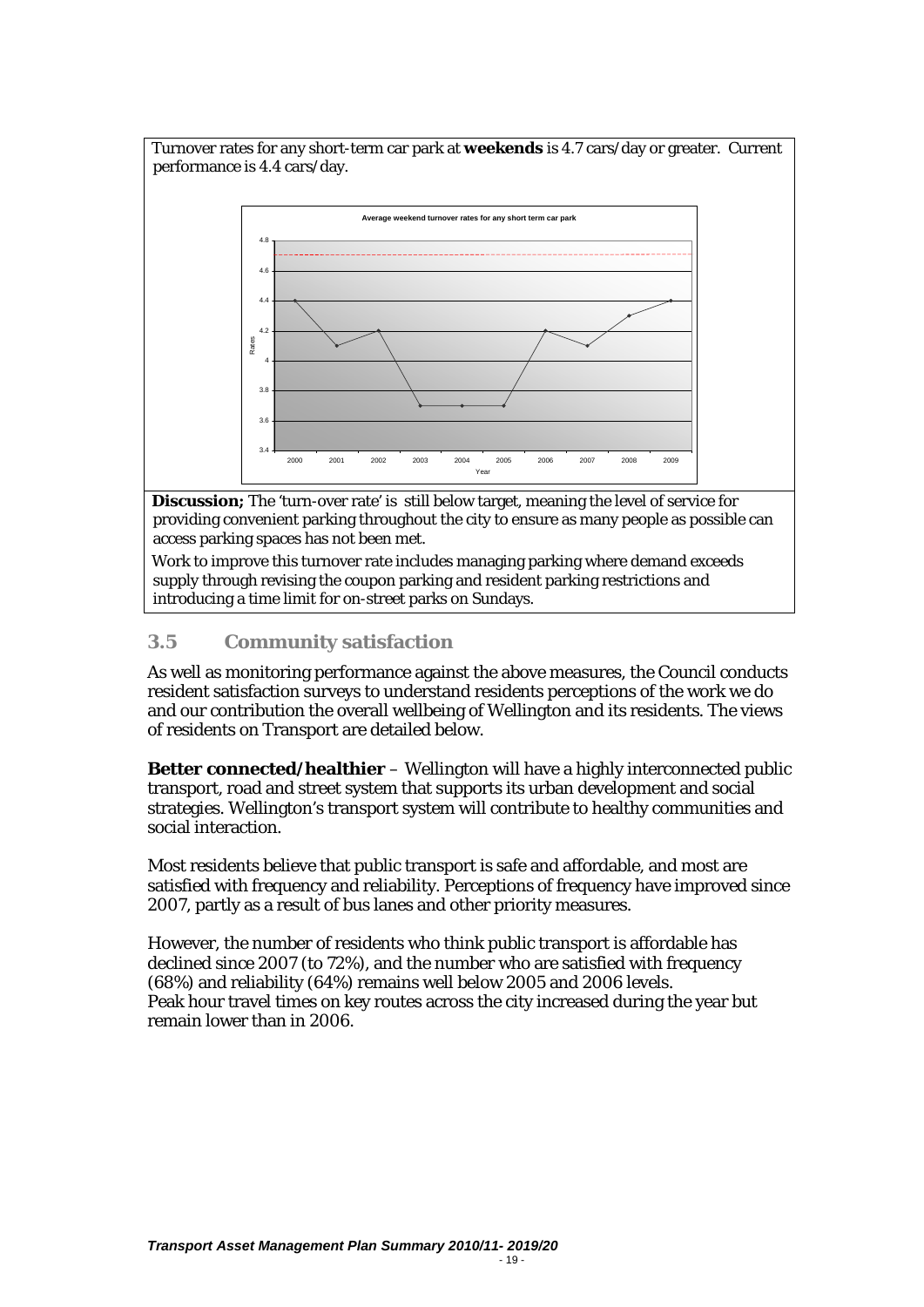#### <span id="page-20-0"></span>**More sustainable – Wellington will minimise the environmental effects of transport and support the environmental strategy.**

Just 36% of Wellingtonians use private cars to come into the central city during the week, while 33% use buses and 17% walk. The proportion using private cars has dropped from 45% in 2007, while the proportion using buses and walking has grown. Wellingtonians continue to be the least dependent on their cars and the highest users of public transport in the country.

#### **Safer – Wellington will seek to improve the safety and security of its citizens as they move around the city and region.**

12% of residents rate traffic safety as one of the city's most serious safety issues. However the number of residents who rate dangerous driving as one of the city's most serious safety issues has decreased.

**More liveable –** Wellington will be easy to get around, pedestrian friendly, and offer quality transport choices.

80% of residents think the transport system allows easy access from the suburbs to the city, and 75% believe it allows easy movement around the city. Among pedestrians, 93% believe the transport system allows easy movement around the city. All of these results have improved since 2007. Some 64% of residents believe that peak traffic volumes are acceptable. This is an improvement from 55% in 2007.

25% of residents say there are barriers to using their preferred mode of transport.

39% of children walk to school every day, while 30% never walk. Both results are improvements from 2008.

82% of residents believe the city's road reserves and street cleaning is appropriately managed.

### **3.6 Current levels of service**

Determining the current performance also enables the gap between levels of service currently being provided, and the levels of service sought by customers, to be quantified, and strategies devised to close these gaps.

The above performance measures have been consistent over time and have trends that have been tracked. However there are Transport assets and activities without performance measures. Measures for these assets shall be developed, before the production of the next full transport AMP. They will be relevant, reflect annual progress and consistent with the Council's strategic direction.

The following sections will discuss what is planned in order to manage and operate the assets to the agreed levels of service while anticipating demand and optimising lifecycle costs.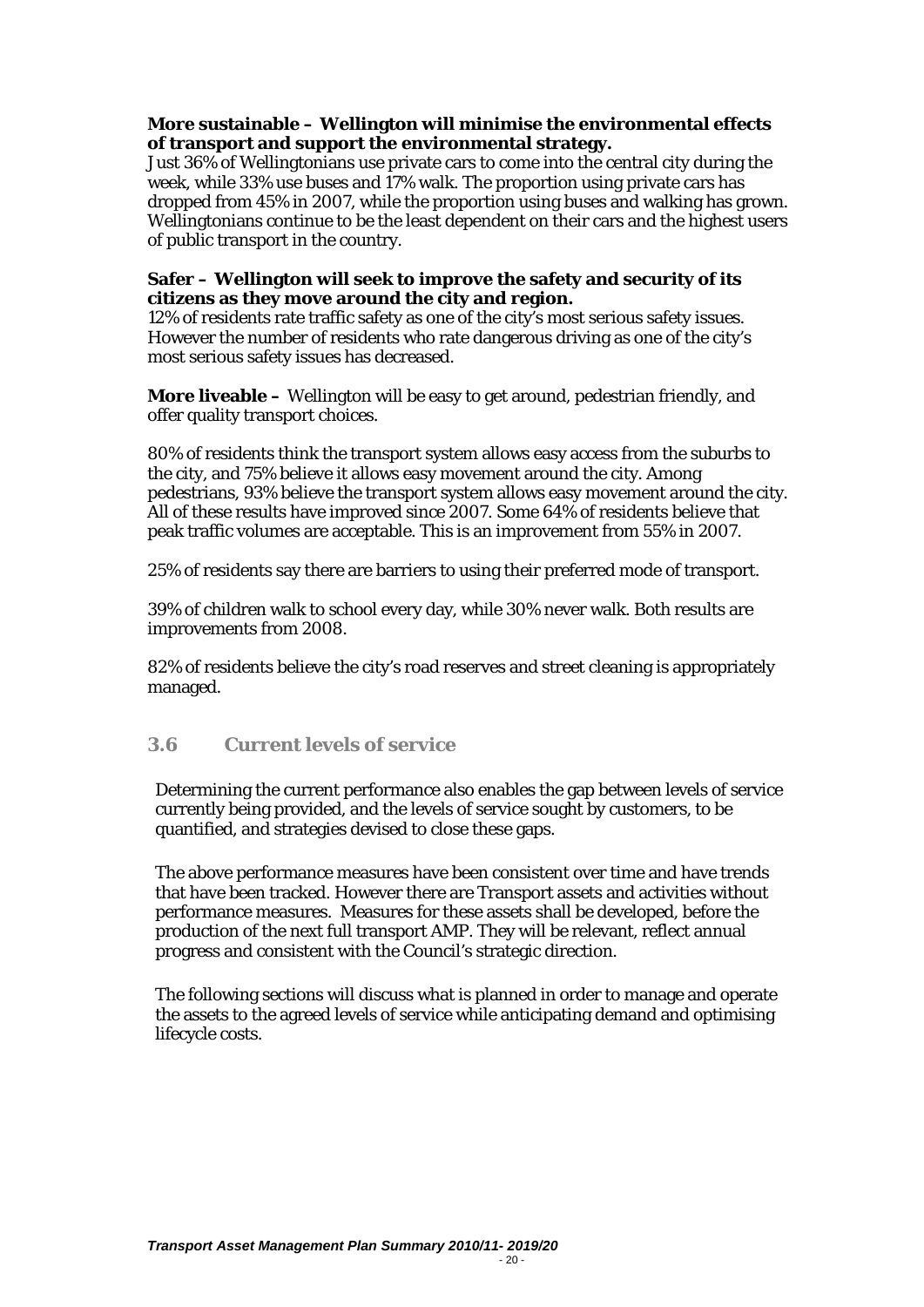# <span id="page-21-0"></span>4.0 Managing demand

Understanding current demand, identifying demand drivers and forecasting future demand are fundamental aspects of successful asset management. This information is used for planning to provide the agreed level of service to the community, now and into the future in the optimum manner.

# **4.1 Current demand**

The transport activity is generally performing well to meet current demand.

Wellington's transport needs are continuing to increase in line with economic expansion, the increase in vehicle ownership/use and population growth. These changes place added demands on the transport assets needed to support the city and ensure that it remains efficient.

In specific locations Wellington faces transport challenges with current peak hour traffic volumes often exceeding the capacity of some sections of the road network.

Wellington does have high levels of travel by public transport and walking. Similarly the numbers of cyclists is increasing. Safety, particularly for pedestrians and cyclists, is a growing issue.

At the weekend people who normally use public or active modes of transport drive their cars resulting in increased congestion at specific locations and heavy demand on free parking in the CBD.

# **4.2 Changing demand**

Transport growth is influenced by a number of factors. Although the population is currently increasing by some 0.7% per year, vehicle ownership is increasing by some 3-4% a year. Further, the increase in disposable income, the price of oil, changes in the local economy, vehicle ownership and social and urban demographics will affect the volumes and characteristics of traffic movement.

In the next few years, the city will face some challenges. Along with other cities, we will be called on to respond to:

- the global economic slowdown
- pressure on household budgets
- a changing climate and the first real steps towards lower-carbon lifestyles
- the need to engage with citizens about decisions that affect their lives
- competition from other cities
- a population that is growing, and ageing, and has more diverse wants and needs, and
- changing technology, which is influencing lifestyles and public expectations.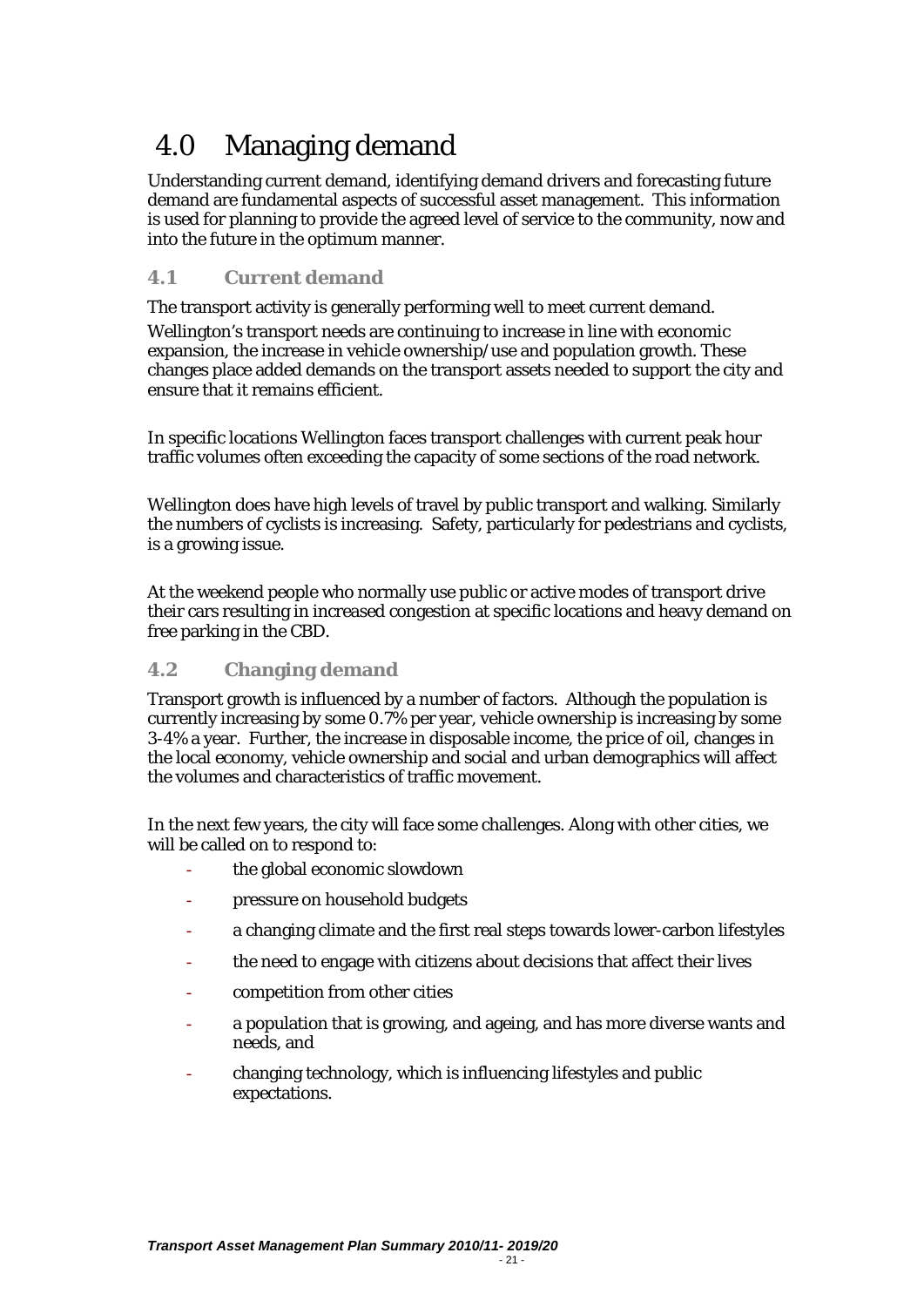<span id="page-22-0"></span>Congestion is likely to become an increasing concern as the city's population grows and car ownership levels remain high. Also impacting on congestion is increased competition for road space from buses, cars, pedestrians and cyclists

The city's terrain and location means there are few options to simply expand the roading network so other solutions are required to ensure goods and services can move in and out of the city with ease and so people and businesses can connect.

Transport activities both influence climate change and are affected by the changes to the climate. Greenhouse gas emissions associated with road building, use, operation and maintenance contribute to global climate change.

There is growing community understanding of the impact transport choices can have on the environment and of the fluctuations in the price of fuel.

#### **4.3 Key issues with changing demand**

Predicting percentage increases into the future is difficult. As a planning tool it is presumed that trips will increase but will be tempered by natural congestion forcing behaviour modification. Increasing the capacity of the network to match demand has limitations. However efficiencies are introduced wherever possible to enable maximum traffic use of the network.

As the city grows, so the quantity of assets to maintain and renew increases, as does the demand on 'central' assets. Increasing population implies increasing numbers of people moving throughout the city, and therefore increasing numbers of motorists, pedestrians, cyclists, public transport users and parking all competing for space on narrow, hilly streets.

There are also environmental reasons for reducing demand on the transport network. Vehicles contribute to noise, water and air pollution and carbon emissions.

The effects of climate change may affect transportation activity significantly. If extreme weather events become more frequent and/or severe as predicted, the costs and damages associated with them are also likely to increase; replacing or repairing damaged roads, bridges, and stormwater drains, and dealing with increased soil erosion and slips.

Changes in demand may require changes being made to the asset base and consequently to levels of service, operations and maintenance strategies and funding the activities. Any change in the asset base required to deliver the services affects the future renewals requirements.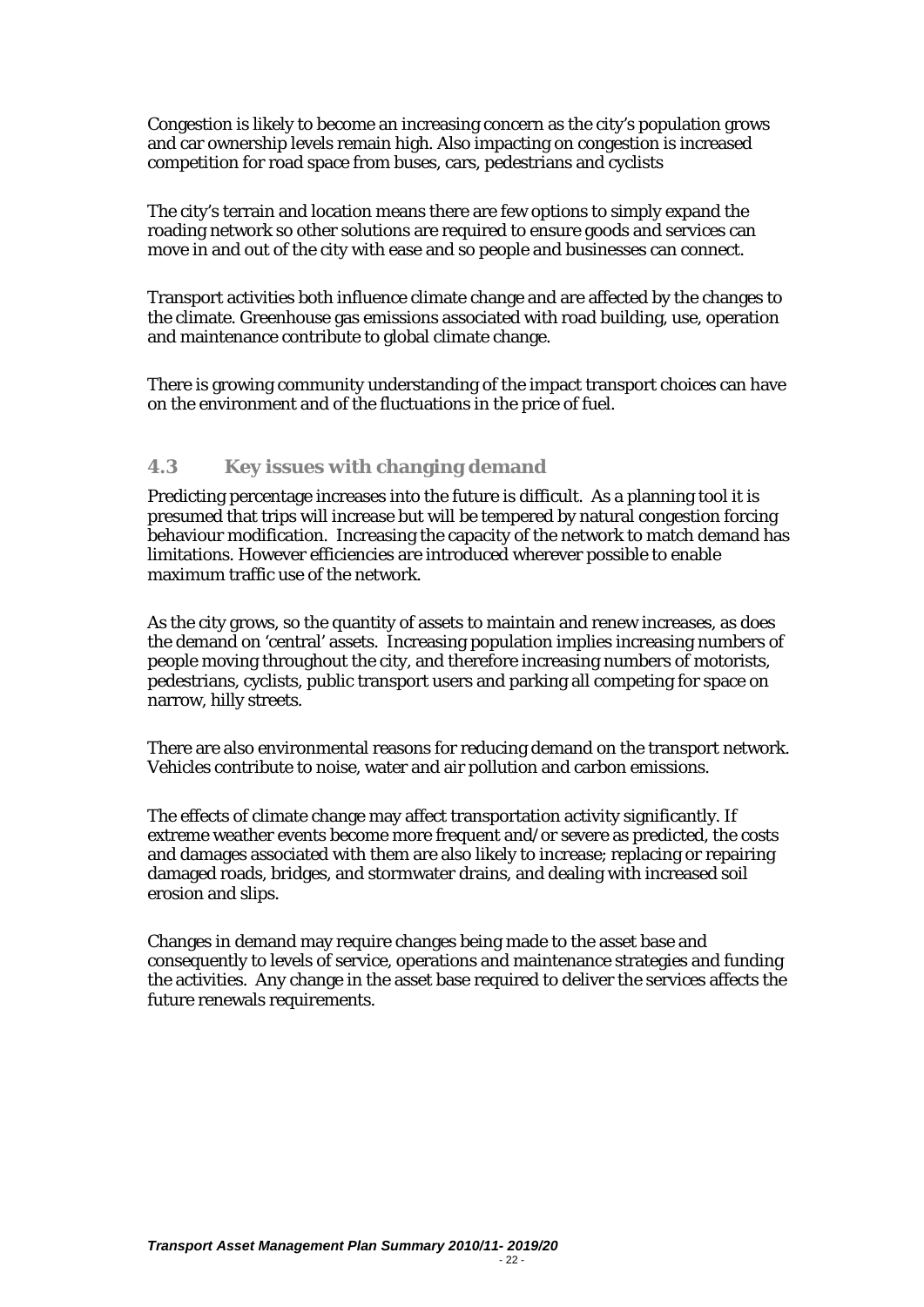<span id="page-23-0"></span>A summary of the key impacts on the management of the transport activities and assets by the above issues is shown in the table below:

| <b>Issues</b>                                | <b>Impact on assets</b>                                                                                                                                                                                                                 |
|----------------------------------------------|-----------------------------------------------------------------------------------------------------------------------------------------------------------------------------------------------------------------------------------------|
| Population growth<br>and sub-divisional      | Increasing population is increasing numbers of motorists, pedestrians,<br>$\bullet$<br>cyclists and public transport users.                                                                                                             |
| activity                                     | Congestion is likely to become an increasing concern as the city's<br>$\bullet$<br>population grows and car ownership levels remain high.                                                                                               |
| Change in user<br>decisions and<br>community | Increased vehicle ownership and greater mobility of the population has<br>$\bullet$<br>led to traffic growth exceeding population growth rates, and associated<br>congestion issues.                                                    |
| expectations                                 | Some residents are wanting smoother road surfaces, although it is more<br>$\bullet$<br>expensive.                                                                                                                                       |
|                                              | There is good usage of alternative transport modes, and these users now<br>$\bullet$<br>warrant improved facilities- dedicated cycle ways, bus lanes etc.                                                                               |
|                                              | Levels of pollutants associated with vehicle use, such as carbon<br>$\bullet$<br>monoxide and particulates, are increasing although are still low.                                                                                      |
|                                              | It is expected that work will be required in the future to manage the<br>$\bullet$<br>effects of urban stormwater runoff before the water is discharged to<br>stream and coastal waters.                                                |
| Commercial and<br>industrial change          | Growth in the tourist sector may contribute to increased traffic volumes.<br>$\bullet$<br>Recognition of the economic benefits from increasing tourism has<br>contributed to urban upgrades and additional maintenance<br>requirements. |
|                                              | Maintaining a vibrant character in Wellington has helped maintain retail<br>$\bullet$<br>success against malls outside Wellington. These urban upgrades have<br>increased maintenance implications.                                     |
| Climate change                               | Increasing rainfall frequency and intensity will increase requirements for<br>$\bullet$<br>road drainage and dealing with increased soil erosion and slips.                                                                             |
|                                              | Sea level rise and increased storm surge and wave action will increase<br>$\bullet$<br>requirements for coastal protection to transport assets, especially sea<br>walls and coastal roads.                                              |
|                                              | Decrease in greenhouse gases emissions associated with road building,<br>$\bullet$<br>use, operation and maintenance to help reduce the city's emissions                                                                                |
| Peak oil                                     | The availability of affordable oil and oil based products such as petrol<br>$\bullet$<br>and bitumen may have a substantial impact on the demand for<br>Transport and the ways services are provided and the material used.             |

Table 3 Key consideration for the future management of transport activity.

# **4.4 Meeting demand**

The Council's approach to transport focuses on ensuring that the system works as efficiently as possible while accommodating all modes of transport and encouraging and supporting a transition towards more use of public transport, cycling, walking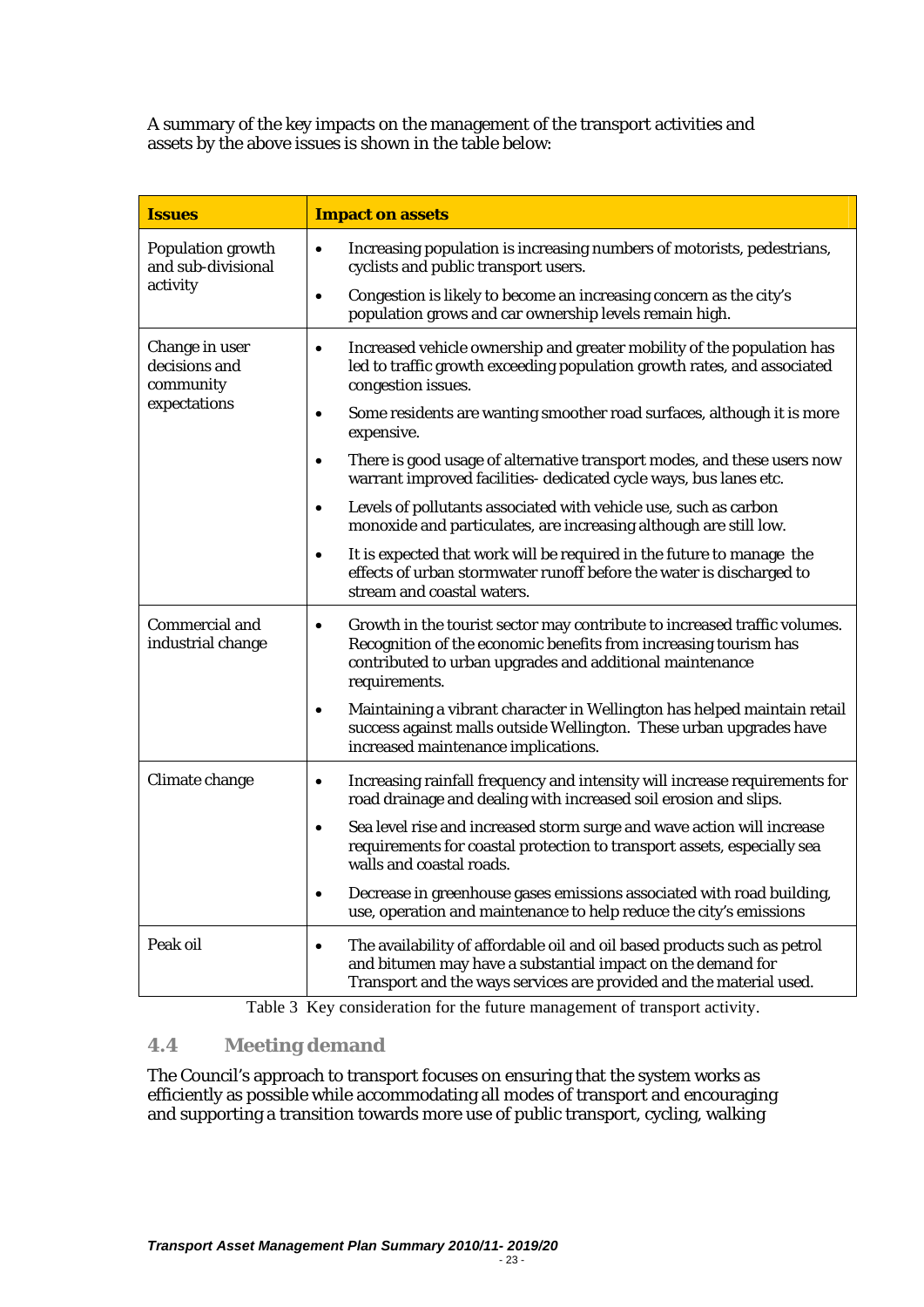<span id="page-24-0"></span>and other initiatives such as car pooling. By taking this approach, we aim to manage congestion, and also make the transport system healthier, safer and more sustainable.

The Council will accommodate future growth and increased demand through a mix of:

- Demand management initiatives.
- Operational strategies to maximise the potential of the network.
- Maintenance and renewal programmes to ensure assets perform to their potential.
- Capital development strategies. Demand is managed through a programme of incremental capacity upgrades, through the implementation of the Cycling and Walking Policies and public transport projects.
- Working with regional and national agencies that have responsibilities over transportation networks to ensure that collectively provide reliable services to accommodate and support a desire to change travel behaviours.

### **4.5 Demand management initiatives**

One of the priorities in the Transport Strategy is the improvement of the performance of the city's transport system through Travel Demand Management.

Travel demand management is an essential component of any modern city's transport strategy. It involves non-asset development approaches aimed at reducing demand for a service, for example reducing peak capacity of the roading network.

Demand management can provide the means to ease congestion through reducing traffic levels by up to 5%, which can be critical to the efficient functioning of the network.

The Council currently implements the following demand management techniques:

- **Regulation -**
	- The Councils' Walking and Cycling Policies promote healthy alternatives to vehicular travel
	- − Traffic bylaws (parking and speed limits).

### • **Education –**

- Travel planning
- Promotion of alternative modes of transport, particularly for travelling to and from work and school
- Road safety.

#### • **Incentives -**

- Encourage public transport patronage through asset creation and public space development initiatives
- − increased development along the 'growth spine' from Johnsonville to Kilbirnie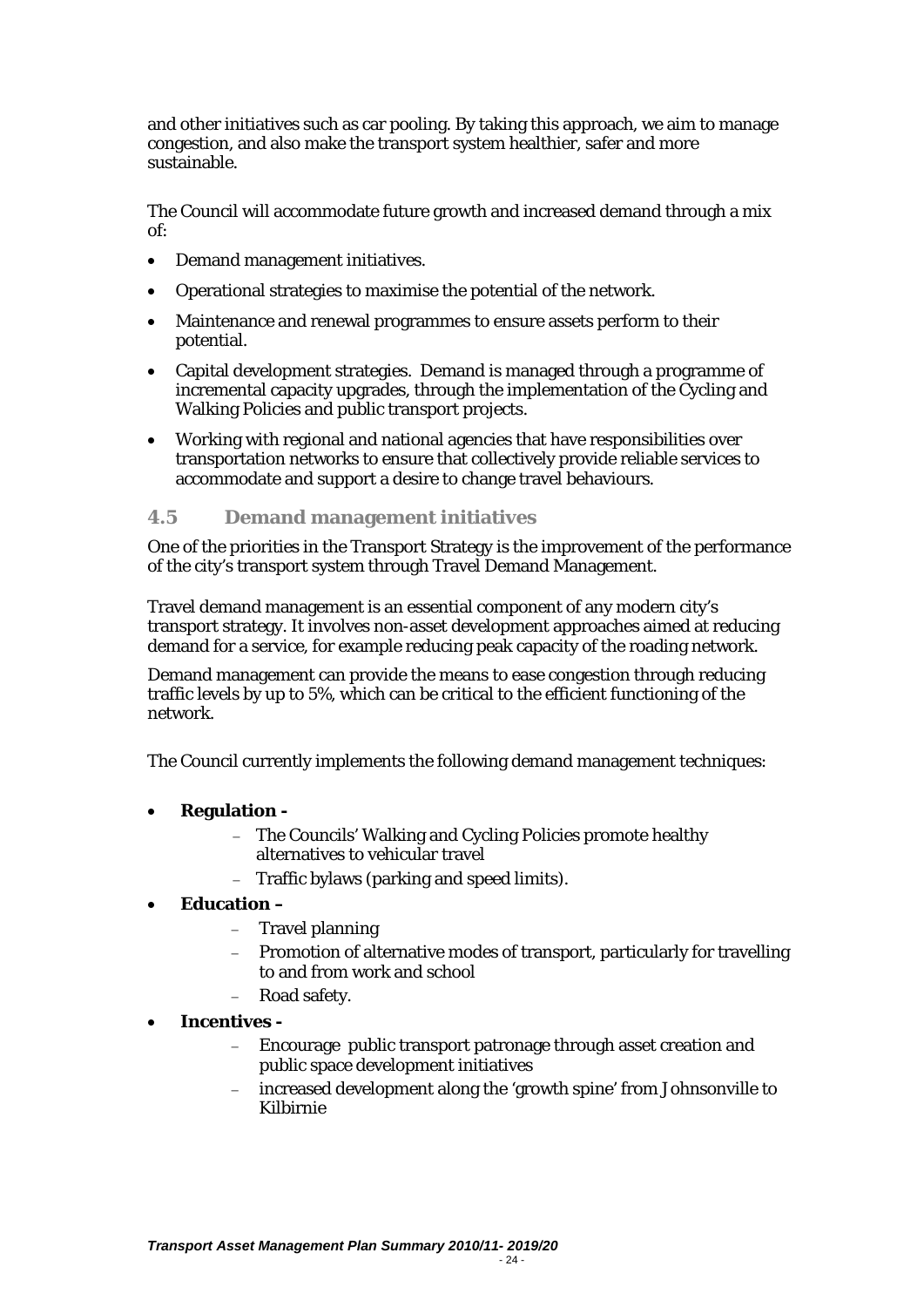- better connection to and between regional facilities, airport, hospital, recreational facilities, and tourist attractions
- − bus priority on all radial routes

# • **Advocate –**

- closer integration of bus routes with a "park and ride" strategy from suburban and CBD hubs
- transfer ticketing on city public transport services and promote integrated ticketing between service providers
- enhanced frequency of bus service between the CBD and suburbs
- circular bus services in the CBD and the inner city and possibly the larger suburbs

# • **Demand substitution encouraging use of different routes –**

- Geometrics to restrict vehicle speed, access by large vehicles etc;
- Signals and controls (e.g. medians restricting movement).
- CBD redevelopment (bus priority measures, relocated parking areas etc).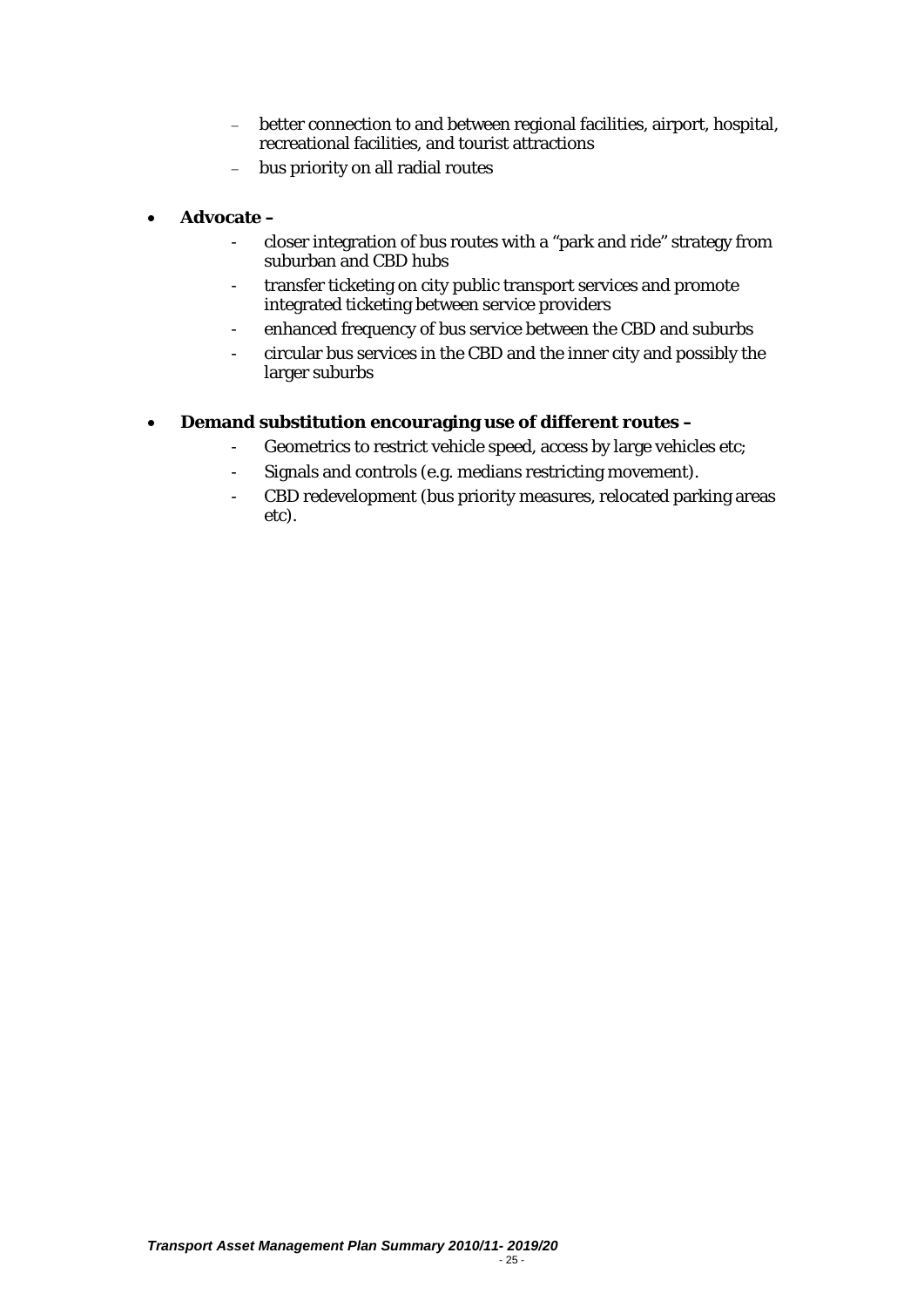# <span id="page-26-0"></span>5.0 Life-cycle management of the assets

The following sections outline the planning in place to manage and operate the assets to the agreed level of service whilst optimising lifecycle costs.

# **5.1 Asset management model**

The asset management process implemented by the Council is as follows:



Figure 2: Asset Management Process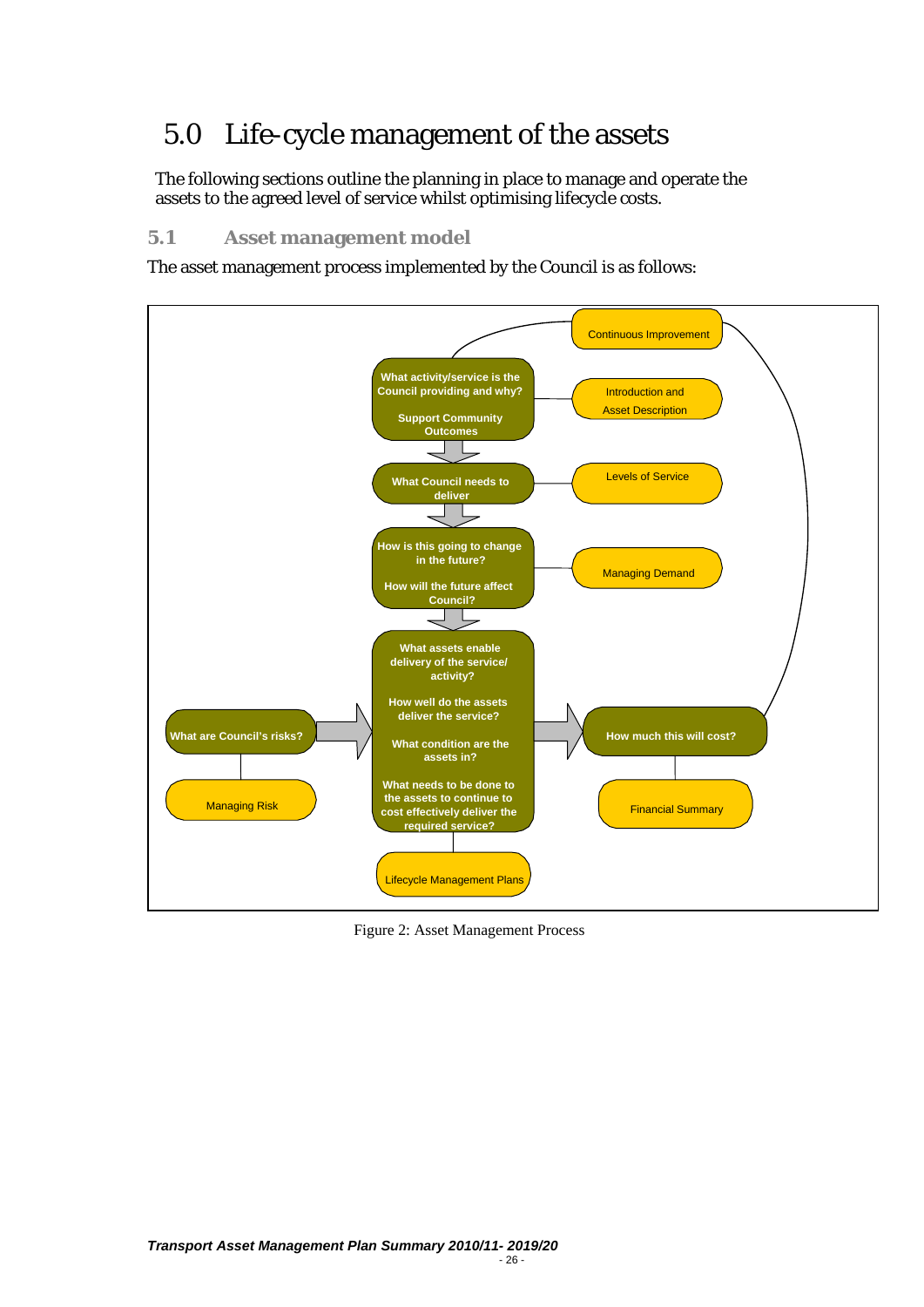# <span id="page-27-0"></span>**5.2 Scope and Value of Assets**

The asset components which enable the transport activity (as of 17 September 2010) are:

| <b>Activity</b>                     | <b>Asset</b>                   | <b>Asset Components</b>                       |                 |                  |
|-------------------------------------|--------------------------------|-----------------------------------------------|-----------------|------------------|
|                                     | <b>Vehicle Network</b>         | <b>Road Pavements</b>                         | 686.4           | km               |
|                                     |                                | Road Bridges and Cable Car bridges            | 74              | No.              |
|                                     |                                | <b>Tunnels</b>                                | $5\phantom{.0}$ | No.              |
|                                     |                                | <b>Shared Driveways (Tawa only)</b>           | 42              | No.              |
|                                     | <b>Corridor Infrastructure</b> | <b>Retaining Walls</b>                        | 2495            | No.              |
|                                     |                                | <b>Sea Walls</b>                              | 269             | No.              |
|                                     |                                | <b>Kerbs and channels</b>                     | 1,169           | km               |
|                                     |                                | <b>Sumps and Leads</b>                        | 12,743          | No.              |
|                                     |                                | <b>Culverts</b>                               | 638             | No.              |
|                                     | <b>Cycleway Network</b>        | Cycleways                                     | 24.2            | km               |
|                                     | <b>Pedestrian Network</b>      | Footpaths                                     | 853             | km               |
|                                     |                                | <b>Pedestrian Bridges</b>                     | 12              | No.              |
| <b>Transport</b><br><b>Networks</b> |                                | <b>Public Access Paths</b>                    | 65              | km               |
|                                     |                                | <b>Street Furniture</b>                       | 3416            | No.              |
|                                     |                                | <b>Malls</b>                                  | 14              | No.              |
|                                     |                                | <b>Canopies &amp; Associated Structures</b>   | 8               | No.              |
|                                     | <b>Passenger Transport</b>     | <b>Bus Stops</b>                              | 1320            | $\overline{No.}$ |
|                                     | <b>Network</b>                 | <b>Shelters</b>                               | 258             | No.              |
|                                     |                                | Interchange                                   | 1               | No.              |
|                                     | <b>Network Control &amp;</b>   | <b>Traffic signals</b>                        | 111             | No.              |
|                                     | <b>Mgmt</b>                    | <b>Traffic signs</b>                          | 20,283          | No.              |
|                                     |                                | Road markings                                 | 827             | km               |
|                                     | <b>Safety</b>                  | <b>Streetlights</b>                           | 18,005          | $\overline{No.}$ |
|                                     |                                | Fences, handrails and guardrails              | 116.7           | km               |
|                                     | <b>Roads Open Space</b>        | <b>Operational activities only</b>            | 68              | ha               |
|                                     | <b>Parking</b>                 | <b>Central City Controlled Parking Spaces</b> | 11,861          | No.              |
|                                     |                                | <b>Metered Spaces</b>                         | 3,390           | No.              |
| <b>Car Parking</b>                  |                                | Resident/Coupon Spaces                        | 8,500           | No.              |
|                                     |                                | Off street parking spaces                     | 673             | No.              |

*Table 5 The Transport Asset Portfolio as of 17 September 2010*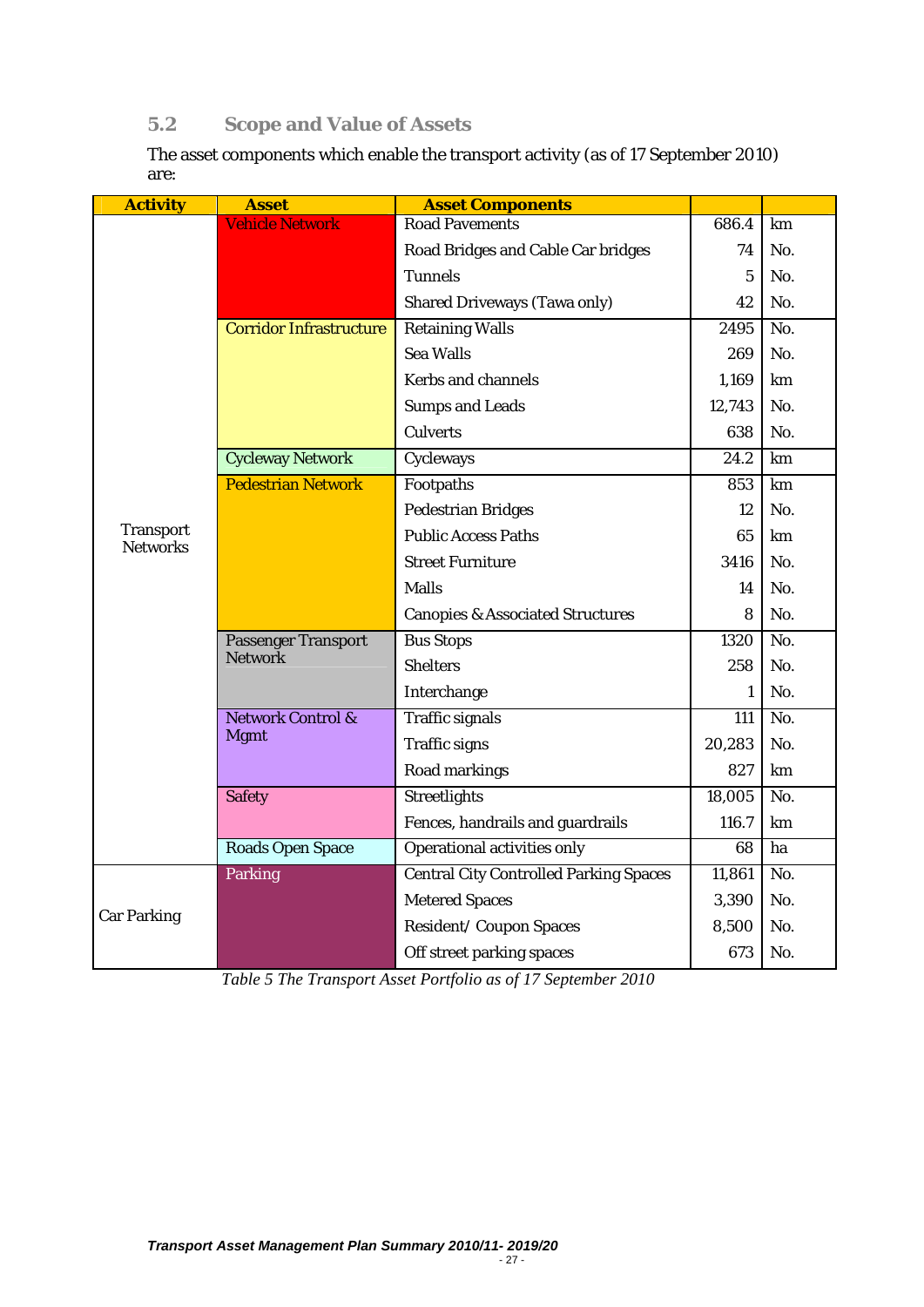<span id="page-28-0"></span>Infrastructure asset valuations are currently carried out every three years. As at 30 June 2008 the transport assets has a total replacement value \$937,747, 000 excluding land. This is shown in the figure below.



# **5.3 Asset condition and performance**

The transport assets have to be maintained to good condition to protect health and safety, but also to meet customer levels of service. Established asset management practices ensure this and that associated budgets are in place.

The following tables document the condition and performance of the assets based on best information currently available. Reference is also made to how this fits with the target levels of service, maintenance and renewal or replacement plans.

| <b>Vehicular Network</b><br><b>Pavements</b>                                                                                                                                                                                                                                                                                                                       |                                                                                                                                                                                                                                                                                                               |  |  |  |
|--------------------------------------------------------------------------------------------------------------------------------------------------------------------------------------------------------------------------------------------------------------------------------------------------------------------------------------------------------------------|---------------------------------------------------------------------------------------------------------------------------------------------------------------------------------------------------------------------------------------------------------------------------------------------------------------|--|--|--|
| <b>Condition</b>                                                                                                                                                                                                                                                                                                                                                   | <b>Performance</b>                                                                                                                                                                                                                                                                                            |  |  |  |
| The average roughness levels have been<br>progressively improving. This trend reflects the<br>incremental success of the sealed smoothing<br>programme and maintenance strategies.                                                                                                                                                                                 | Minor changes to pavement treatments<br>have been made improving the long<br>term lifecycle maintenance option for<br>the carriageway.                                                                                                                                                                        |  |  |  |
| The level of roughness is still high in comparison to<br>other major cities. To address this, from 2011/12<br>Council will change the roughness performance<br>measure target (NAASRA count) from 140 to 130.<br>The improvement in roughness has contributed to<br>an increase in Smooth Travel Exposure (STE)<br>especially in the urban areas. STE has a direct | Chipseal is the best resurfacing<br>technique available for most<br>Wellington roads. It is flexible so is<br>able to withstand the movements<br>caused by the relatively low quality<br>road foundation whilst maintaining the<br>water proof seal critical to the<br>performance of roads. It provides good |  |  |  |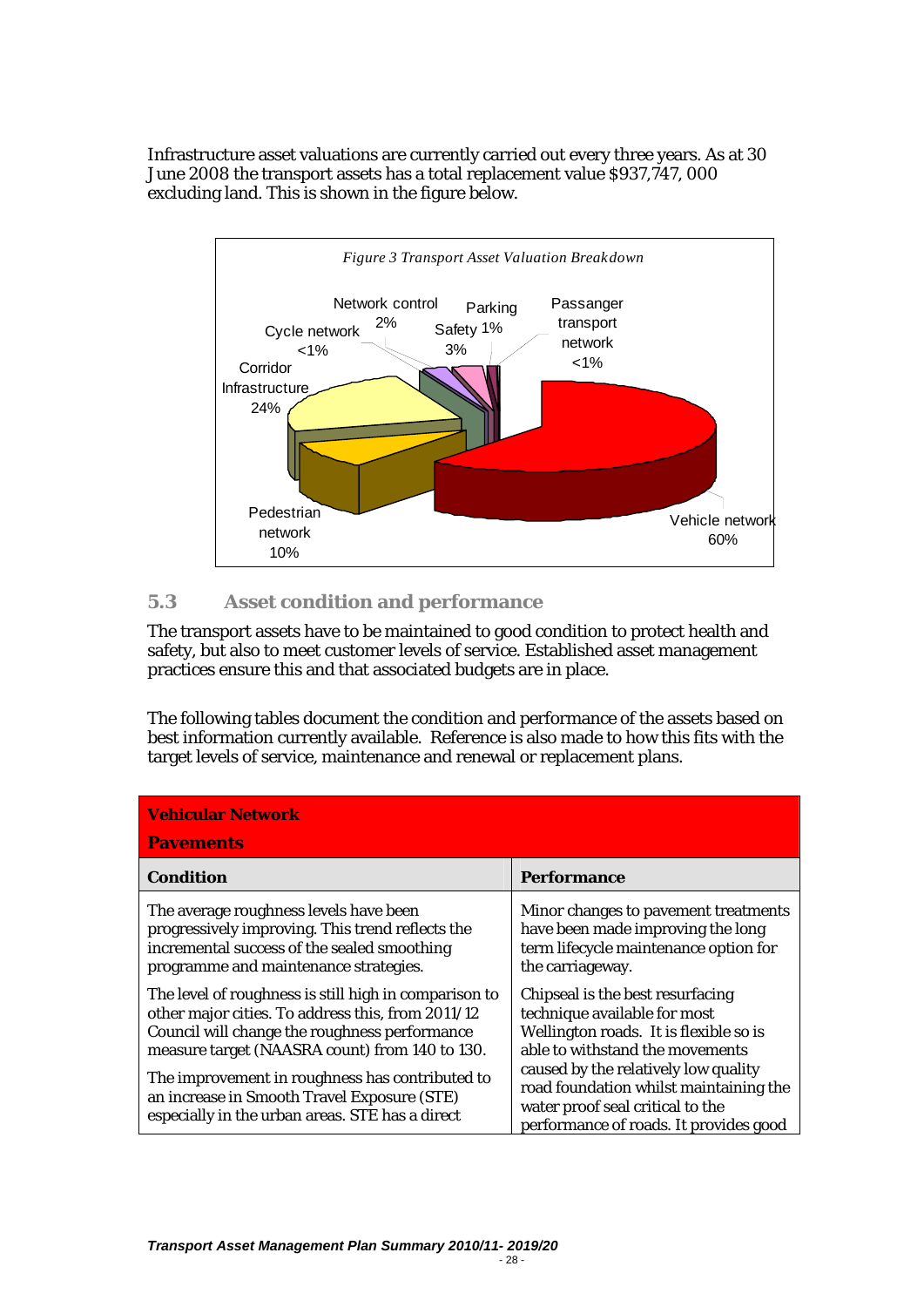| impact on vehicle maintenance costs. An increase in | skid resistance due to the nature of the                                                                                                                                                                                                                                                                                                                                                                                                                                                                                                                                                                                                                                                                                             |
|-----------------------------------------------------|--------------------------------------------------------------------------------------------------------------------------------------------------------------------------------------------------------------------------------------------------------------------------------------------------------------------------------------------------------------------------------------------------------------------------------------------------------------------------------------------------------------------------------------------------------------------------------------------------------------------------------------------------------------------------------------------------------------------------------------|
| STE contributes to improved savings to private and  | locally provided chips and is relatively                                                                                                                                                                                                                                                                                                                                                                                                                                                                                                                                                                                                                                                                                             |
| public transport.                                   | cheap.                                                                                                                                                                                                                                                                                                                                                                                                                                                                                                                                                                                                                                                                                                                               |
|                                                     | Asphalt surfaces are smooth and<br>favoured by most residents. Lower<br>noise levels and greater life (on suitable<br>roads) are the main advantages. Low<br>traffic volume roads <i>i.e.</i> cul de sacs<br>with asphalt surfaces encourage use of<br>road areas for other purposes by<br>residents, particularly children.<br>Asphalt is better able to withstand the<br>shear stresses from vehicles turning<br>sharply than chip seal, which can<br>loosen chips on corners and in slow<br>vehicle manoeuvring areas as a<br>consequence. However, the costs are<br>more than 5 times the cost of<br>chipsealing and additional use of<br>asphalt would be unlikely to attract<br>further Land Transport New Zealand<br>subsidy. |

| <b>Vehicular Network</b><br><b>Tunnels</b>                                                                                                                                                                                                                                                                                                                                                            |                                                                                                                                                                                                                                                                                                                                                                                                                                                                                                                                                                                                             |  |  |  |
|-------------------------------------------------------------------------------------------------------------------------------------------------------------------------------------------------------------------------------------------------------------------------------------------------------------------------------------------------------------------------------------------------------|-------------------------------------------------------------------------------------------------------------------------------------------------------------------------------------------------------------------------------------------------------------------------------------------------------------------------------------------------------------------------------------------------------------------------------------------------------------------------------------------------------------------------------------------------------------------------------------------------------------|--|--|--|
| <b>Condition</b>                                                                                                                                                                                                                                                                                                                                                                                      | <b>Performance</b>                                                                                                                                                                                                                                                                                                                                                                                                                                                                                                                                                                                          |  |  |  |
| The tunnels are currently structurally sound.<br>The tunnels are inspected for structural integrity<br>every five years. An annual condition grade survey<br>will be completed in 2011 for all tunnels.<br>Geotechnical investigations are underway at the bus<br>tunnel in Hataitai and Karori Tunnel to determine<br>the best solution to channel away water ingress<br>damaging the tunnel barrel. | Seismic assessment concludes that<br>tunnel portals could sustain significant<br>damage in a major Wellington fault<br>earthquake. One to two months<br>closure of the tunnel is anticipated to<br>enable the necessary repairs or<br>replacement to be implemented.<br>Investigations are underway for<br>seismic upgrading of tunnel portals.<br>The slope batters in the vicinity of the<br>tunnel are more vulnerable in a large<br>earthquake, particularly if it is<br>associated with the Wellington Fault.<br>Short term road closure of will be<br>necessary to clear the debris in this<br>event. |  |  |  |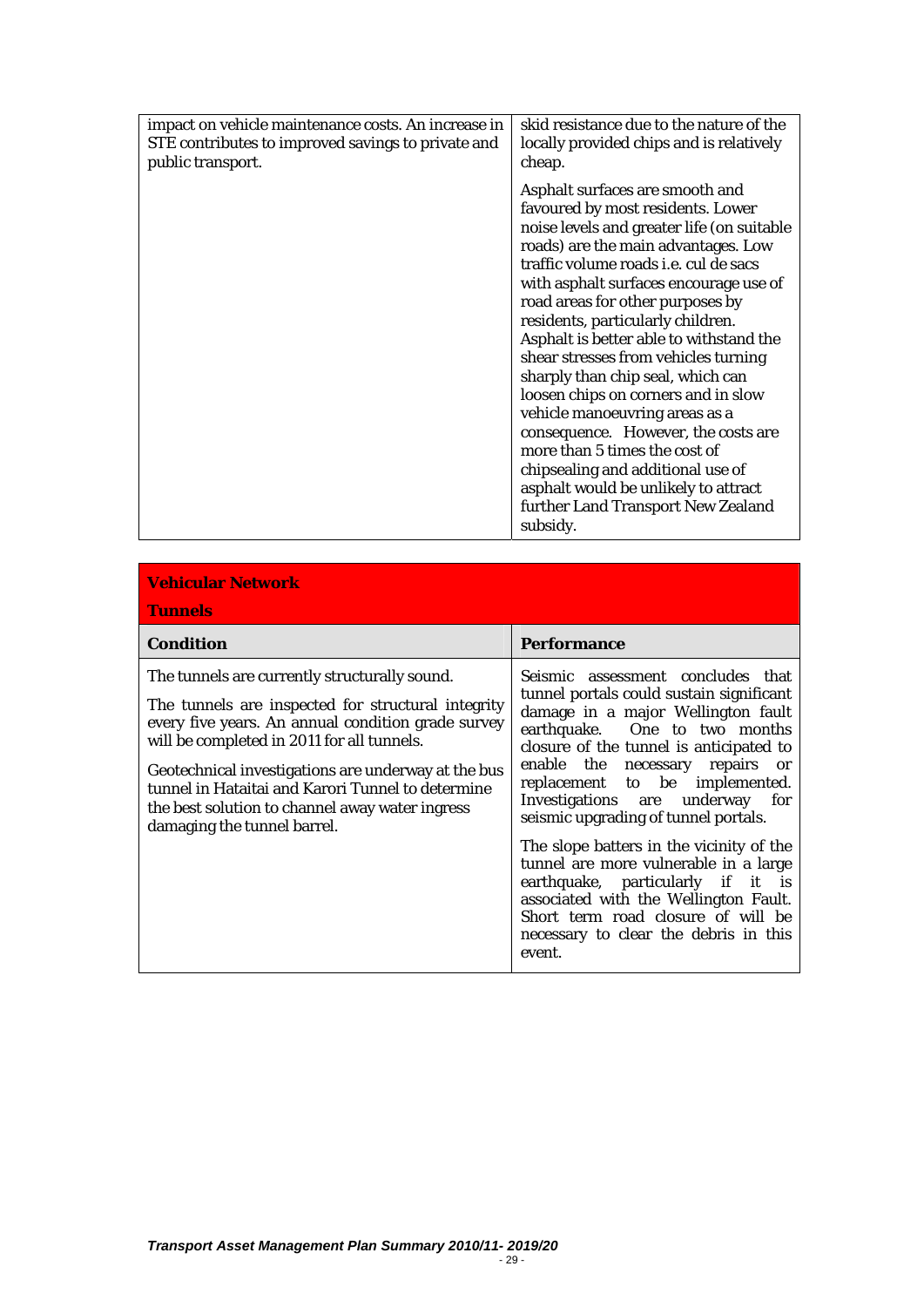| <b>Vehicular Network</b><br><b>Bridges</b>                                                                                                                                            |                                                                                                                                                                                                                                                        |  |  |
|---------------------------------------------------------------------------------------------------------------------------------------------------------------------------------------|--------------------------------------------------------------------------------------------------------------------------------------------------------------------------------------------------------------------------------------------------------|--|--|
| <b>Condition</b>                                                                                                                                                                      | <b>Performance</b>                                                                                                                                                                                                                                     |  |  |
| Council carries out a condition maintenance<br>inspection of all bridges every five years. The<br>latest was carried out in April 2009. The<br>general findings from this report are: | Aotea Quay Overbridge – repair of structural<br>cracking to abutments, concrete spalling,<br>steel corrosion, joint replacement and<br>resurfacing of pavement surface.                                                                                |  |  |
| • the majority of the maintenance cost is for<br>the repair of older reinforced concrete<br>bridge stock requiring erosion protection,<br>painting and the repair of steel and timber | Surrey St, Tawa - significant erosion<br>protection is required to the abutments.<br>Geotechnical assessment is currently<br>underway.                                                                                                                 |  |  |
| structures.<br>• the majority of bridges in the northern and                                                                                                                          | Box Hill, Khandallah - replacement of failed<br>bearings and maintenance of handrails.                                                                                                                                                                 |  |  |
| western suburbs are reinforced concrete<br>over 70 years old with some corrosion.                                                                                                     | Jervois Quay pedestrian overbridge -<br>maintenance (i.e.: cleaning and repainting)<br>of heavily corroded steel deck is required to<br>meet current standards. Plus replacement of<br>northern support beam to abutment due to<br>structural failure. |  |  |
|                                                                                                                                                                                       | Kelburn Viaduct - investigations have<br>identified the need for repairs of some<br>localised areas of main beams, maintaining<br>joints and the need to eliminate some water<br>seepage through the deck.                                             |  |  |

| <b>Corridor Infrastructure</b><br><b>Walls</b>                                                                                                                                                                                                                                                                                                                                                                                                                                                                                                                                                                      |                                                                                                                                                                                                                                                                                                                                                                               |  |  |
|---------------------------------------------------------------------------------------------------------------------------------------------------------------------------------------------------------------------------------------------------------------------------------------------------------------------------------------------------------------------------------------------------------------------------------------------------------------------------------------------------------------------------------------------------------------------------------------------------------------------|-------------------------------------------------------------------------------------------------------------------------------------------------------------------------------------------------------------------------------------------------------------------------------------------------------------------------------------------------------------------------------|--|--|
| <b>Condition</b>                                                                                                                                                                                                                                                                                                                                                                                                                                                                                                                                                                                                    | <b>Performance</b>                                                                                                                                                                                                                                                                                                                                                            |  |  |
| The Retaining Wall Condition grade survey<br>carried out in May 2010 confirms that as a<br>consequence of an effective maintenance and<br>renewal program the vast majority (69%) of<br>retaining walls are in excellent condition<br>with no significant remedial work required<br>(Figure 4). 10% and 12% have been assessed<br>as being in good and average condition with<br>only aesthetic defects or minor structural<br>defects respectively. Approximately 6% are<br>considered poor condition and could lead to<br>the significant loss of the property section.<br>2% have failed and are being replaced. | Most of the walls perform satisfactorily. The<br>ongoing focus of the retaining wall<br>programme remains the prioritised<br>replacement of condition 5 retaining walls<br>based upon the degree of risk their condition<br>represents. Improvements have been made to<br>the overall condition of the retaining wall<br>asset stock as a result of proactive<br>maintenance. |  |  |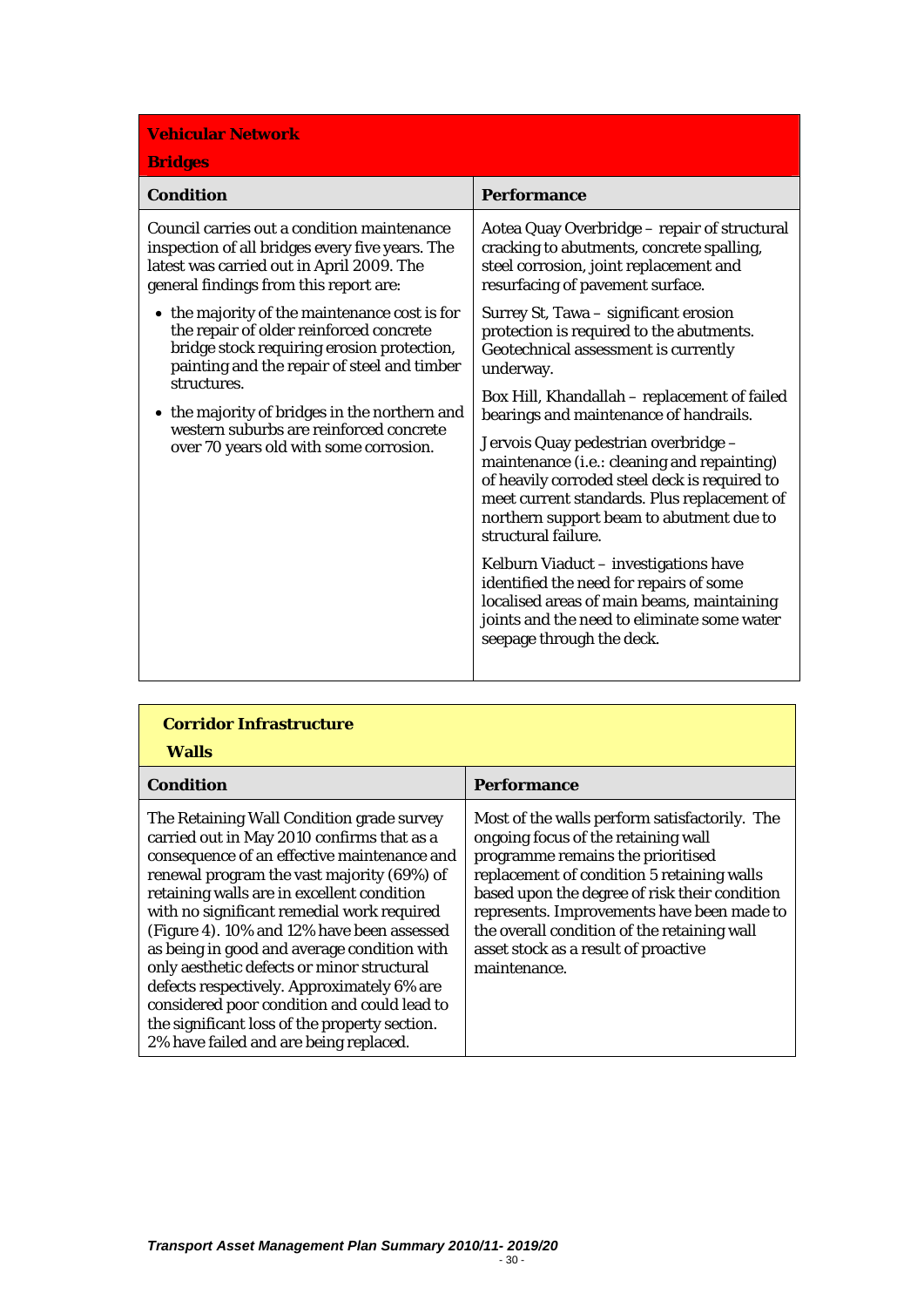

| <b>Corridor Infrastructure</b><br><b>Seawalls</b>                                                                                                                                                            |                                                                                                                                                                                                                                                                                                                                                                                                                                                                                                                                                             |  |  |
|--------------------------------------------------------------------------------------------------------------------------------------------------------------------------------------------------------------|-------------------------------------------------------------------------------------------------------------------------------------------------------------------------------------------------------------------------------------------------------------------------------------------------------------------------------------------------------------------------------------------------------------------------------------------------------------------------------------------------------------------------------------------------------------|--|--|
| Condition                                                                                                                                                                                                    | <b>Performance</b>                                                                                                                                                                                                                                                                                                                                                                                                                                                                                                                                          |  |  |
| About 50% of seawalls have been identified<br>as being in poor to very poor condition with<br>significant works required in the next five<br>years. About 3% require urgent<br>rehabilitation or replacement | The Seawalls Five Year Plan and Updated<br>Database Report (July 2007) assessed the<br>condition of 50 of the Council's 250<br>Seawalls. The remaining seawalls will be<br>inspected in the next 5 years. A 5-Year Plan<br>based upon the above assessment has been<br>completed and an expenditure forecast<br>developed for the renewal of seawalls.<br>The Council is working on a detailed 'city<br>vulnerability assessment' to determine the<br>potential impacts of rising sea levels on<br>infrastructure including sea walls and<br>coastal roads. |  |  |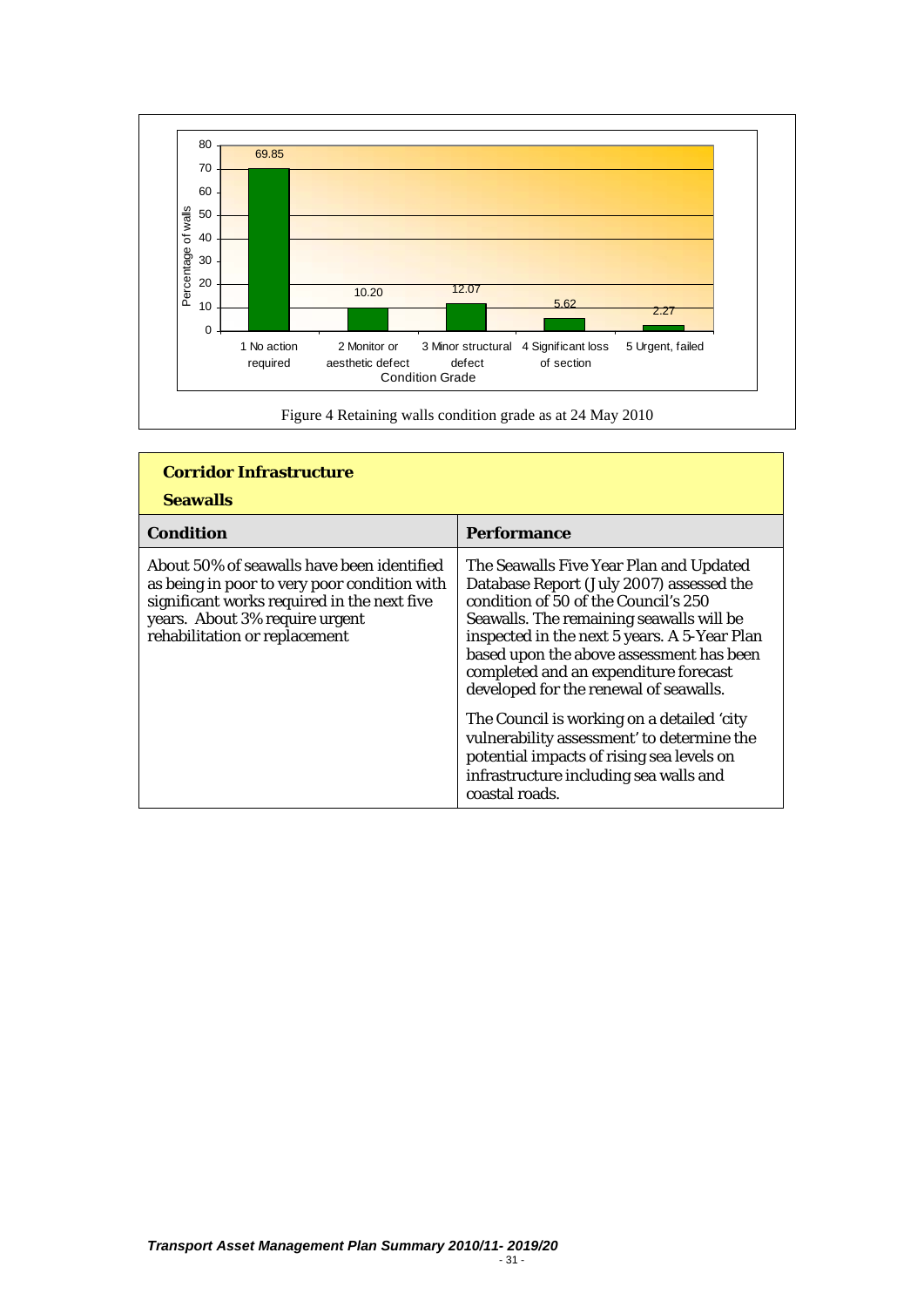# **Drainage provisions** (kerb and channel, sumps and leads, and culverts)

| <b>Condition</b>                                                                                                                                             | <b>Performance</b>                                                                                                                                                                                                                                                                                                    |
|--------------------------------------------------------------------------------------------------------------------------------------------------------------|-----------------------------------------------------------------------------------------------------------------------------------------------------------------------------------------------------------------------------------------------------------------------------------------------------------------------|
| provisions include kerb and<br>Drainage<br>channel (generally extruded concrete,<br>sumps and leads, and culverts.                                           | Many roading culverts do not have adequate<br>capacity to manage the 10 year ARI (Average<br>Rainfall Intensity) rainfall event.                                                                                                                                                                                      |
| Using the data in RAMM there<br>are<br>approximately 10% (120km) of kerb and<br>channel with defects in Wellington City.<br>These are programmed for repair. | Prevention of flooding on private properties<br>resulting from road run-off remains the key<br>focus of the kerb and channel maintenance<br>programme.                                                                                                                                                                |
|                                                                                                                                                              | Trials have been completed for proposed the<br>cycle-friendly grates. Results confirm the<br>hydraulic performance is the same if not<br>better than current standard sump design.<br>These new grates will be progressively<br>installed on all identified cycle routes, before<br>being rolled out across the city. |

| <b>Cycleway Network</b>                                                                                                                                                                                                                                                                                                                                                                                                                                                                                                                                                                                                                                                                                                           |                                                                                                                                                                                                                                                                                                                                                                                                                                                                                                                                                                                                         |
|-----------------------------------------------------------------------------------------------------------------------------------------------------------------------------------------------------------------------------------------------------------------------------------------------------------------------------------------------------------------------------------------------------------------------------------------------------------------------------------------------------------------------------------------------------------------------------------------------------------------------------------------------------------------------------------------------------------------------------------|---------------------------------------------------------------------------------------------------------------------------------------------------------------------------------------------------------------------------------------------------------------------------------------------------------------------------------------------------------------------------------------------------------------------------------------------------------------------------------------------------------------------------------------------------------------------------------------------------------|
| <b>Condition</b>                                                                                                                                                                                                                                                                                                                                                                                                                                                                                                                                                                                                                                                                                                                  | Performance                                                                                                                                                                                                                                                                                                                                                                                                                                                                                                                                                                                             |
| Generally current cycle routes have been<br>created on a section of the carriageway or on a<br>shared footpath which has been delineated<br>with signs and markings. The condition is<br>recorded as part of the carriageway or<br>pedestrian networks.<br>As a result of the Cycling Policy,<br>investigations have begun into options to<br>improve the level of service for dedicated cycle<br>ways. Options include investigation of more<br>appropriate surface treatments.<br>To progress the existing cycleway network,<br>improvements have been made including<br>signage, safety (traffic calming devices), and<br>road markings. These measures will be<br>automatically implemented as new cycle ways<br>are created. | The cycling policy (2008) aims to make<br>cycling safer and more convenient<br>throughout the city.<br>To meet these aims the Council has<br>committed to the development of a<br>Porirua Stream walkway with stage one of<br>construction scheduled for 2010/11<br>Where possible, cyclists are able to use<br>either dedicated cycle lanes or bus lanes<br>on main transport corridors. Other<br>initiatives to make cycling safer and more<br>convenient include better surfaces for<br>cycling (for example, by introducing cycle-<br>friendly grates on sumps) and improved<br>parking for cycles. |

| <b>Pedestrian Network</b><br><b>Footpaths, including pedestrian accessways</b>           |                                                                                     |
|------------------------------------------------------------------------------------------|-------------------------------------------------------------------------------------|
| <b>Condition</b>                                                                         | <b>Performance</b>                                                                  |
| The condition of the footpath network is<br>generally good. It has steadily improved and | The high use of segmented pavers as part<br>of urban upgrades continues to increase |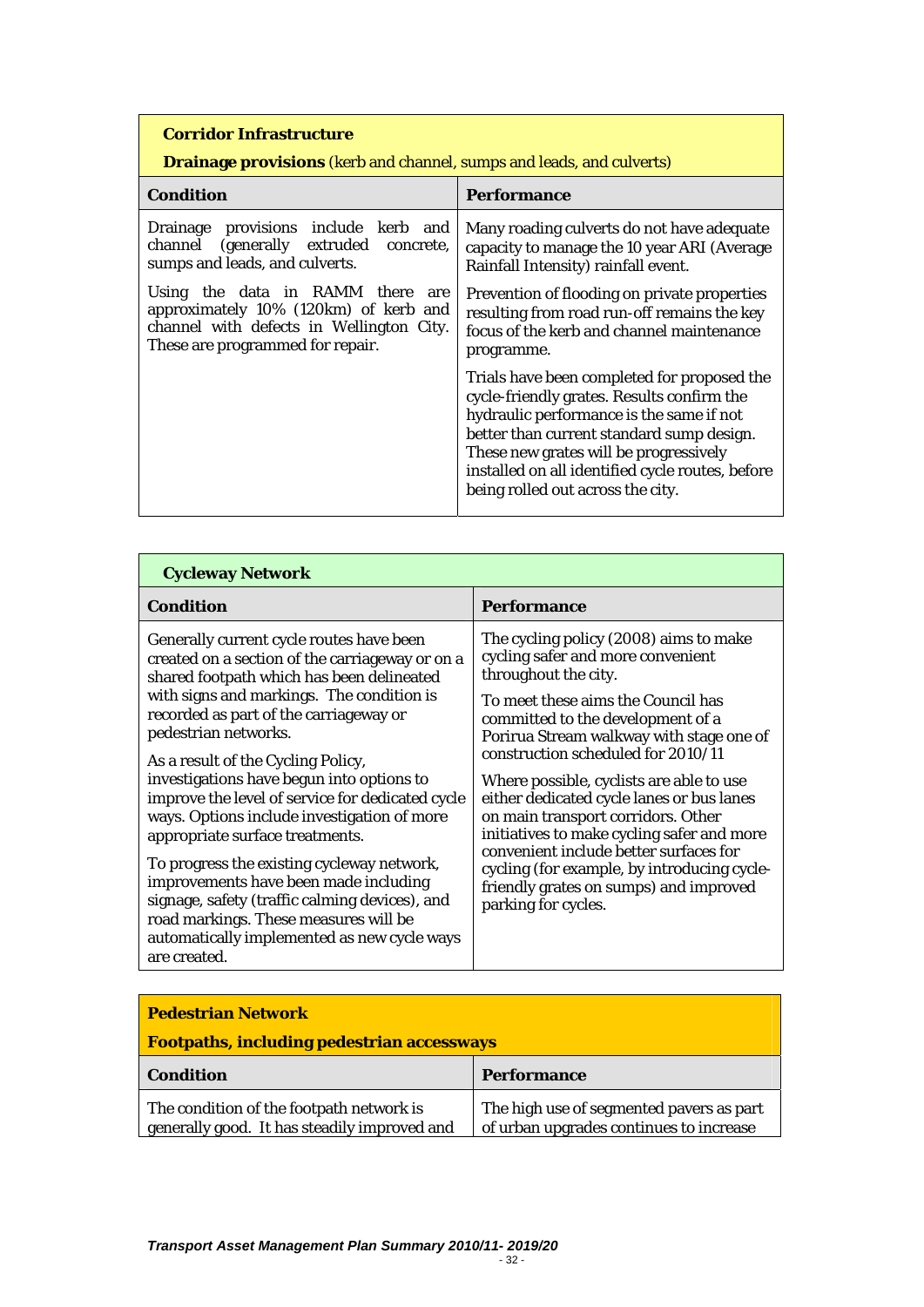| is now at the target level.                                                                                                                                                                   | maintenance and renewal costs. A key aim<br>of the draft public space design manual                                                                                   |
|-----------------------------------------------------------------------------------------------------------------------------------------------------------------------------------------------|-----------------------------------------------------------------------------------------------------------------------------------------------------------------------|
| The 2009/2010 accessway condition grading<br>results confirm that of the 80% of the network<br>is in excellent condition. We are continuing to<br>meet the current levels of service and have | currently being finalised is to reduce the<br>variation in the types of pavers being used<br>to minimise costs.                                                       |
| made steady improvements in improving<br>condition grade 4 and 5's.                                                                                                                           | The current footpath extension<br>programme has been reprioritised to align<br>with access paths which will be<br>constructed as part of Council's Walking<br>Policy. |

# **Pedestrian Network**

# **Pedestrian Structures**

| Condition                                                                                                                                                                                                                                                                                                                                                                                                                                                                                                                                                                                                        | Performance                                                                                                                                                                                        |
|------------------------------------------------------------------------------------------------------------------------------------------------------------------------------------------------------------------------------------------------------------------------------------------------------------------------------------------------------------------------------------------------------------------------------------------------------------------------------------------------------------------------------------------------------------------------------------------------------------------|----------------------------------------------------------------------------------------------------------------------------------------------------------------------------------------------------|
| A Project Prioritisation System (PPS) has<br>been developed for the renewal and<br>maintenance of pedestrian structures which<br>support and protect pedestrian accessways.<br>The PPS identifies a representative cross<br>sample of the 230 pedestrian structures to<br>determine their overall condition. The overall<br>condition of these structures is good. A 10<br>Year Plan was has been developed listing<br>those structures which require renewal or<br>repair in order of priority. The Plan will be<br>extended to include other pedestrian<br>structures as future inspections are<br>undertaken. | The maintenance and replacement of<br>pedestrian canopies in key locations such<br>as the railway station and Midland Park<br>has been a key focus in preparation for<br>the 2011 Rugby World Cup. |

| <b>Passenger Transport Network</b>                                                                                                                                                                                                                                                                                                     |                                                                                                                                                                                                                                                                                                                                                      |
|----------------------------------------------------------------------------------------------------------------------------------------------------------------------------------------------------------------------------------------------------------------------------------------------------------------------------------------|------------------------------------------------------------------------------------------------------------------------------------------------------------------------------------------------------------------------------------------------------------------------------------------------------------------------------------------------------|
| Condition                                                                                                                                                                                                                                                                                                                              | <b>Performance</b>                                                                                                                                                                                                                                                                                                                                   |
| A condition grading survey has been<br>completed for the bus shelters (excluding<br>verandas associated with retail frontages).<br>The survey identifies that 12% are in excellent<br>condition, 40% good condition, 24% average<br>condition, 22% poor condition and 2% in very<br>poor condition requiring immediate<br>replacement. | The Council supports public transport<br>through bus priority measures such as bus<br>lanes, priority traffic light phasing and<br>providing bus shelters. Public transport has<br>a relatively high user rate.<br>Our long-term plan is for bus priority<br>measures throughout the Golden Mile and<br>on major arterial routes, to the Airport and |
| condition grading of the Lambton<br>A                                                                                                                                                                                                                                                                                                  | Hospital and key suburban centres including<br>Newtown, Hataitai, Kilbirnie, Brooklyn,<br>Karori, Island Bay and Miramar.                                                                                                                                                                                                                            |
| Interchange facility identified a backlog in<br>reactive maintenance, scheduled maintenance<br>and renewals. This work will be partially<br>funded by GWRC.                                                                                                                                                                            | Our long-term target is to install bus shelters<br>on all bus stops on city-bound routes (750).<br>Towards this target the Council plans to                                                                                                                                                                                                          |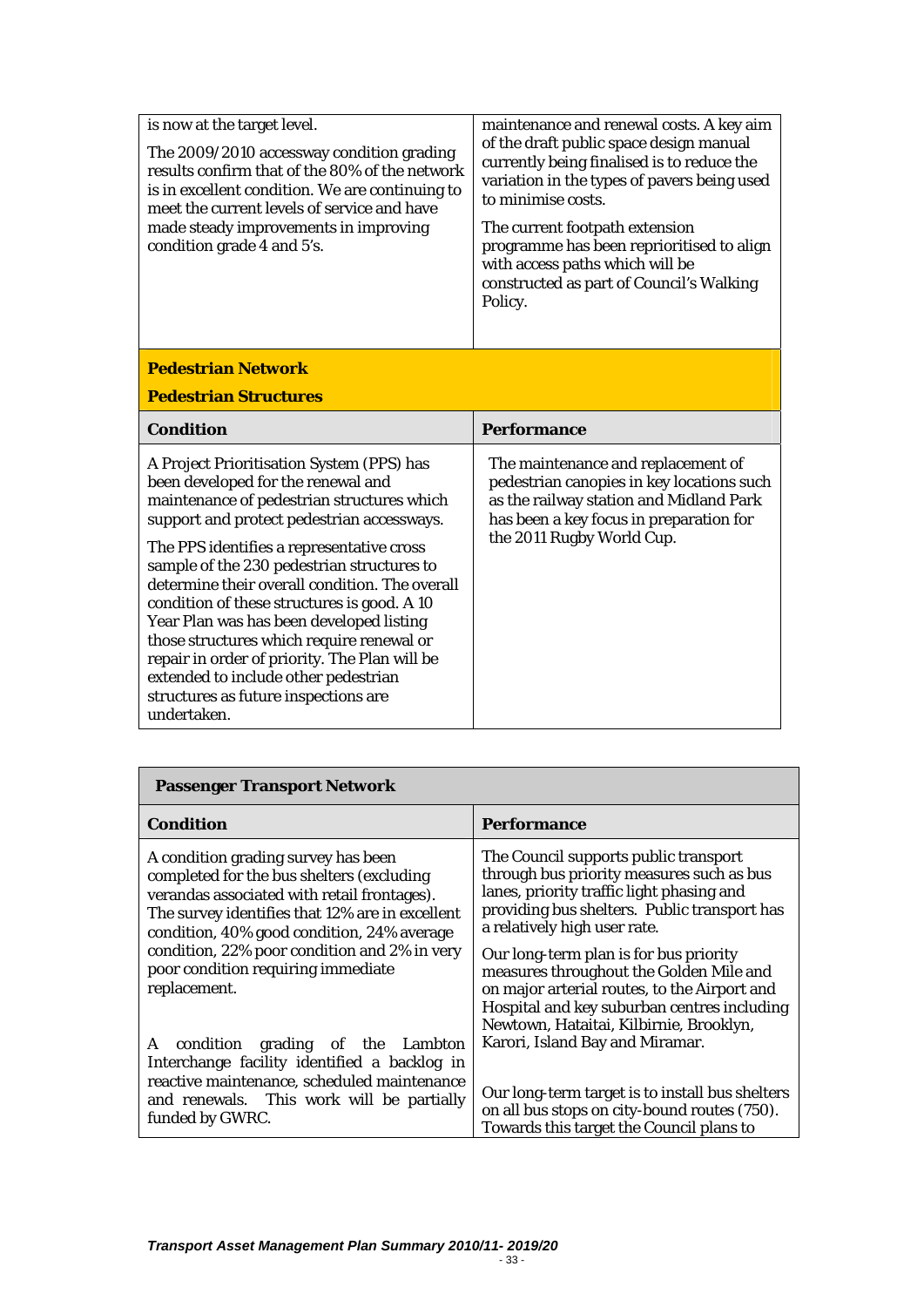| <b>Passenger Transport Network</b> |                                                                                                                                                                                                                                                                                                                                                 |
|------------------------------------|-------------------------------------------------------------------------------------------------------------------------------------------------------------------------------------------------------------------------------------------------------------------------------------------------------------------------------------------------|
| <b>Condition</b>                   | <b>Performance</b>                                                                                                                                                                                                                                                                                                                              |
|                                    | install shelters at 50 priority sites in the next<br>two years. Over the next decade in<br>conjunction with bus priority measures on<br>key routes new shelters will be installed (an<br>average of 10 per year). Based upon<br>deterioration modelling Council will also<br>replace about four bus shelters per year for<br>the next 10 years. |

 $\overline{\phantom{a}}$ 

| <b>Network Control and Management</b><br><b>Traffic signs and markings</b>                                                                                                                                                                                                   |                                                                                                                                                                                                                                                                                                                                                                                                                                                                                                                             |
|------------------------------------------------------------------------------------------------------------------------------------------------------------------------------------------------------------------------------------------------------------------------------|-----------------------------------------------------------------------------------------------------------------------------------------------------------------------------------------------------------------------------------------------------------------------------------------------------------------------------------------------------------------------------------------------------------------------------------------------------------------------------------------------------------------------------|
| <b>Condition</b>                                                                                                                                                                                                                                                             | Performance                                                                                                                                                                                                                                                                                                                                                                                                                                                                                                                 |
| Traffic signs and markings are generally in<br>satisfactory condition.<br>The standard of road marking has improved<br>as higher quality thermoplastic paints have<br>been applied.                                                                                          | A new type of thermo paint is now used with a<br>longer life in comparison to the cheaper non-<br>oil based type paint. This thermo-paint has<br>proved cost effective lasting longer over time.<br>This paint type is currently being piloted to<br>determine whether it can extend the life of<br>annual, biennial or triennial road markings.<br>In addition to cost savings, thermo paint<br>provides a higher reflectivity standard<br>enhancing the brightness, contrast of the road<br>marking while reducing glare. |
| <b>Network Control and Management</b><br><b>Traffic signals</b>                                                                                                                                                                                                              |                                                                                                                                                                                                                                                                                                                                                                                                                                                                                                                             |
| <b>Condition</b>                                                                                                                                                                                                                                                             | <b>Performance</b>                                                                                                                                                                                                                                                                                                                                                                                                                                                                                                          |
| Traffic signals are also considered to be in<br>generally good condition, although no formal<br>condition surveys have been undertaken yet.<br>100% of the installations are less than 10<br>years old and their functionality<br>is<br>continually monitored through SCATS. | The recent NZTA rule on traffic control<br>devices (signs, signals, traffic calming devices<br>etc) will determine future expenditure on<br>signs and signals.                                                                                                                                                                                                                                                                                                                                                              |

| <b>Safety</b><br><b>Streetlights</b>                                                  |                                                                                     |
|---------------------------------------------------------------------------------------|-------------------------------------------------------------------------------------|
| Condition                                                                             | <b>Performance</b>                                                                  |
| Street lighting network condition grading is<br>over 90% complete. When complete this | The performance of the street lighting<br>network continues to improve. A key focus |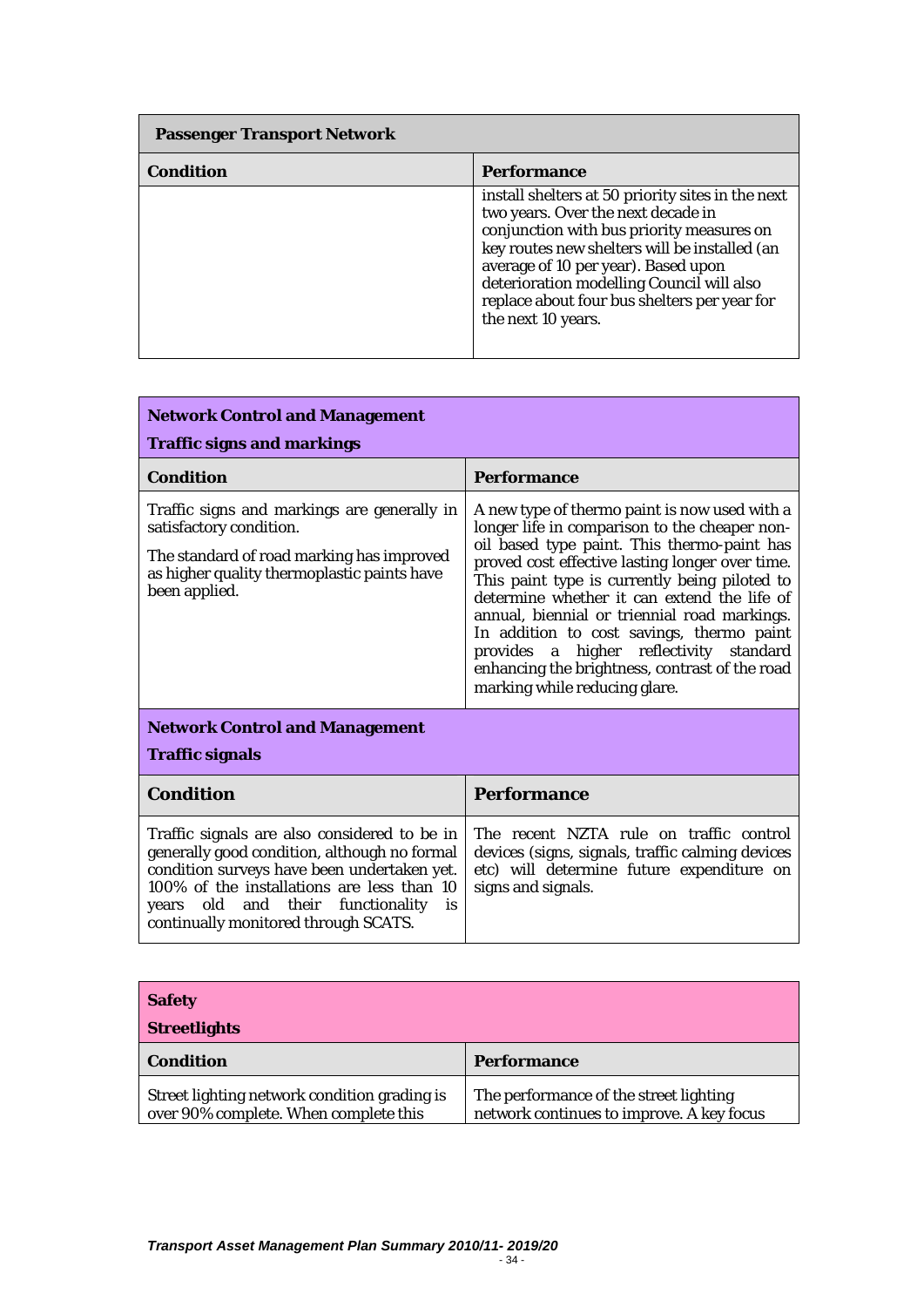**Safety** 

| <b>Streetlights</b> |  |
|---------------------|--|
|                     |  |

| Condition                                                                                                                                                                                                                                                                                                                                                                                                                                                                                                                            | Performance                                                                                                                                                                                                                                                                                                           |
|--------------------------------------------------------------------------------------------------------------------------------------------------------------------------------------------------------------------------------------------------------------------------------------------------------------------------------------------------------------------------------------------------------------------------------------------------------------------------------------------------------------------------------------|-----------------------------------------------------------------------------------------------------------------------------------------------------------------------------------------------------------------------------------------------------------------------------------------------------------------------|
| work will help develop a robust renewals and<br>planned maintenance programmes and more<br>suitable performance measures programme.<br>The Council are currently undertaking<br>planned renewal for all condition grade-5<br>poles, brackets and lanterns.<br>A lighting strategy is being developed to<br>ensure street lighting is designed,<br>constructed and maintained to national<br>standards citywide. This approach aims to<br>achieve integrated and effective lighting<br>making people feel safer in the city at night. | has improving the efficiency of the existing<br>lights and the reliability of the electricity<br>supply. Increased network investment by<br>Wellington Electricity has led to the<br>replacement of damaged and aged cabling. As<br>a result a number of long term reoccurring<br>network outages have been resolved. |

| <b>Safety</b><br><b>Hand and guard rails</b>                                                                                                                              |                                                                                                                                                                                                                                                                                                                                                                                                                                                              |
|---------------------------------------------------------------------------------------------------------------------------------------------------------------------------|--------------------------------------------------------------------------------------------------------------------------------------------------------------------------------------------------------------------------------------------------------------------------------------------------------------------------------------------------------------------------------------------------------------------------------------------------------------|
| <b>Condition</b>                                                                                                                                                          | Performance                                                                                                                                                                                                                                                                                                                                                                                                                                                  |
| A survey to develop an inventory of guardrail<br>types, locations and condition is now<br>completed and has been rationalised to<br>improve the quality of the data held. | The city's topography means that access to a<br>significant number of properties is through<br>inclined footpaths and steps. The Council has<br>clarified the approach to the maintenance of<br>public and joint ownership access ways. This<br>has resulted in increased demand for reactive<br>maintenance/repairs to damaged safety rails.<br>Additional funding has been sought and<br>allows us to meet obligations as a responsible<br>property owner. |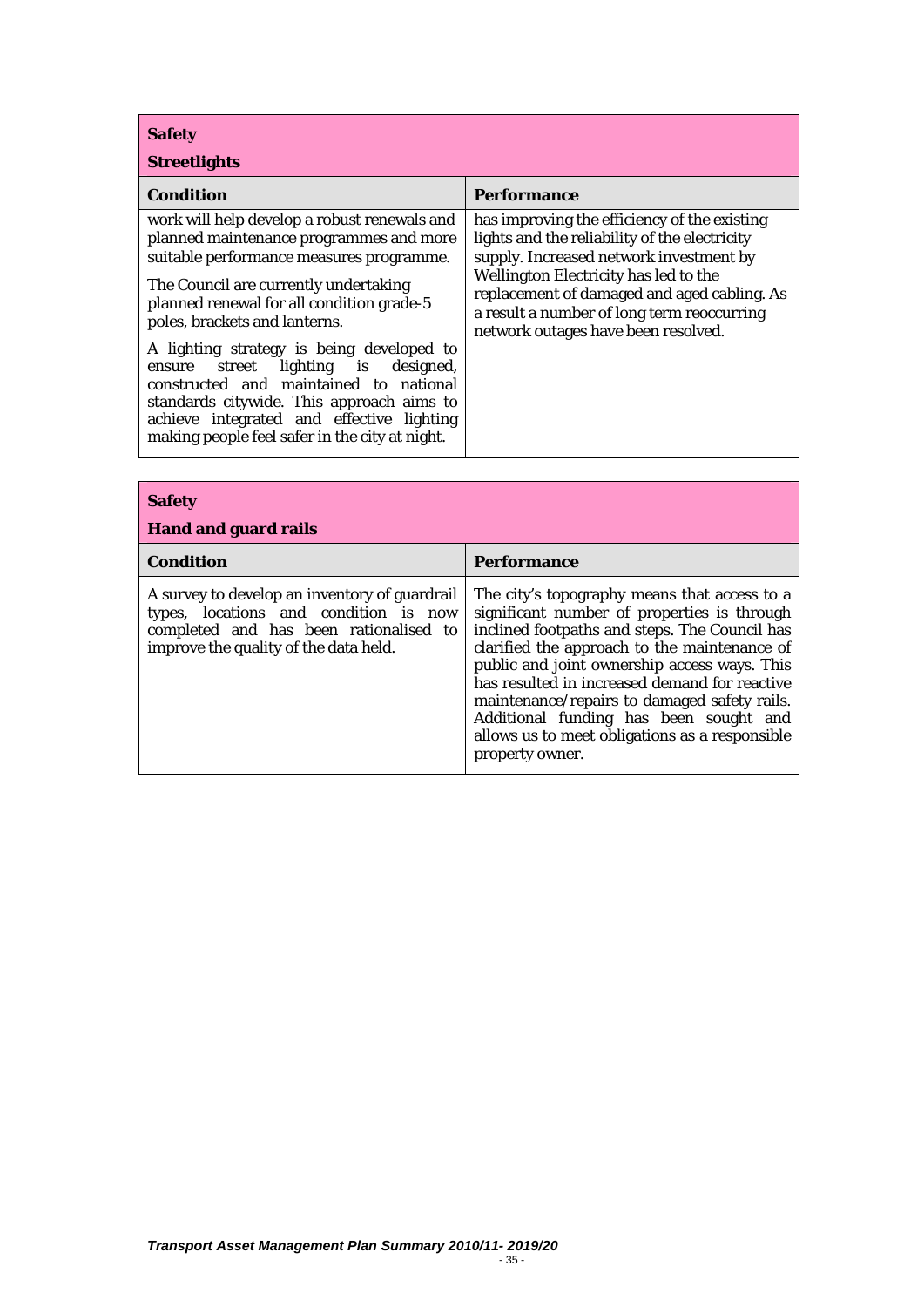<span id="page-36-0"></span>

| <b>Road Open Space</b>                                                                                                                                                                                         |                                                                                                                                                                                                                                                                                                                                                                                                                                                                                                                                                                                    |
|----------------------------------------------------------------------------------------------------------------------------------------------------------------------------------------------------------------|------------------------------------------------------------------------------------------------------------------------------------------------------------------------------------------------------------------------------------------------------------------------------------------------------------------------------------------------------------------------------------------------------------------------------------------------------------------------------------------------------------------------------------------------------------------------------------|
| <b>Condition</b>                                                                                                                                                                                               | <b>Performance</b>                                                                                                                                                                                                                                                                                                                                                                                                                                                                                                                                                                 |
| Street cleaning and soft assets such as<br>bedding, trees, grass, vegetation and bush are<br>currently not condition-assessed. Each of<br>these is maintained to standards set in service<br>level agreements. | New contracts for vegetation management<br>have increased aesthetic and safety levels of<br>service, particularly with respect to removal<br>of hazardous trees, maintenance of vehicular<br>sight lines, prevention of damage to<br>structures from vegetation, and management<br>of noxious weeds.<br>As more people live and use the CBD, the<br>demand for street cleaning is exceeding our<br>current cleaning capacity. To meet this<br>increased demand an additional \$225,000 in<br>2010/11 (increasing to \$450,000 per annum<br>in future years) has been budgeted for. |

| Parking                                                                                                                                                                                  |                                                                                                                                                                                                                                                                                                                                                                                                                                                                                                                                                                                                                                        |
|------------------------------------------------------------------------------------------------------------------------------------------------------------------------------------------|----------------------------------------------------------------------------------------------------------------------------------------------------------------------------------------------------------------------------------------------------------------------------------------------------------------------------------------------------------------------------------------------------------------------------------------------------------------------------------------------------------------------------------------------------------------------------------------------------------------------------------------|
| <b>Condition</b>                                                                                                                                                                         | <b>Performance</b>                                                                                                                                                                                                                                                                                                                                                                                                                                                                                                                                                                                                                     |
| All pay and display equipment is in good<br>condition and less than 10 years old.<br>All of the parking meters are over 10 years<br>old. The condition of this equipment is<br>variable. | Eleven new motor cycle bays have been<br>installed around the CBD to minimise the<br>number of motor cycles parking on footpaths.<br>Council are planning to install electronic<br>signs on key transport routes to inform<br>drivers about availability of vacant parking<br>spaces in publicly accessible car parks. This<br>would help drivers to head directly to the<br>most convenient park with available spaces,<br>reducing the congestion, and emissions that<br>would otherwise result from drivers looking<br>around for parks.<br>The Council plans to proceed if it can share<br>costs with owners of private car parks. |

# **5.4 Risk management**

The Council's current approach to risk management can be summarised as:

- Identify and assess the risks, implement and assess controls, evaluate and treat risks.
- Address the known critical risks with new management/operational strategies and/or a forward programme of remedial works, with priorities based on a risk matrix system.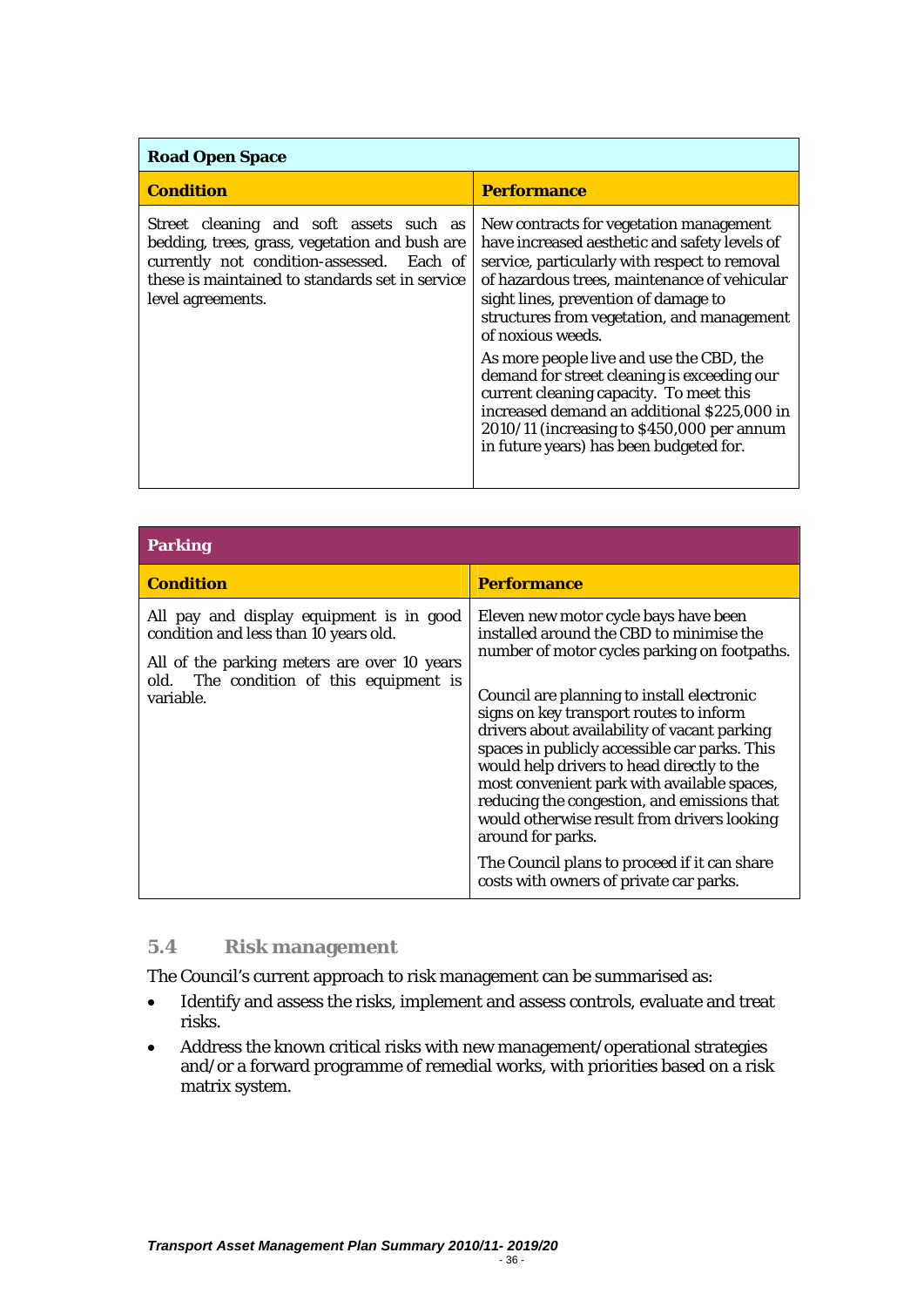- Manage the other current known risks within the existing strategies and work programmes.
- Where risks are unknown, develop a plan to better identify and/or quantify the risk prior to implementation of risk mitigation measures.

The Council is developing an increasing awareness of risk potential which includes programmes to improve asset knowledge. Works activities and associated expenditure requirements are being reviewed constantly as knowledge of these assets improves.

The identified risks to the ability of achieving the intended and stated objective in this AMP can be summarised as:

- Unknown information and unresolved issues (insufficient data).
- Legislative changes.
- Climatic changes and city/demand growth patterns.
- Market fluctuations and contractor delivery.
- Risk management failure.
- Business risks.

For the five key risks facing the Transport Group (as identified by the Council's Risk Assurance group) a plan has been established to develop any appropriate and/or additional risk mitigation actions where required. These are summarised in the following table.

| <b>Risk</b>   | <b>Gap</b>                                                                                                                                        | <b>Action to Address Gap</b>                                                                                                               |  |  |  |  |  |  |  |
|---------------|---------------------------------------------------------------------------------------------------------------------------------------------------|--------------------------------------------------------------------------------------------------------------------------------------------|--|--|--|--|--|--|--|
| 1             | regulations, bylaws or resource consents                                                                                                          | Failure to comply with key relevant legislation or subsidiary requirements such as                                                         |  |  |  |  |  |  |  |
|               | Gaps in guidance<br>documentation for staff.                                                                                                      | Maintain Quality Management System to ensure availability of<br>necessary guidance documents.                                              |  |  |  |  |  |  |  |
|               | Inadequate training of staff<br>and knowledge sharing.                                                                                            | Following training staff will be asked to share knowledge with<br>rest of team at staff meetings.                                          |  |  |  |  |  |  |  |
|               |                                                                                                                                                   | Staff to share knowledge at team meetings.                                                                                                 |  |  |  |  |  |  |  |
|               |                                                                                                                                                   | Biannual seminar from Philips Fox regarding legislation changes<br>and important application and enforcement issues for specific<br>teams. |  |  |  |  |  |  |  |
|               | Inaccurate coding of projects<br>impacting NZTA subsidy.                                                                                          | Continually improve NZTA coding for subsidy claims.                                                                                        |  |  |  |  |  |  |  |
|               | Operations staff not involved<br>in CDEM planning process.                                                                                        | Ensure presence of operations staff at CDEM meetings.                                                                                      |  |  |  |  |  |  |  |
| $\mathcal{P}$ | Inability to deliver key services – water, wastewater, stormwater and roads – due to a<br>natural emergency such as floods, storms or earthquakes |                                                                                                                                            |  |  |  |  |  |  |  |
|               | Emergency response                                                                                                                                | Regularly review Emergency Management Plan.                                                                                                |  |  |  |  |  |  |  |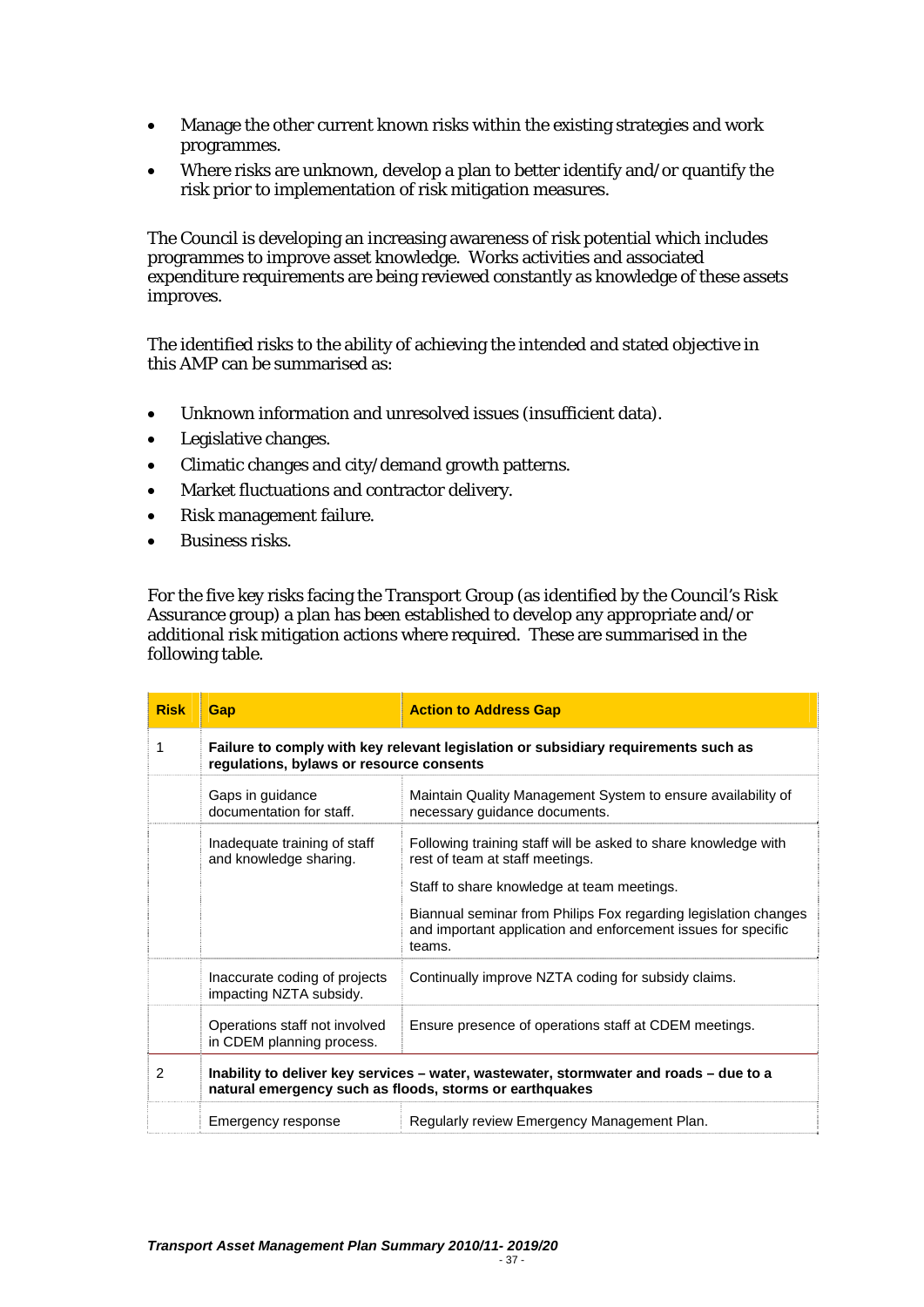|   | protocols are not adequate<br>and are not understood by<br>staff.                                                                                              | Train staff.                                                                                                                                                                                                                    |  |  |  |  |  |  |  |  |
|---|----------------------------------------------------------------------------------------------------------------------------------------------------------------|---------------------------------------------------------------------------------------------------------------------------------------------------------------------------------------------------------------------------------|--|--|--|--|--|--|--|--|
|   | The compatibility of the<br>various emergency response<br>plans for Infrastructure,<br>Capacity and emergency<br>services needs to be tested<br>and practised. | Coordinate emergency plan updates. Ensure protocols exist to<br>work with other responders. Test plans through relevant<br>scenarios to test staff and contractor preparedness and<br>performance. Address any gaps identified. |  |  |  |  |  |  |  |  |
|   | Ensure the integration of<br>Emergency considerations<br>into other planning<br>processes.                                                                     | Include risk assessments into Asset Management Plan to<br>ensure linkage to funding process.                                                                                                                                    |  |  |  |  |  |  |  |  |
|   | Limited relationships with<br><b>Emergency Services.</b>                                                                                                       | Determine the best mechanism of overcoming and include in<br>emergency management plan.                                                                                                                                         |  |  |  |  |  |  |  |  |
|   | Need for mutual aid<br>agreement between<br>Infrastructure and other<br>authorities.                                                                           | Investigate the requirements of a mutual aid agreement for<br>Infrastructure and discuss with other authorities.                                                                                                                |  |  |  |  |  |  |  |  |
| 3 | capability and capacity                                                                                                                                        | Inability to deliver contracted-out services to a satisfactory quality due to poor contractor<br>performance, lack of suitably skilled contractors, or lack of contract management                                              |  |  |  |  |  |  |  |  |
|   | Poor Council Project/Contract<br>Management                                                                                                                    | Develop consistent processes for project and contract<br>management and include in QMS.                                                                                                                                         |  |  |  |  |  |  |  |  |
|   | PMS sheets and their capture<br>system not used consistently.                                                                                                  | Performance monitoring of contracts - through systematic<br>information management.                                                                                                                                             |  |  |  |  |  |  |  |  |
|   | Peer review of designs not<br>sufficiently extensive                                                                                                           | Peer reviews to cover all aspects of transportation services.                                                                                                                                                                   |  |  |  |  |  |  |  |  |
|   | Insufficient forward planning<br>resulting in contract prices<br>exceeding available budgets.                                                                  | Estimates to be realistic and planning to be carried out in<br>sufficient time to allow a realistic seasonalised expenditure.                                                                                                   |  |  |  |  |  |  |  |  |
| 4 |                                                                                                                                                                | Loss of life or serious injury to staff member, contractor or member of the public from a<br>maintenance / construction-related accident or due to faulty or inadequate infrastructure                                          |  |  |  |  |  |  |  |  |
|   | Contractors not ensuring new<br>staff are adequately trained.                                                                                                  | Audit Contract Management Plan.                                                                                                                                                                                                 |  |  |  |  |  |  |  |  |
|   | Contractors not supervised<br>as regularly as desirable.                                                                                                       | Monitor Contractors' self-audits.                                                                                                                                                                                               |  |  |  |  |  |  |  |  |
|   | Audits not always used to<br>improve performance.                                                                                                              | Monitor improvements from performance audit shortcomings.                                                                                                                                                                       |  |  |  |  |  |  |  |  |
|   | Hazard information not<br>always being captured or<br>managed.                                                                                                 | Audit hazard ID process and address gaps.                                                                                                                                                                                       |  |  |  |  |  |  |  |  |
|   | Equipment not upgraded to<br>match changes in industry.                                                                                                        | Manage equipment register with bring-up system for<br>maintenance or replacement.                                                                                                                                               |  |  |  |  |  |  |  |  |
| 5 | High profile serious incident - such as sewage spill, flooding from burst water main or<br>collapse of (or damage to) road - caused by asset failure           |                                                                                                                                                                                                                                 |  |  |  |  |  |  |  |  |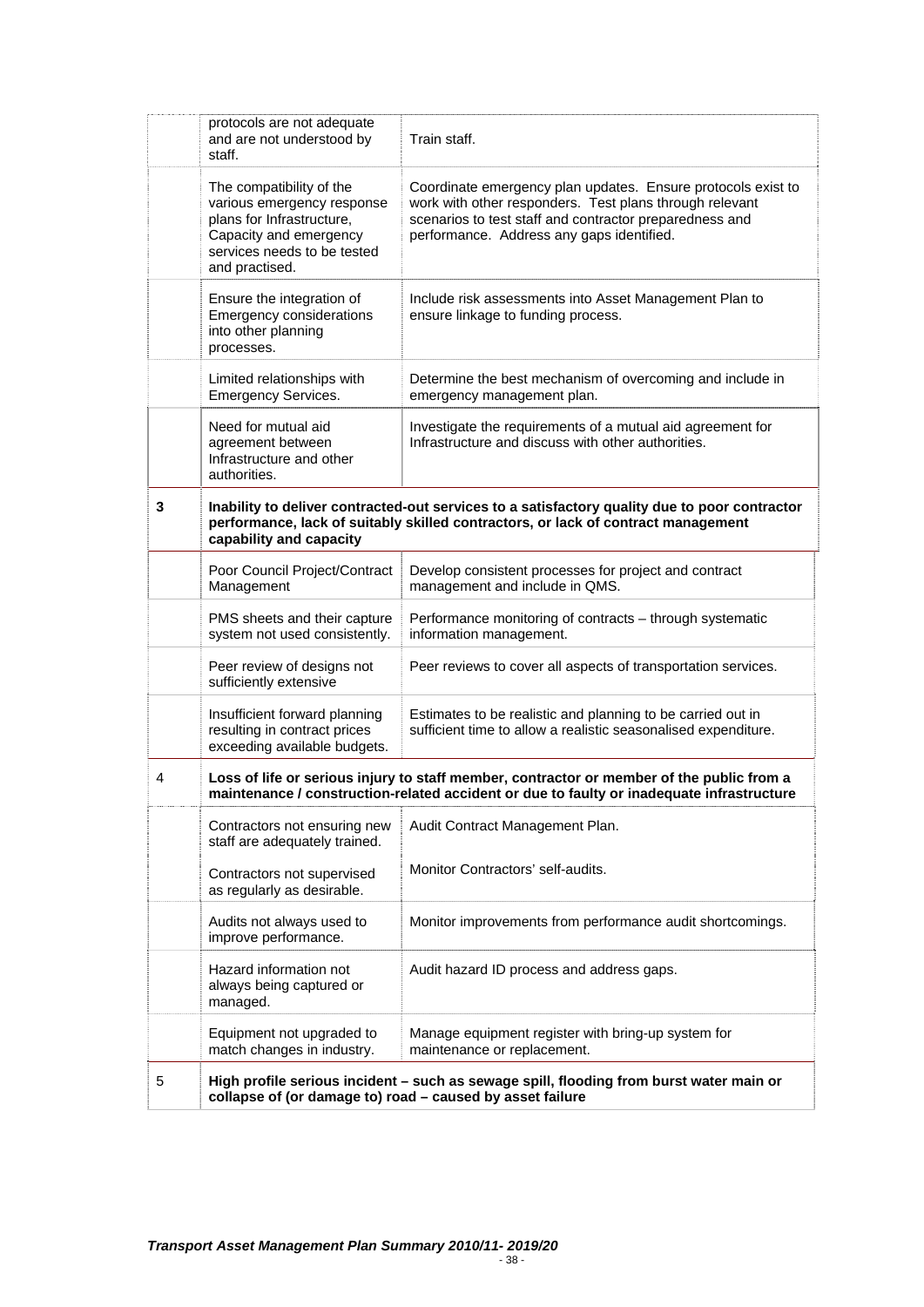<span id="page-39-0"></span>

| Asset condition data<br>incomplete. | Develop improvement plan for asset data.                        |
|-------------------------------------|-----------------------------------------------------------------|
| Not all works are audited due       | Develop risk prioritisation process for works and audit process |
| to the large number of works.       | to be included in QMS.                                          |

Table 6: Top 5 Business Risks

#### **5.5 Operating and maintaining the asset**

The operations and maintenance strategy is intended to retain current levels of service, mitigate risk and minimise costs by implementing a balanced programme of planned and reactive works. The risk analysis has not highlighted any unacceptable risks associated with operational and maintenance activity.

The Council retains the asset management function for the transport activities and assets. Operational activities, such as planning, programming, asset stewardship, educational and non-asset demand management initiatives and traffic signal system monitoring are generally undertaken by Council staff, although the roading maintenance contract currently in place encourages increased input from the contractors. RAMM is used to assess the assets and programme work for completion through the current maintenance contract.

Both planned and reactive maintenance activities are undertaken through the term contracts currently in place.[1](#page-39-0) These activities include response to emergencies and hazards (e.g. slips), repair of minor faults as identified (e.g. potholes, road marking), and programmed repair of more significant faults, or as preparation for renewals works (e.g. pre-seal preparation). Maintenance of roads open space is undertaken as part of the cleansing and vegetation management term contract.

# **5.6 Asset investment and growth**

The Council aims to enhance the capability and integrity of the assets at the lowest long term costs and ensure inter-generational equity.

In terms of asset investment, this is largely driven by achievement of strategic targets. The Council plans to ensure that focus is placed on the best value projects that deliver the highest benefit per dollar spent and that the project option chosen to resolve capacity or safety issues is the best practical option.

#### **5.6.1 Asset renewals**

Asset renewal needs are identified through analysis of condition assessments and failure history. Treatment selection and work prioritisation are determined from an economic analysis of options considering all asset life cycle costs and priorities to support the Council strategies.

l

<sup>1</sup> 500 – North and CBD, and 501 - South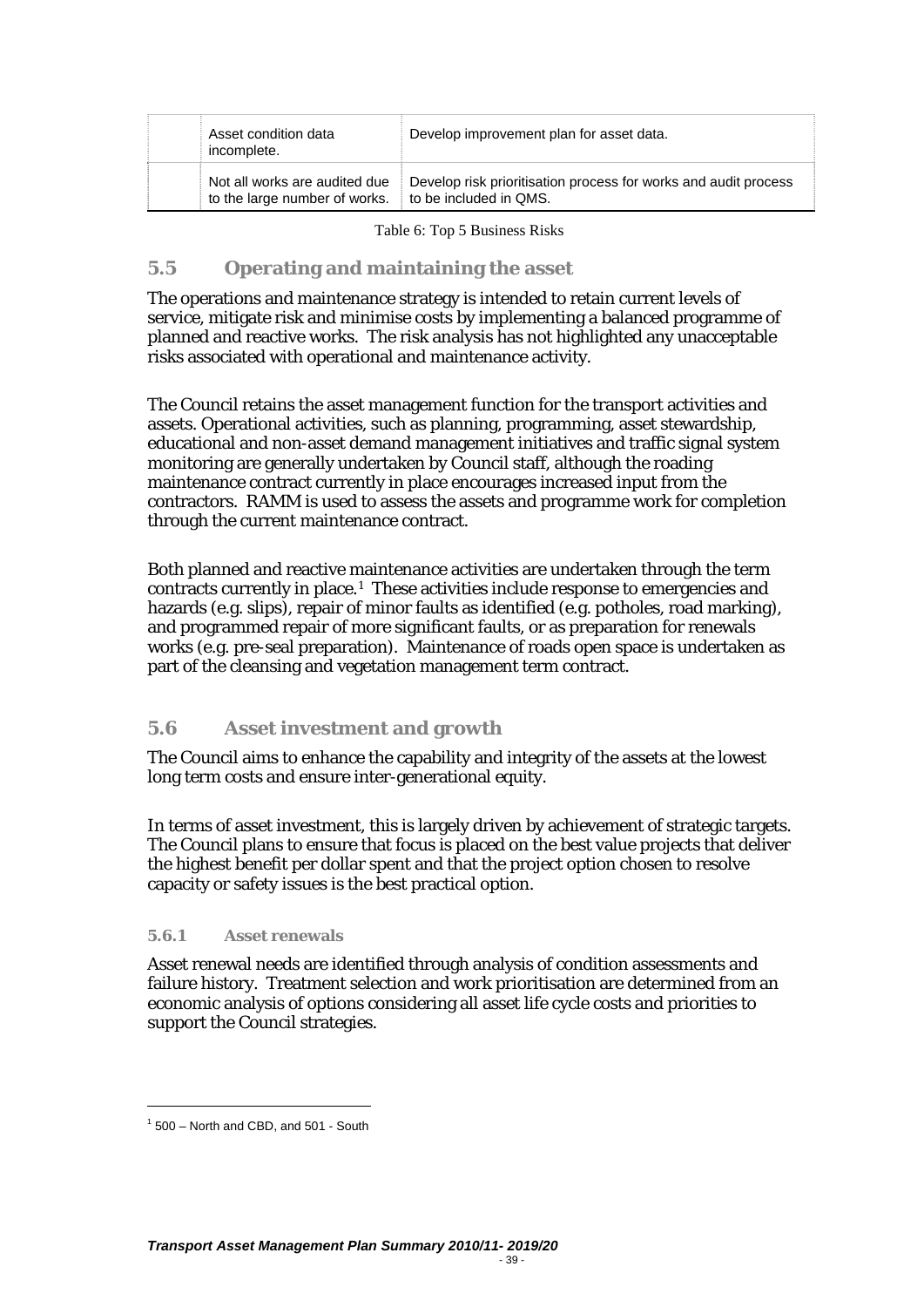<span id="page-40-0"></span>Tools used to assist renewals planning include RAMM for annual pavement work programmes and treatment selection, dTIMS for long term pavement renewal forecasts, SMART[2](#page-40-0) for long-term footpaths and accessway renewal forecasts, and detailed reports for structures renewal needs.

#### **5.6.2 Asset development**

Asset development needs to meet demand forecasts and deliver the agreed level of service are identified from an assessment of risks, performance monitoring and demand analysis (supported by network analysis). All feasible options, including non-asset demand management options, are considered. Project selection and prioritisation is determined from an economic analysis of options considering all asset life cycle costs.

Capital development projects undertaken to meet level of service needs and growth are funded from borrowing and developer contributions respectively. The total cost of the Council funded capital development projects programmed over the next 10 years is \$498,215,561.94.

l

 $2$  A predictive modelling database tool developed by Aecom Ltd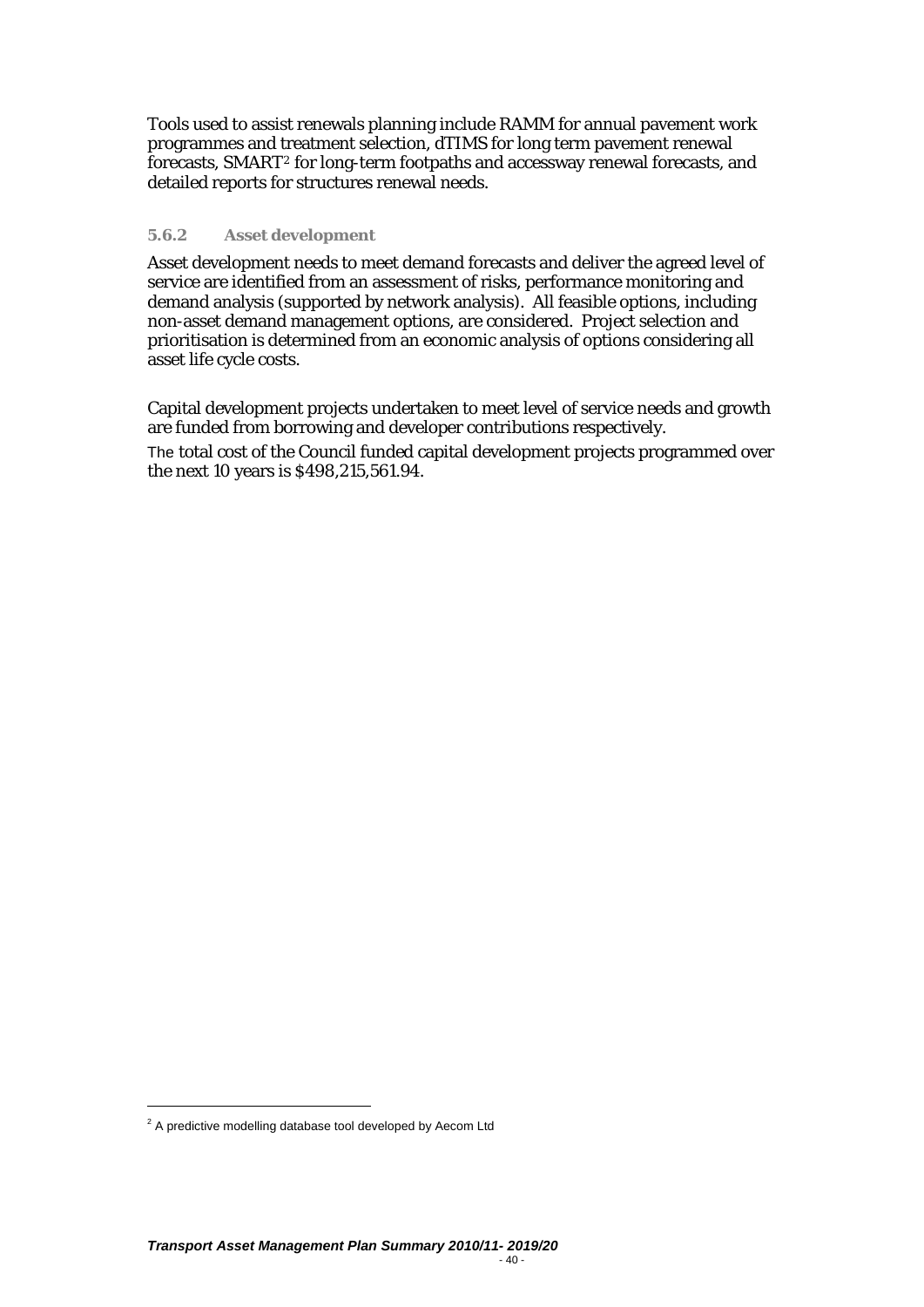# <span id="page-41-0"></span>6.0 Financial requirements

# **6.1 Financial forecast**

The consolidated 10 year financial forecasts for the transport activity are presented in Figure 5.1. All other project details are included in the appendix. The financial information provided is based on the LTCCP 2009-2020 inflated figures as at 30 June 2010.



The key features of the financial projections in this figure are:

- − Operations Many of the Infrastructure operational functions (such as road works and other regulatory responsibilities) are user funded on a cost recovery basis. The operation expenditure has an income surplus due to Parking Services income and NZTA Subsidy income for CAPEX projects exceeding expenditure and influencing the consolidated Infrastructure budget.
- Maintenance remains reasonably constant over the planning period.
- − Depreciation increases over this period from \$17.6million to \$29.6million. The depreciation funds renewals expenditure and the similar levels reflecting an appropriate renewal strategy. This could change over the period depending on future revaluation results.
- − Renewals expenditure is forecast at on average, approximately \$29.6M per year.
- − Capital development expenditure remains constant over the first eight years of the planning period, averaging approximately \$10.2M per year fluctuations reflecting the investment in roading in this period.
- Total expenditure remains constant over the first eight years of the planning period. The ninth year has a significant increase in the upgrades budget for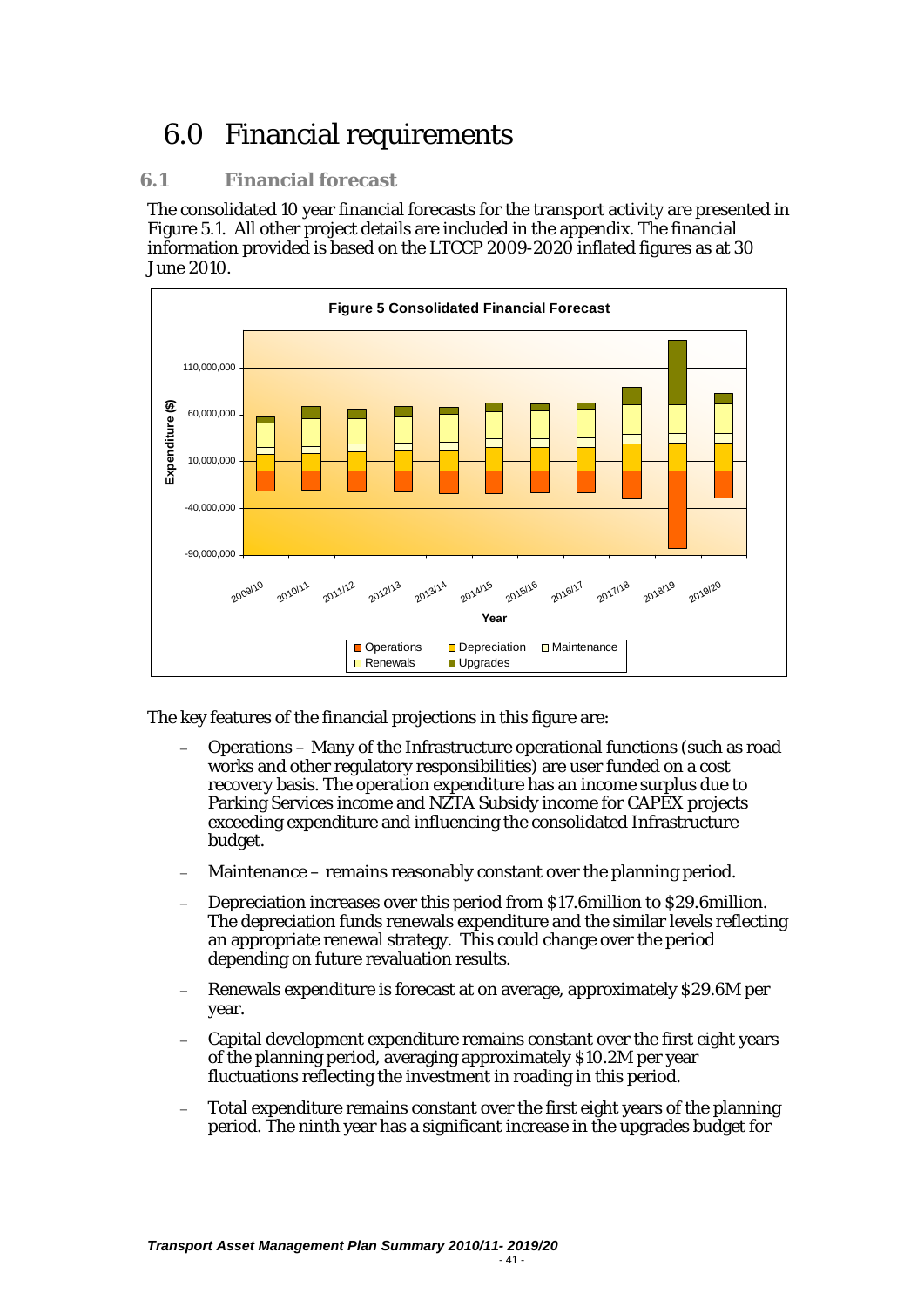<span id="page-42-0"></span>the Ngauranga Triangle Project linking Newlands with Seaview. This will be offset by NZTA subsidy income which is expected to fund this project.

# **6.2 Assumptions and data confidence**

The following general assumptions have been made in preparing the expenditure forecasts:

- All expenditure is stated in dollar values inflated from 30 June 2010, which reflects current contract rates over the 10 year planning period.
- Development works are based on anticipated sub-divisional development and traffic growth.
- Renewal programmes have been based on available condition and performance information and treatment selection programmes from RAMM.
- The renewal programme aims to maintain the current level of service and condition of assets. This is gradually increasing to allow for new assets accrued annually and any ageing assets.
- Forecasts have been based on historic needs, present work programmes, and where possible forecasting models using all available information.
- Some assumptions have been made as to the average useful lives and average remaining lives of the asset groups, these are reviewed and accuracy improved based on actual asset deterioration.
- Future financial forecasts will be based on improved knowledge of assets and more sophisticated modelling and data analysis improving the accuracy of projections.
- The future estimates are developed to project level in the first three years and in outline for at least the next seven years.

The forecasts have been based on current NZTA funding thresholds and subsidy levels. Significant potential changes to the forecasts may result from:

- Changes in contract rates due to variations in costs and supply/demand issues, contracting policy & service delivery agreements and in NZTA's minimum intervention criteria and subsidy levels
- Anticipated traffic growth and development being exceeded
- Better information on condition & performance trends
- Changes in Council or Government policy (i.e. accounting policy, NZTA level of funding).

### **6.3 Development contributions**

Development contributions for the transport activity are levied to recognise the investment required for;

• The ongoing citywide projects that cater for the increased traffic volumes and congestion which adversely impact traffic flows, safety, and wear and tear. A proportion of the capital works expenditure is assigned to growth to recognise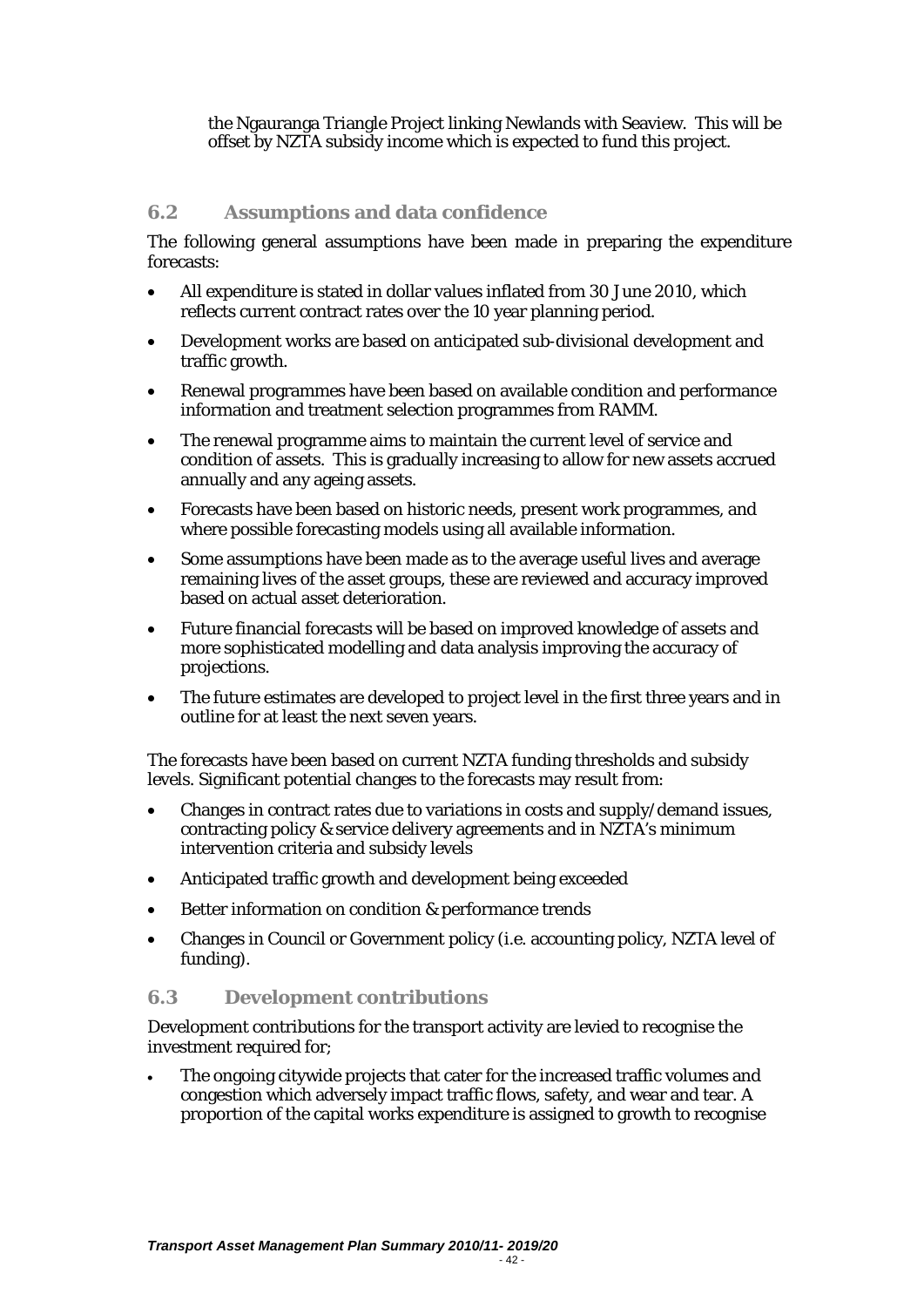<span id="page-43-0"></span>the additional capacity provided in these projects to cater for future growth in demand.

• Capital works to provide new roads in the northern suburbs.

# **6.4 Funding the transport activity**

The activities undertaken in order to provide the Transport service are funded from:

# **Operations and Maintenance:**

| subsidies) | Revenue (User Charges, Development Contributions, NZTA and GW | 48.0%<br>21.3% |
|------------|---------------------------------------------------------------|----------------|
|            | <b>General Residential Rate</b>                               | 30.6%          |
| $\Omega$   | <b>General Commercial Rate</b>                                | 0.1%           |
|            | o Tawa Driveways Levy                                         |                |
|            | <b>Renewals:</b> Depreciation (sourced from Opex)             | 100%           |
|            |                                                               |                |

# **Capital Development**

- Growth Loans and Development Contributions
- Level of Service Enhancement Loans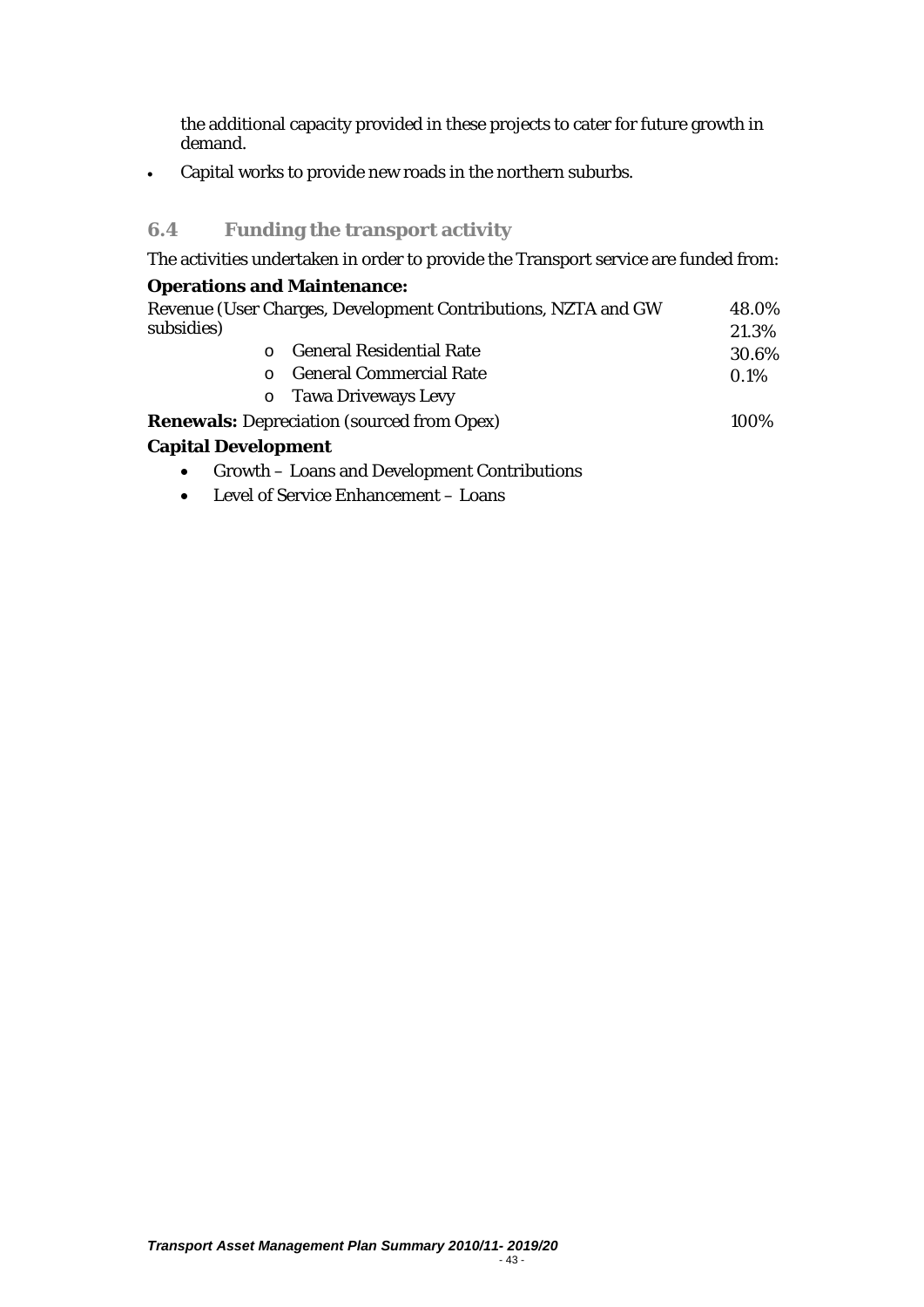# <span id="page-44-0"></span>7.0 Asset management improvements

From the improvement tasks identified in 2006 progress has been made against the following tasks. More detailed explanation of the progress is detailed in the relevant sections in Part B of the full 2009/10- 2018/19 AMP.

Council has identified strategic and operational projects which require work as well as AMP improvements. This improvement programme results amalgamates the many improvement tasks identified within the unit and by the independent external audit in the past year.

The operational and strategic projects are shown in Part A of the full 2009/10- 2018/19 AMP. Each has a draft timetable for completion.

 The following table shows the improvement tasks for the AMP document. A number of the tasks are required for the plans to achieve "advanced" status as required under the LGA 2002.

| <b>No</b>  | <b>Activity</b>                                                                                                                                  |
|------------|--------------------------------------------------------------------------------------------------------------------------------------------------|
| <b>A01</b> | Update the improvement plan section of the AMP                                                                                                   |
| A02        | Update the Risk Management section of the AMP                                                                                                    |
| <b>A03</b> | Update the Levels of Service and Performance Measurements in Appendix of AMP                                                                     |
| <b>A04</b> | A more detailed analysis of the future demand for services has been identified as an area<br>of importance by the Office of the Auditor General. |
| <b>A05</b> | Reconcile high level and operational transport Levels of Service and Performance<br>Measurements to cover all assets and activities.             |
| A06        | <b>Integrate new Parking Policy into AMP</b>                                                                                                     |
| <b>A07</b> | Key levels of service consultation.                                                                                                              |
| <b>A08</b> | Open space data                                                                                                                                  |

*Table 7. Asset Management Plan Improvement Activities*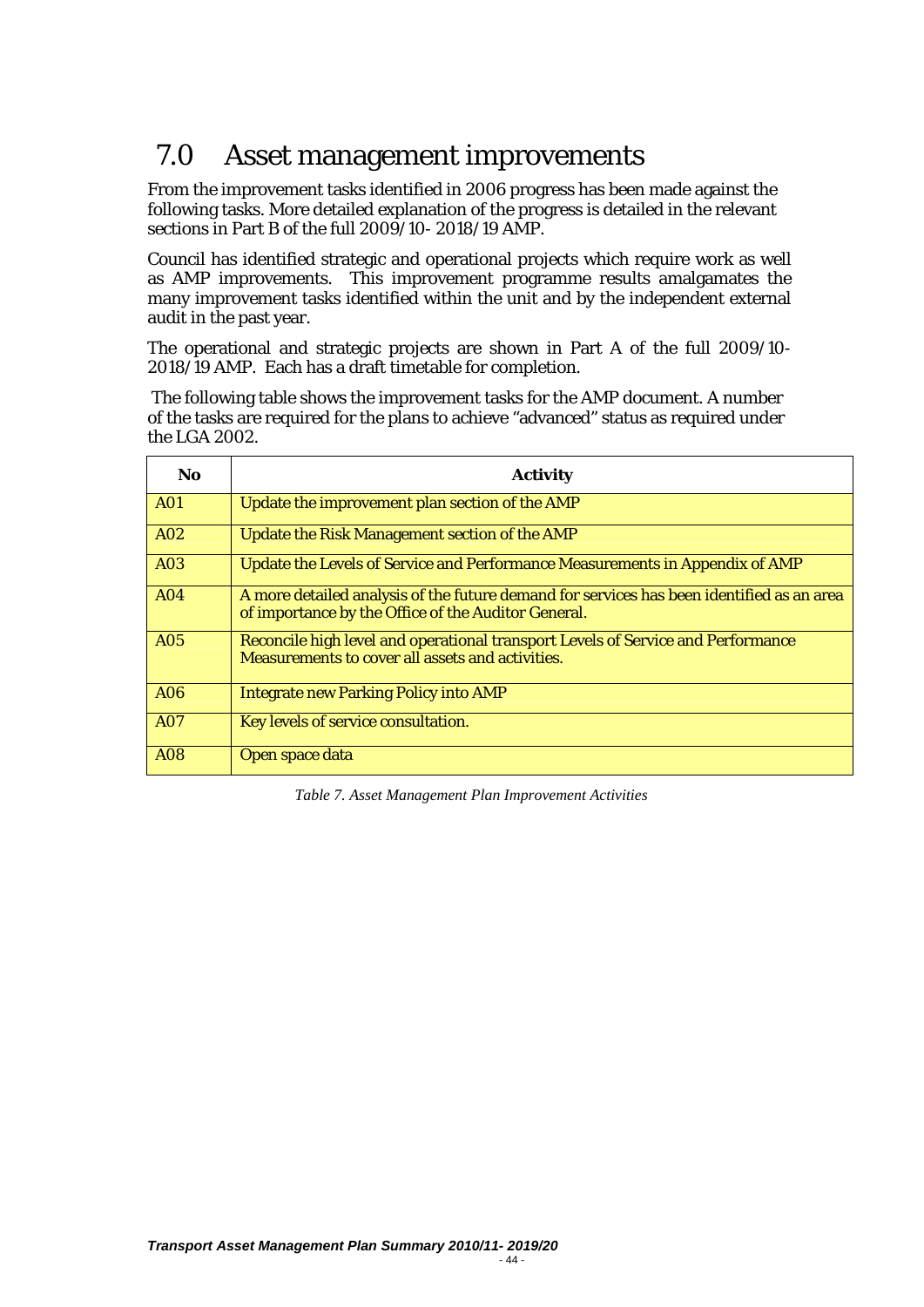# Appendix

#### **OPEX**

<span id="page-45-0"></span>

| Proiect Description                    | Projed           | 2010/11    | 2011/12    | 2012/13    | 2013/14    | 2014/15    | 2015/16    | 2016/17    | 2017/18    | 2018/19    | 2019/20    | Total       |
|----------------------------------------|------------------|------------|------------|------------|------------|------------|------------|------------|------------|------------|------------|-------------|
| Road protection services               | C481             | 785,595    | 811,995    | 846,865    | 889,439    | 914,492    | 928,223    | 954,914    | 985,030    | 1,014,231  | 1,041,463  | 10,126,048  |
| Ngaurunga to Airport Corridor Study    | C681             |            | 188,625    | 65,339     |            |            |            |            |            |            |            | 253,964     |
| <b>Transport policy projects</b>       | P249             | 504,368    | 496,910    | 515,674    | 537,366    | 553,223    | 565,136    | 582.225    | 600,562    | 618,854    | 636,716    | 5,954,954   |
| Road maintenance and storm cleanup.    | C <sub>304</sub> | 1,745,035  | 1,791,209  | 1,837,405  | 1,884,501  | 1,927,642  | 1,969,846  | 2,016,565  | 2,065,473  | 2,115,574  | 2,166,536  | 21,157,914  |
| Maintenance of Tawa shared driveways   | C312             | 35,362     | 36,425     | 37,296     | 38,134     | 39,303     | 40,139     | 40,977     | 42,283     | 43,262     | 44,374     | 429,469     |
| Walls, bridges and tunnel maintenance. | C441             | 73,592     | 75,600     | 77,885     | 80,357     | 82,352     | 84,144     | 86,324     | 88,631     | 90,960     | 93,260     | 916,087     |
| Vehicle network asset stewardship.     | C453             | 12,932,738 | 14,171,844 | 14,499,649 | 14,955,680 | 16,527,870 | 16,585,689 | 16,641,296 | 18,152,574 | 18,663,827 | 19,085,591 | 174,651,229 |
| Drains and walls asset stewardship     | C444             | 4,696,223  | 5,100,975  | 5,188,330  | 5,245,542  | 5,647,176  | 5,642,104  | 5,652,569  | 6,275,674  | 6,463,255  | 6,826,677  | 61,369,617  |
| Kerb and channel maintenance           | C445             | 487,626    | 499,102    | 511,896    | 524.721    | 536,117    | 547,566    | 560,043    | 573.162    | 586,667    | 600,398    | 5,906,738   |
| Cycleways maintenance                  | C493             | 21,720     | 27,058     | 32,436     | 37,849     | 43,242     | 48,626     | 54,042     | 59,500     | 64.896     | 66,506     | 472,053     |
| Cycleway asset stewardship             | C577             | 39,537     | 68,995     | 96,432     | 123,508    | 162,747    | 191,225    | 219,255    | 268,394    | 298,146    | 327,428    | 1,822,078   |
| Street furniture maintenance           | C307             | 284,097    | 291,248    | 298,953    | 306,696    | 314,122    | 321,678    | 329,708    | 338,098    | 346,694    | 355,529    | 3,464,008   |
| Footpaths asset stewardship            | C377             | 3,788,762  | 4,199,968  | 4,355,516  | 4.542.230  | 5,074,989  | 4.970.924  | 5,152,264  | 5,764,872  | 5,949,813  | 6,165,729  | 53,600,437  |
| l Pedestrian network maintenance       | C448             | 829,661    | 850,546    | 872,935    | 895,397    | 916,884    | 938,842    | 962,054    | 986,263    | 1,011,233  | 1,036,765  | 10,103,041  |
| Pedestrian network structures maintena | C492             | 126,193    | 129,411    | 132,930    | 136,483    | 139,829    | 143,191    | 146,784    | 150,563    | 154,455    | 158,374    | 1,541,669   |
| Passenger transport facilities         | C072A            | 195,706    | 203,759    | 209,726    | 218,523    | 222,659    | 224,744    | 227,392    | 233,637    | 240,375    | 245,657    | 2,321,880   |
| l Bus shelter contract income.         | C550             | (415,869)  | (428, 345) | (441, 237) | (454, 545) | (468, 268) | (481, 992) | (496, 547) | (511, 519) | (526, 906) | [542,709]  | (5,087,356) |
| Passenger transport asset stewardship  | C576             | 433,487    | 471,877    | 497,948    | 501,843    | 525,315    | 537,183    | 537,830    | 564,179    | 581,338    | 582,834    | 5,677,330   |
| Bus priority plan-                     | C655             | 201,709    | 342,947    | 439,930    | 492,650    | 513,895    | 517,454    | 521,780    | 525,758    | 529,279    | 532,695    | 4,737,565   |
| Traffic signals system maintenance     | A026             | 633,746    | 659,537    | 690,817    | 734,427    | 758,154    | 780,790    | 806,637    | 834,102    | 862.432    | 885,680    | 8,322,185   |
| Traffic control asset stewardship      | A153A            | 1,530,476  | 1,800,758  | 1,928,699  | 2,042,709  | 2,294,167  | 2,399,629  | 2,506,385  | 2,803,878  | 2,850,285  | 2,728,592  | 24,306,716  |
| Road marking maintenance               | C026C            | 497.842    | 509,742    | 522,085    | 536,075    | 547,705    | 558,813    | 571,488    | 584,989    | 598,848    | 612,742    | 6,003,224   |
| Traffic signs maintenance              | C452             | 412,953    | 434,895    | 449,426    | 465,731    | 477,426    | 486,818    | 499,563    | 513,250    | 527,102    | 540,591    | 5,134,111   |
| Travel Demand Management programm      | C653             | 135,005    | 132,531    | 135,486    | 138,336    | 140,681    | 143,059    | 145,683    | 148,545    | 151,457    | 154,374    | 1,580,044   |
| Streetlight maintenance                | C026B            | 1,863,324  | 2,035,880  | 2,266,134  | 2,752,943  | 2,859,468  | 2,981,588  | 3,111,573  | 3,249,927  | 3,396,373  | 3,547,959  | 29,747,556  |
| Road safety education and promotion    | C450             | 283,395    | 292,376    | 302,584    | 313,977    | 322,891    | 330,323    | 339,582    | 349.444    | 359,264    | 368,918    | 3,586,520   |
| Fences and quardrails maintenance      | C494             | 292,834    | 299,986    | 307,717    | 315,486    | 322,695    | 330,043    | 337,870    | 346,090    | 354,553    | 363,152    | 3,469,114   |
| Safety asset stewardship               | C575             | 1,130,461  | 1,205,241  | 1,193,479  | 1,184,208  | 1,260,219  | 1,241,426  | 1,224,620  | 1,310,555  | 1,300,740  | 1,287,219  | 13,461,976  |
| <b>Total</b>                           |                  | 33,545,578 | 36,701,096 | 37,872,333 | 39,440,265 | 42.656.994 | 43.027.211 | 43.732.877 | 47,303,913 | 48.647.008 | 49.913.051 | 455,030,172 |